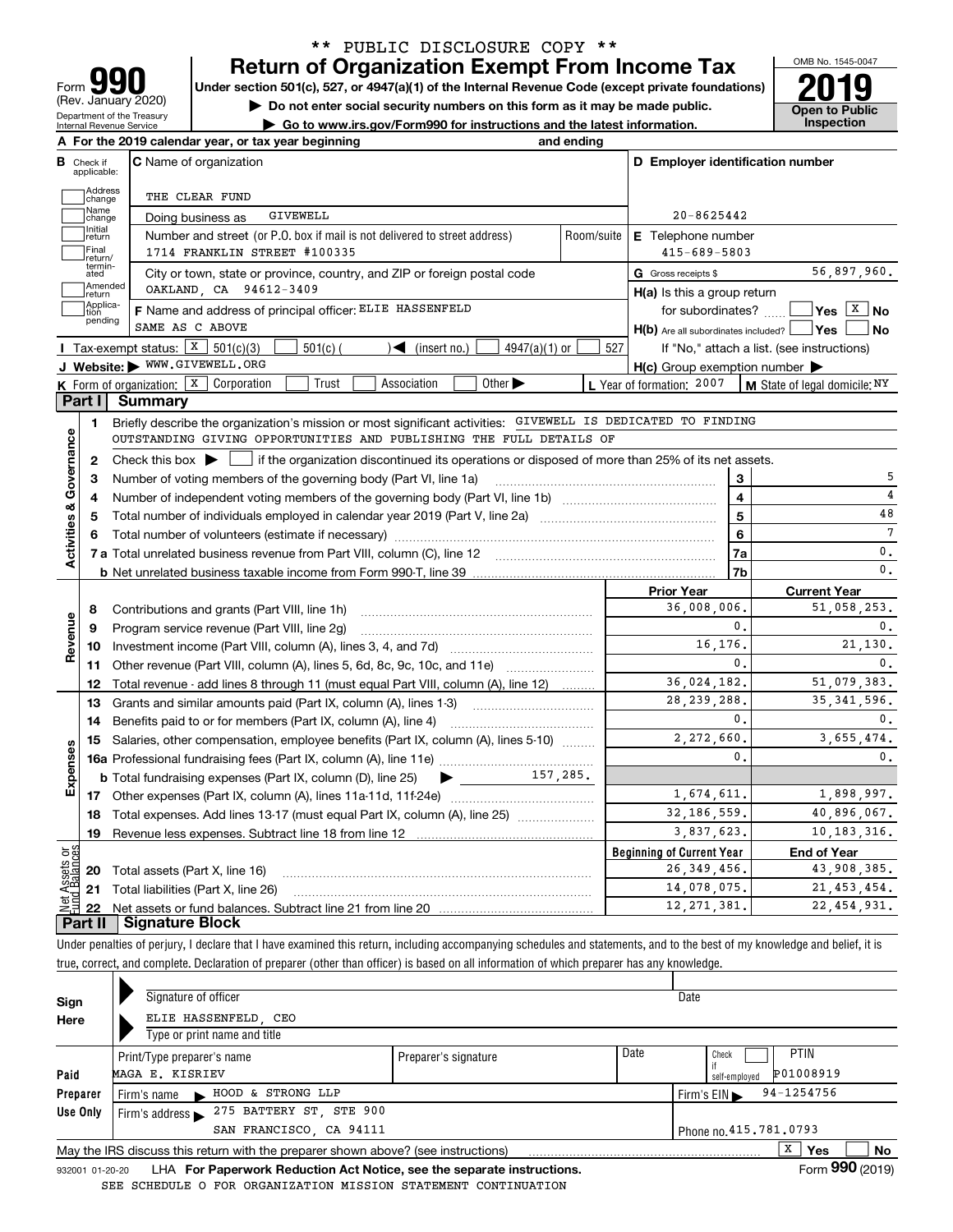(Rev. January 2020)

# **Application for Automatic Extension of Time To File an Exempt Organization Return**

Department of the Treasury Internal Revenue Service

**| File a separate application for each return.**

**| Go to www.irs.gov/Form8868 for the latest information.**

**Electronic filing (e-file).**  You can electronically file Form 8868 to request a 6-month automatic extension of time to file any of the filing of this form, visit www.irs.gov/e-file-providers/e-file-for-charities-and-non-profits. forms listed below with the exception of Form 8870, Information Return for Transfers Associated With Certain Personal Benefit Contracts, for which an extension request must be sent to the IRS in paper format (see instructions). For more details on the electronic

### **Automatic 6-Month Extension of Time.** Only submit original (no copies needed).

All corporations required to file an income tax return other than Form 990-T (including 1120-C filers), partnerships, REMICs, and trusts must use Form 7004 to request an extension of time to file income tax returns.

| Type or                      | Name of exempt organization or other filer, see instructions.                                                                                       | Taxpayer identification number (TIN) |                                                                                |              |    |                            |
|------------------------------|-----------------------------------------------------------------------------------------------------------------------------------------------------|--------------------------------------|--------------------------------------------------------------------------------|--------------|----|----------------------------|
| print                        | THE CLEAR FUND                                                                                                                                      | $20 - 8625442$                       |                                                                                |              |    |                            |
| File by the                  | Number, street, and room or suite no. If a P.O. box, see instructions.                                                                              |                                      |                                                                                |              |    |                            |
| due date for<br>filing your  | 1714 FRANKLIN STREET #100335                                                                                                                        |                                      |                                                                                |              |    |                            |
| return. See<br>instructions. | City, town or post office, state, and ZIP code. For a foreign address, see instructions.                                                            |                                      |                                                                                |              |    |                            |
|                              | OAKLAND, CA 94612-3409                                                                                                                              |                                      |                                                                                |              |    |                            |
|                              | Enter the Return Code for the return that this application is for (file a separate application for each return)                                     |                                      |                                                                                |              |    | $\mathbf 0$<br>$\mathbf 1$ |
| <b>Application</b>           |                                                                                                                                                     | Return                               | Application                                                                    |              |    | Return                     |
| Is For                       |                                                                                                                                                     | Code                                 | Is For                                                                         |              |    | Code                       |
|                              | Form 990 or Form 990-EZ                                                                                                                             | 01                                   | Form 990-T (corporation)                                                       |              |    | 07                         |
| Form 990-BL                  |                                                                                                                                                     | 02                                   | Form 1041-A                                                                    |              |    | 08                         |
|                              | Form 4720 (individual)                                                                                                                              | 03                                   | Form 4720 (other than individual)                                              |              |    | 09                         |
| Form 990-PF                  |                                                                                                                                                     | 04                                   | Form 5227                                                                      |              |    | 10                         |
|                              | Form 990-T (sec. 401(a) or 408(a) trust)                                                                                                            | 05                                   | Form 6069                                                                      |              |    | 11                         |
|                              | Form 990-T (trust other than above)                                                                                                                 | 06                                   | Form 8870                                                                      |              |    | 12                         |
|                              | CHARLENE ABELLANA<br>• The books are in the care of $\blacktriangleright$ 1714 FRANKLIN STREET #100335 - OAKLAND, CA 94612-3409                     |                                      |                                                                                |              |    |                            |
|                              | Telephone No. $\triangleright$ 510-296-7496                                                                                                         |                                      | Fax No. $\blacktriangleright$                                                  |              |    |                            |
|                              |                                                                                                                                                     |                                      |                                                                                |              |    |                            |
|                              | • If this is for a Group Return, enter the organization's four digit Group Exemption Number (GEN) [167]. If this is for the whole group, check this |                                      |                                                                                |              |    |                            |
| $box \blacktriangleright$    | . If it is for part of the group, check this box $\blacktriangleright$                                                                              |                                      | and attach a list with the names and TINs of all members the extension is for. |              |    |                            |
|                              |                                                                                                                                                     |                                      |                                                                                |              |    |                            |
| 1.                           | I request an automatic 6-month extension of time until                                                                                              |                                      | NOVEMBER 16, 2020, to file the exempt organization return for                  |              |    |                            |
|                              | the organization named above. The extension is for the organization's return for:                                                                   |                                      |                                                                                |              |    |                            |
|                              | $\blacktriangleright$ $\boxed{\text{X}}$ calendar year 2019 or                                                                                      |                                      |                                                                                |              |    |                            |
|                              |                                                                                                                                                     |                                      |                                                                                |              |    |                            |
| $\mathbf{2}$                 | If the tax year entered in line 1 is for less than 12 months, check reason:                                                                         |                                      | Initial return                                                                 | Final return |    |                            |
|                              | Change in accounting period                                                                                                                         |                                      |                                                                                |              |    |                            |
| За                           | If this application is for Forms 990-BL, 990-PF, 990-T, 4720, or 6069, enter the tentative tax, less                                                |                                      |                                                                                |              |    |                            |
|                              | any nonrefundable credits. See instructions.                                                                                                        |                                      |                                                                                | За           | \$ | 0.                         |
| b                            | If this application is for Forms 990-PF, 990-T, 4720, or 6069, enter any refundable credits and                                                     |                                      |                                                                                |              |    |                            |
|                              | estimated tax payments made. Include any prior year overpayment allowed as a credit.                                                                |                                      |                                                                                | 3b           | \$ | 0.                         |
| c                            | <b>Balance due.</b> Subtract line 3b from line 3a. Include your payment with this form, if required, by                                             |                                      |                                                                                |              |    |                            |
|                              | using EFTPS (Electronic Federal Tax Payment System). See instructions.                                                                              |                                      |                                                                                | 3c           | \$ | 0.                         |
| instructions.                | Caution: If you are going to make an electronic funds withdrawal (direct debit) with this Form 8868, see Form 8453-EO and Form 8879-EO for payment  |                                      |                                                                                |              |    |                            |
| LHA                          | For Privacy Act and Paperwork Reduction Act Notice, see instructions.                                                                               |                                      |                                                                                |              |    | Form 8868 (Rev. 1-2020)    |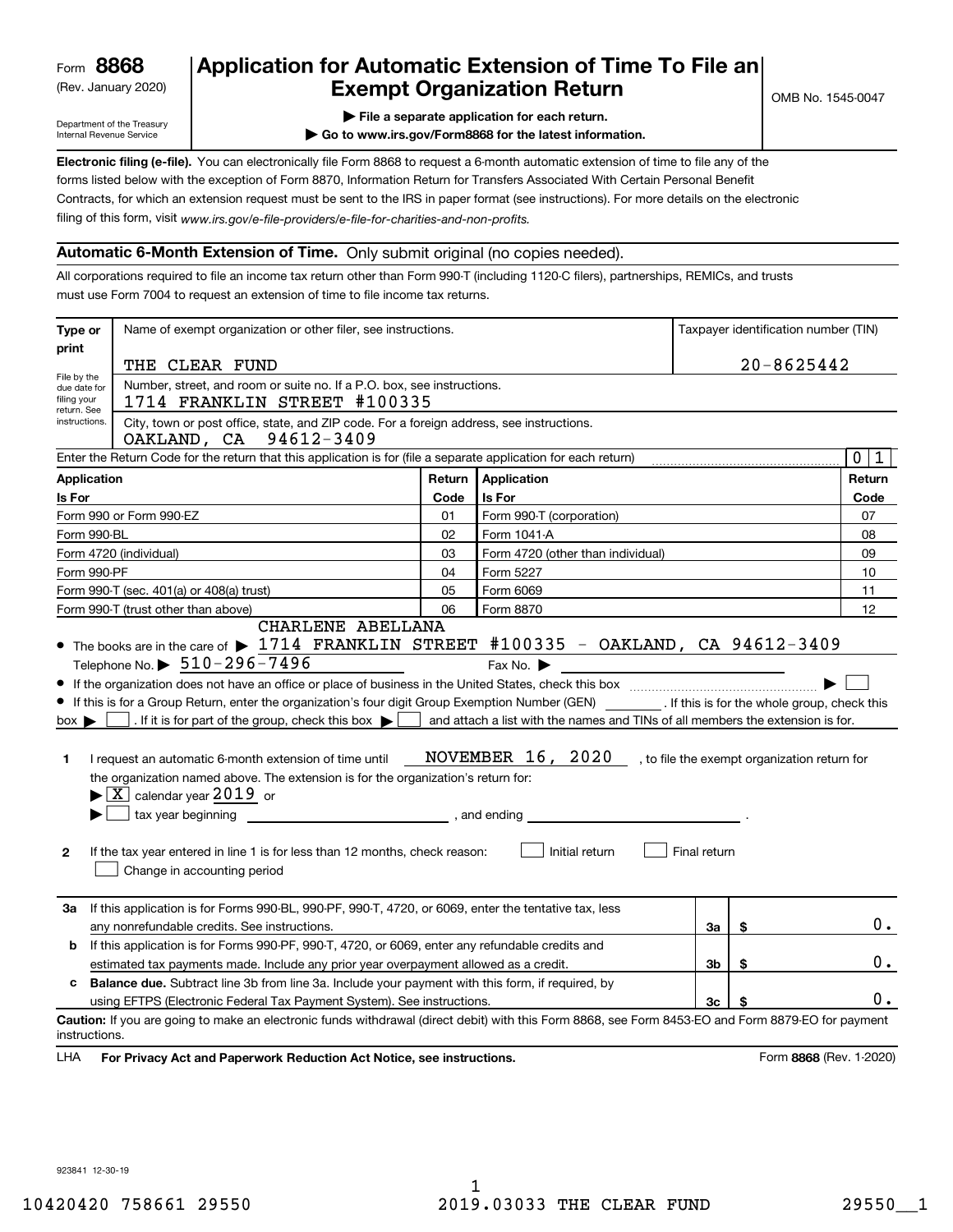|              | THE CLEAR FUND<br>Form 990 (2019)                                                                                                                                                                                                                | $20 - 8625442$ | Page 2                             |
|--------------|--------------------------------------------------------------------------------------------------------------------------------------------------------------------------------------------------------------------------------------------------|----------------|------------------------------------|
|              | <b>Statement of Program Service Accomplishments</b><br>Part III                                                                                                                                                                                  |                |                                    |
|              |                                                                                                                                                                                                                                                  |                |                                    |
| 1            | Briefly describe the organization's mission:                                                                                                                                                                                                     |                |                                    |
|              | THE CLEAR FUND (AKA GIVEWELL) FINDS OUTSTANDING GIVING OPPORTUNITIES                                                                                                                                                                             |                |                                    |
|              | AND PUBLISHES THE FULL DETAILS OF OUR ANALYSIS TO HELP DONORS DECIDE                                                                                                                                                                             |                |                                    |
|              | WHERE TO GIVE.                                                                                                                                                                                                                                   |                |                                    |
|              |                                                                                                                                                                                                                                                  |                |                                    |
| $\mathbf{2}$ | Did the organization undertake any significant program services during the year which were not listed on the                                                                                                                                     |                | $\Box$ Yes $\boxed{\texttt{X}}$ No |
|              |                                                                                                                                                                                                                                                  |                |                                    |
|              | If "Yes," describe these new services on Schedule O.                                                                                                                                                                                             |                | $Yes \ \boxed{X}$ No               |
| 3            | Did the organization cease conducting, or make significant changes in how it conducts, any program services?<br>If "Yes," describe these changes on Schedule O.                                                                                  |                |                                    |
| 4            | Describe the organization's program service accomplishments for each of its three largest program services, as measured by expenses.                                                                                                             |                |                                    |
|              | Section 501(c)(3) and 501(c)(4) organizations are required to report the amount of grants and allocations to others, the total expenses, and                                                                                                     |                |                                    |
|              | revenue, if any, for each program service reported.                                                                                                                                                                                              |                |                                    |
| 4a           | 39, 214, 360. including grants of \$25, 341, 596. The Revenue \$25, 341, 596. The Revenue \$2.<br>(Code: ) (Expenses \$                                                                                                                          |                | 0.                                 |
|              | PUBLISHED UPDATES ON ALL EIGHT TOP CHARITIES AND EIGHT STANDOUT                                                                                                                                                                                  |                |                                    |
|              | CHARITIES, UPDATED STRUCTURE OF AND PARAMETERS IN OUR                                                                                                                                                                                            |                |                                    |
|              | COST-EFFECTIVENESS MODEL. PUBLISHED REPORTS ON QUALITATIVE ASSESSMENTS                                                                                                                                                                           |                |                                    |
|              | OF TOP CHARITIES. IT IS ESTIMATED MORE THAN \$135 MILLION IN DONATIONS                                                                                                                                                                           |                |                                    |
|              | MADE TO RECOMMENDED CHARITIES MADE AS A RESULT OF OUR RESEARCH.                                                                                                                                                                                  |                |                                    |
|              | RECOMMENDED OVER \$13 MILLION IN GIVEWELL INCUBATION GRANTS TO SUPPORT                                                                                                                                                                           |                |                                    |
|              | THE DEVELOPMENT OF FUTURE GIVEWELL TOP CHARITIES.                                                                                                                                                                                                |                |                                    |
|              |                                                                                                                                                                                                                                                  |                |                                    |
|              |                                                                                                                                                                                                                                                  |                |                                    |
|              |                                                                                                                                                                                                                                                  |                |                                    |
|              |                                                                                                                                                                                                                                                  |                |                                    |
|              |                                                                                                                                                                                                                                                  |                |                                    |
| 4b           | (Code: (Code: ) (Expenses \$ contact a set of \$ code: ) (Revenue \$ code: ) (Revenue \$ code: ) (Revenue \$ code: $\sim$ ) (Revenue \$ code: $\sim$ ) (Revenue \$ code: $\sim$ ) (Revenue \$ code: $\sim$ 0.1 and $\sim$ 0.1 and $\sim$ 0.1 and |                |                                    |
|              |                                                                                                                                                                                                                                                  |                |                                    |
|              |                                                                                                                                                                                                                                                  |                |                                    |
|              |                                                                                                                                                                                                                                                  |                |                                    |
|              |                                                                                                                                                                                                                                                  |                |                                    |
|              |                                                                                                                                                                                                                                                  |                |                                    |
|              |                                                                                                                                                                                                                                                  |                |                                    |
|              |                                                                                                                                                                                                                                                  |                |                                    |
|              |                                                                                                                                                                                                                                                  |                |                                    |
|              |                                                                                                                                                                                                                                                  |                |                                    |
|              |                                                                                                                                                                                                                                                  |                |                                    |
|              |                                                                                                                                                                                                                                                  |                |                                    |
|              |                                                                                                                                                                                                                                                  |                |                                    |
| 4c           |                                                                                                                                                                                                                                                  |                |                                    |
|              |                                                                                                                                                                                                                                                  |                |                                    |
|              |                                                                                                                                                                                                                                                  |                |                                    |
|              |                                                                                                                                                                                                                                                  |                |                                    |
|              |                                                                                                                                                                                                                                                  |                |                                    |
|              |                                                                                                                                                                                                                                                  |                |                                    |
|              |                                                                                                                                                                                                                                                  |                |                                    |
|              |                                                                                                                                                                                                                                                  |                |                                    |
|              |                                                                                                                                                                                                                                                  |                |                                    |
|              |                                                                                                                                                                                                                                                  |                |                                    |
|              |                                                                                                                                                                                                                                                  |                |                                    |
|              |                                                                                                                                                                                                                                                  |                |                                    |
|              |                                                                                                                                                                                                                                                  |                |                                    |
| 4d -         | Other program services (Describe on Schedule O.)                                                                                                                                                                                                 |                |                                    |
|              | ) (Revenue \$<br>(Expenses \$<br>including grants of \$                                                                                                                                                                                          |                |                                    |
| 4е           | 39, 214, 360.<br>Total program service expenses                                                                                                                                                                                                  |                |                                    |
|              | 932002 01-20-20                                                                                                                                                                                                                                  |                | Form 990 (2019)                    |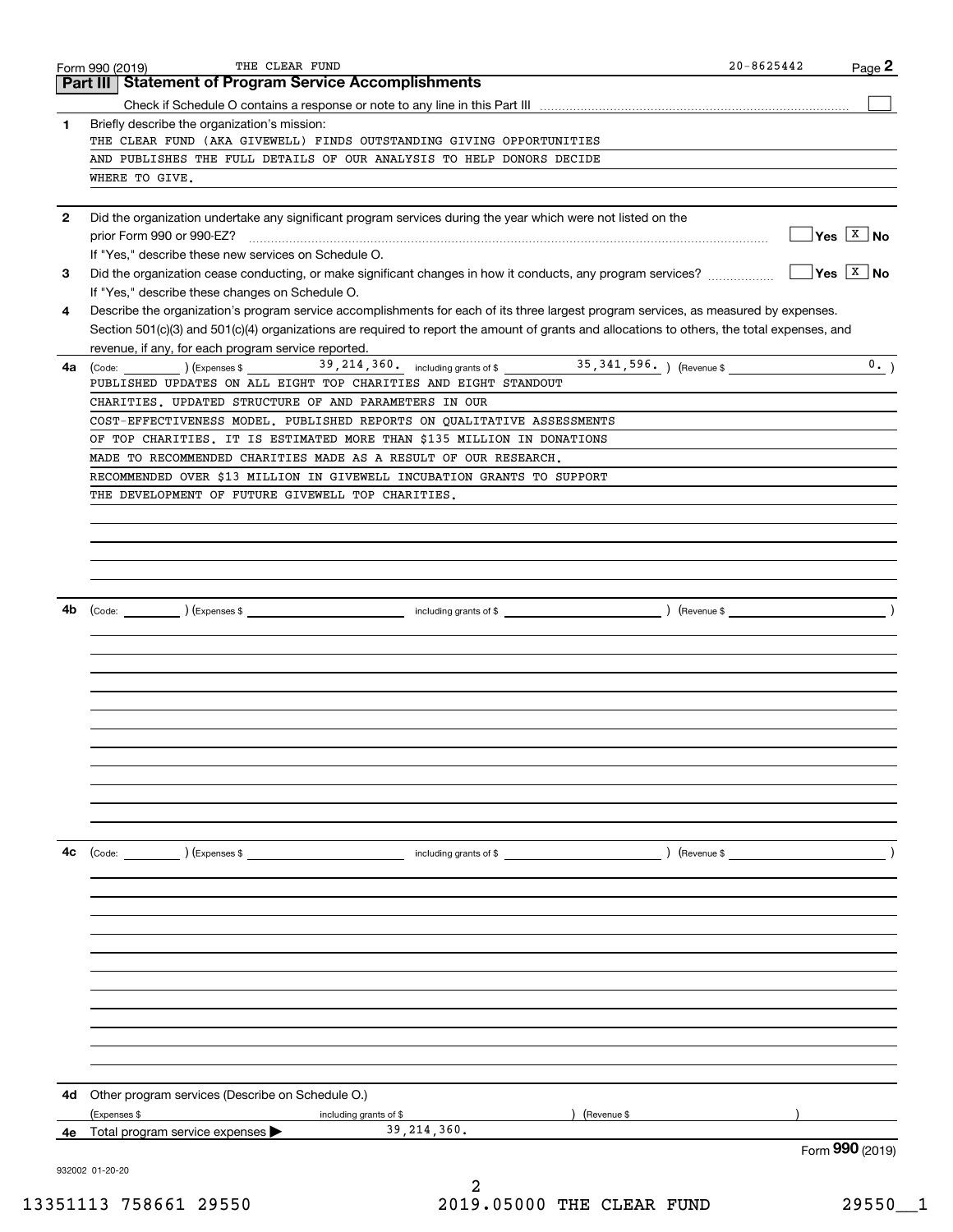|     | THE CLEAR FUND<br>20-8625442<br>Form 990 (2019)                                                                                       |                 |     | Page $3$        |
|-----|---------------------------------------------------------------------------------------------------------------------------------------|-----------------|-----|-----------------|
|     | <b>Part IV   Checklist of Required Schedules</b>                                                                                      |                 |     |                 |
|     |                                                                                                                                       |                 | Yes | No              |
| 1   | Is the organization described in section $501(c)(3)$ or $4947(a)(1)$ (other than a private foundation)?                               |                 |     |                 |
|     |                                                                                                                                       | 1               | х   |                 |
| 2   |                                                                                                                                       | $\mathbf{2}$    | х   |                 |
| 3   | Did the organization engage in direct or indirect political campaign activities on behalf of or in opposition to candidates for       |                 |     |                 |
|     |                                                                                                                                       | 3               |     | x               |
| 4   | Section 501(c)(3) organizations. Did the organization engage in lobbying activities, or have a section 501(h) election in effect      |                 |     |                 |
|     |                                                                                                                                       | 4               |     | x               |
| 5   | Is the organization a section 501(c)(4), 501(c)(5), or 501(c)(6) organization that receives membership dues, assessments, or          |                 |     |                 |
|     |                                                                                                                                       | 5               |     | x               |
| 6   | Did the organization maintain any donor advised funds or any similar funds or accounts for which donors have the right to             |                 |     |                 |
|     | provide advice on the distribution or investment of amounts in such funds or accounts? If "Yes," complete Schedule D, Part I          | 6               |     | x               |
| 7   | Did the organization receive or hold a conservation easement, including easements to preserve open space,                             |                 |     |                 |
|     |                                                                                                                                       | $\overline{7}$  |     | x               |
| 8   | Did the organization maintain collections of works of art, historical treasures, or other similar assets? If "Yes," complete          |                 |     |                 |
|     |                                                                                                                                       | 8               |     | x               |
| 9   | Did the organization report an amount in Part X, line 21, for escrow or custodial account liability, serve as a custodian for         |                 |     |                 |
|     | amounts not listed in Part X; or provide credit counseling, debt management, credit repair, or debt negotiation services?             |                 |     |                 |
|     |                                                                                                                                       | 9               |     | x               |
| 10  | Did the organization, directly or through a related organization, hold assets in donor-restricted endowments                          |                 |     |                 |
|     |                                                                                                                                       | 10              |     | X               |
| 11  | If the organization's answer to any of the following questions is "Yes," then complete Schedule D, Parts VI, VII, VIII, IX, or X      |                 |     |                 |
|     | as applicable.                                                                                                                        |                 |     |                 |
|     | a Did the organization report an amount for land, buildings, and equipment in Part X, line 10? If "Yes," complete Schedule D,         |                 |     |                 |
|     |                                                                                                                                       | 11a             | х   |                 |
|     | <b>b</b> Did the organization report an amount for investments - other securities in Part X, line 12, that is 5% or more of its total |                 |     |                 |
|     |                                                                                                                                       | 11 <sub>b</sub> |     | х               |
|     | c Did the organization report an amount for investments - program related in Part X, line 13, that is 5% or more of its total         |                 |     |                 |
|     |                                                                                                                                       | 11c             |     | х               |
|     | d Did the organization report an amount for other assets in Part X, line 15, that is 5% or more of its total assets reported in       |                 |     |                 |
|     |                                                                                                                                       | 11d             |     | х               |
|     | e Did the organization report an amount for other liabilities in Part X, line 25? If "Yes," complete Schedule D, Part X               | 11e             | X   |                 |
| f   | Did the organization's separate or consolidated financial statements for the tax year include a footnote that addresses               |                 |     |                 |
|     | the organization's liability for uncertain tax positions under FIN 48 (ASC 740)? If "Yes," complete Schedule D, Part X                | 11f             | х   |                 |
|     | 12a Did the organization obtain separate, independent audited financial statements for the tax year? If "Yes," complete               |                 |     |                 |
|     |                                                                                                                                       | 12a             | x   |                 |
|     | <b>b</b> Was the organization included in consolidated, independent audited financial statements for the tax year?                    |                 |     |                 |
|     | If "Yes," and if the organization answered "No" to line 12a, then completing Schedule D, Parts XI and XII is optional                 | 12 <sub>b</sub> |     | x               |
| 13  |                                                                                                                                       | 13              |     | X               |
| 14a | Did the organization maintain an office, employees, or agents outside of the United States?                                           | 14a             |     | X               |
| b   | Did the organization have aggregate revenues or expenses of more than \$10,000 from grantmaking, fundraising, business,               |                 |     |                 |
|     | investment, and program service activities outside the United States, or aggregate foreign investments valued at \$100,000            |                 |     |                 |
|     |                                                                                                                                       | 14b             | x   |                 |
| 15  | Did the organization report on Part IX, column (A), line 3, more than \$5,000 of grants or other assistance to or for any             |                 |     |                 |
|     |                                                                                                                                       | 15              | x   |                 |
| 16  | Did the organization report on Part IX, column (A), line 3, more than \$5,000 of aggregate grants or other assistance to              |                 |     |                 |
|     |                                                                                                                                       | 16              |     | x               |
| 17  | Did the organization report a total of more than \$15,000 of expenses for professional fundraising services on Part IX,               |                 |     |                 |
|     |                                                                                                                                       | 17              |     | x               |
| 18  | Did the organization report more than \$15,000 total of fundraising event gross income and contributions on Part VIII, lines          |                 |     |                 |
|     |                                                                                                                                       | 18              |     | x               |
| 19  | Did the organization report more than \$15,000 of gross income from gaming activities on Part VIII, line 9a? If "Yes."                |                 |     |                 |
|     |                                                                                                                                       | 19              |     | x               |
|     |                                                                                                                                       | 20a             |     | X               |
|     | b If "Yes" to line 20a, did the organization attach a copy of its audited financial statements to this return?                        | 20 <sub>b</sub> |     |                 |
| 21  | Did the organization report more than \$5,000 of grants or other assistance to any domestic organization or                           |                 |     |                 |
|     |                                                                                                                                       | 21              | х   |                 |
|     | 932003 01-20-20                                                                                                                       |                 |     | Form 990 (2019) |

932003 01-20-20

13351113 758661 29550 2019.05000 THE CLEAR FUND 29550 29550

3

THE CLEAR FUND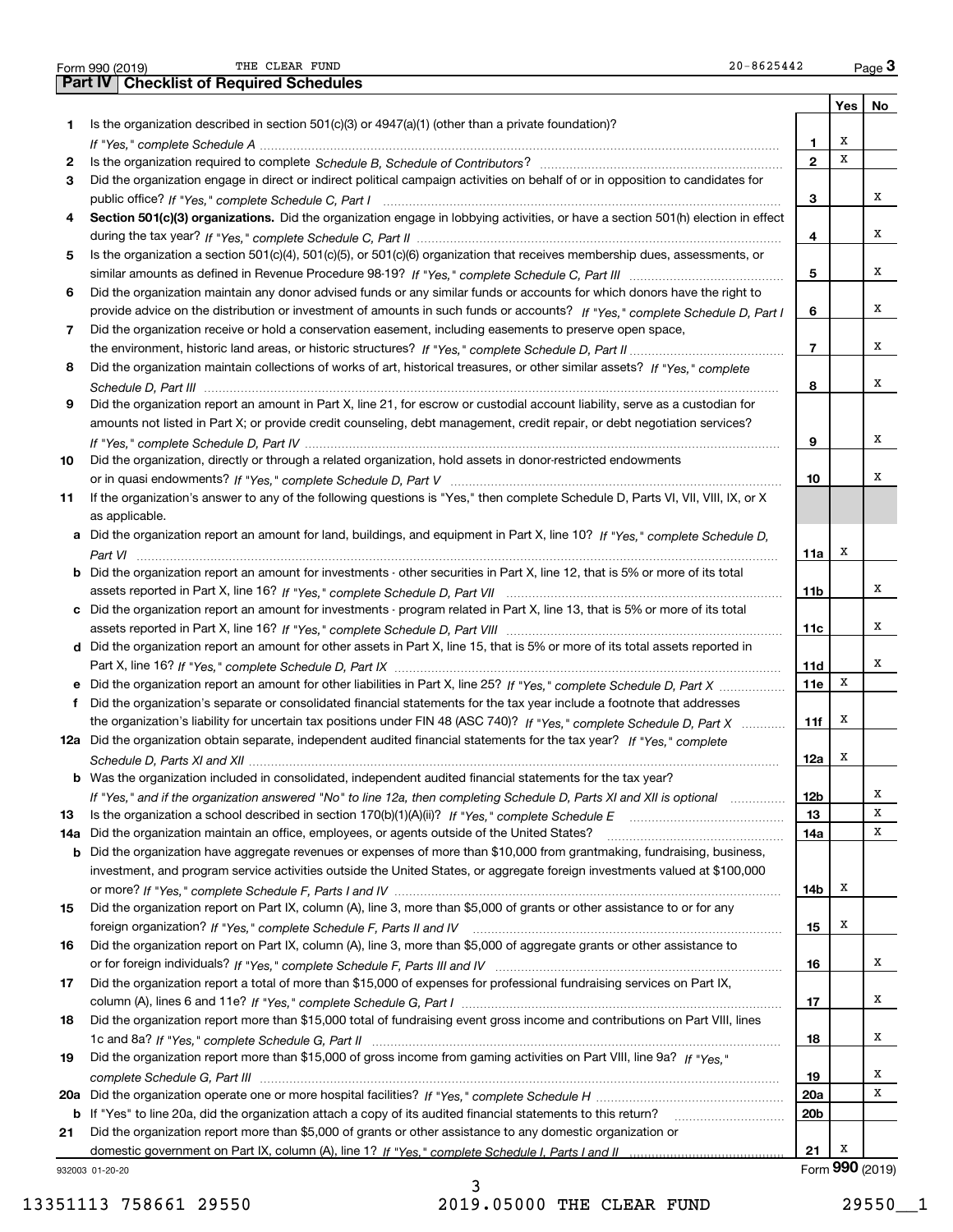|  | Form 990 (2019) |  |
|--|-----------------|--|
|  |                 |  |

|               | $20 - 8625442$<br>THE CLEAR FUND<br>Form 990 (2019)                                                                                |                 |     | Page 4          |
|---------------|------------------------------------------------------------------------------------------------------------------------------------|-----------------|-----|-----------------|
|               | Part IV   Checklist of Required Schedules (continued)                                                                              |                 |     |                 |
|               |                                                                                                                                    |                 | Yes | No              |
| 22            | Did the organization report more than \$5,000 of grants or other assistance to or for domestic individuals on                      |                 |     |                 |
|               |                                                                                                                                    | 22              |     | х               |
| 23            | Did the organization answer "Yes" to Part VII, Section A, line 3, 4, or 5 about compensation of the organization's current         |                 |     |                 |
|               | and former officers, directors, trustees, key employees, and highest compensated employees? If "Yes," complete                     |                 |     |                 |
|               |                                                                                                                                    | 23              | x   |                 |
|               | 24a Did the organization have a tax-exempt bond issue with an outstanding principal amount of more than \$100,000 as of the        |                 |     |                 |
|               | last day of the year, that was issued after December 31, 2002? If "Yes," answer lines 24b through 24d and complete                 |                 |     |                 |
|               |                                                                                                                                    | 24a             |     | x               |
|               |                                                                                                                                    | 24 <sub>b</sub> |     |                 |
|               | c Did the organization maintain an escrow account other than a refunding escrow at any time during the year to defease             |                 |     |                 |
|               |                                                                                                                                    | 24c             |     |                 |
|               |                                                                                                                                    | 24d             |     |                 |
|               | 25a Section 501(c)(3), 501(c)(4), and 501(c)(29) organizations. Did the organization engage in an excess benefit                   |                 |     |                 |
|               |                                                                                                                                    | 25a             |     | х               |
|               | b Is the organization aware that it engaged in an excess benefit transaction with a disqualified person in a prior year, and       |                 |     |                 |
|               | that the transaction has not been reported on any of the organization's prior Forms 990 or 990-EZ? If "Yes," complete              |                 |     |                 |
|               | Schedule L, Part I                                                                                                                 | 25b             |     | х               |
| 26            | Did the organization report any amount on Part X, line 5 or 22, for receivables from or payables to any current                    |                 |     |                 |
|               | or former officer, director, trustee, key employee, creator or founder, substantial contributor, or 35%                            |                 |     |                 |
|               |                                                                                                                                    | 26              |     | x               |
| 27            | Did the organization provide a grant or other assistance to any current or former officer, director, trustee, key employee,        |                 |     |                 |
|               | creator or founder, substantial contributor or employee thereof, a grant selection committee member, or to a 35% controlled        |                 |     |                 |
|               | entity (including an employee thereof) or family member of any of these persons? If "Yes," complete Schedule L, Part III           | 27              |     | х               |
| 28            | Was the organization a party to a business transaction with one of the following parties (see Schedule L, Part IV                  |                 |     |                 |
|               | instructions, for applicable filing thresholds, conditions, and exceptions):                                                       |                 |     |                 |
|               | a A current or former officer, director, trustee, key employee, creator or founder, or substantial contributor? If                 |                 |     |                 |
|               |                                                                                                                                    | 28a             |     | х               |
|               |                                                                                                                                    | 28 <sub>b</sub> |     | x               |
|               | c A 35% controlled entity of one or more individuals and/or organizations described in lines 28a or 28b? If                        |                 |     |                 |
|               |                                                                                                                                    | 28c             |     | x               |
| 29            |                                                                                                                                    | 29              | X   |                 |
| 30            | Did the organization receive contributions of art, historical treasures, or other similar assets, or qualified conservation        |                 |     |                 |
|               |                                                                                                                                    | 30              |     | х               |
| 31            | Did the organization liquidate, terminate, or dissolve and cease operations? If "Yes," complete Schedule N, Part I                 | 31              |     | х               |
| 32            | Did the organization sell, exchange, dispose of, or transfer more than 25% of its net assets? If "Yes," complete                   |                 |     |                 |
|               |                                                                                                                                    | 32              |     | х               |
| 33            | Did the organization own 100% of an entity disregarded as separate from the organization under Regulations                         |                 |     |                 |
|               |                                                                                                                                    | 33              |     | х               |
| 34            | Was the organization related to any tax-exempt or taxable entity? If "Yes," complete Schedule R, Part II, III, or IV, and          |                 |     |                 |
|               |                                                                                                                                    | 34              |     | Х               |
|               | 35a Did the organization have a controlled entity within the meaning of section 512(b)(13)?                                        | <b>35a</b>      |     | х               |
|               | <b>b</b> If "Yes" to line 35a, did the organization receive any payment from or engage in any transaction with a controlled entity |                 |     |                 |
|               |                                                                                                                                    | 35b             |     |                 |
| 36            | Section 501(c)(3) organizations. Did the organization make any transfers to an exempt non-charitable related organization?         |                 |     |                 |
|               |                                                                                                                                    | 36              |     | х               |
| 37            | Did the organization conduct more than 5% of its activities through an entity that is not a related organization                   |                 |     |                 |
|               |                                                                                                                                    | 37              |     | х               |
| 38            | Did the organization complete Schedule O and provide explanations in Schedule O for Part VI, lines 11b and 19?                     |                 | X   |                 |
| <b>Part V</b> |                                                                                                                                    | 38              |     |                 |
|               | Check if Schedule O contains a response or note to any line in this Part V                                                         |                 |     |                 |
|               |                                                                                                                                    |                 | Yes | No              |
|               | 32<br>1a                                                                                                                           |                 |     |                 |
|               | $\mathbf{0}$<br><b>b</b> Enter the number of Forms W-2G included in line 1a. Enter -0- if not applicable<br>1b                     |                 |     |                 |
|               | c Did the organization comply with backup withholding rules for reportable payments to vendors and reportable gaming               |                 |     |                 |
|               | (gambling) winnings to prize winners?                                                                                              | 1c              | х   |                 |
|               | 932004 01-20-20                                                                                                                    |                 |     | Form 990 (2019) |
|               | 4                                                                                                                                  |                 |     |                 |

13351113 758661 29550 2019.05000 THE CLEAR FUND 29550\_\_1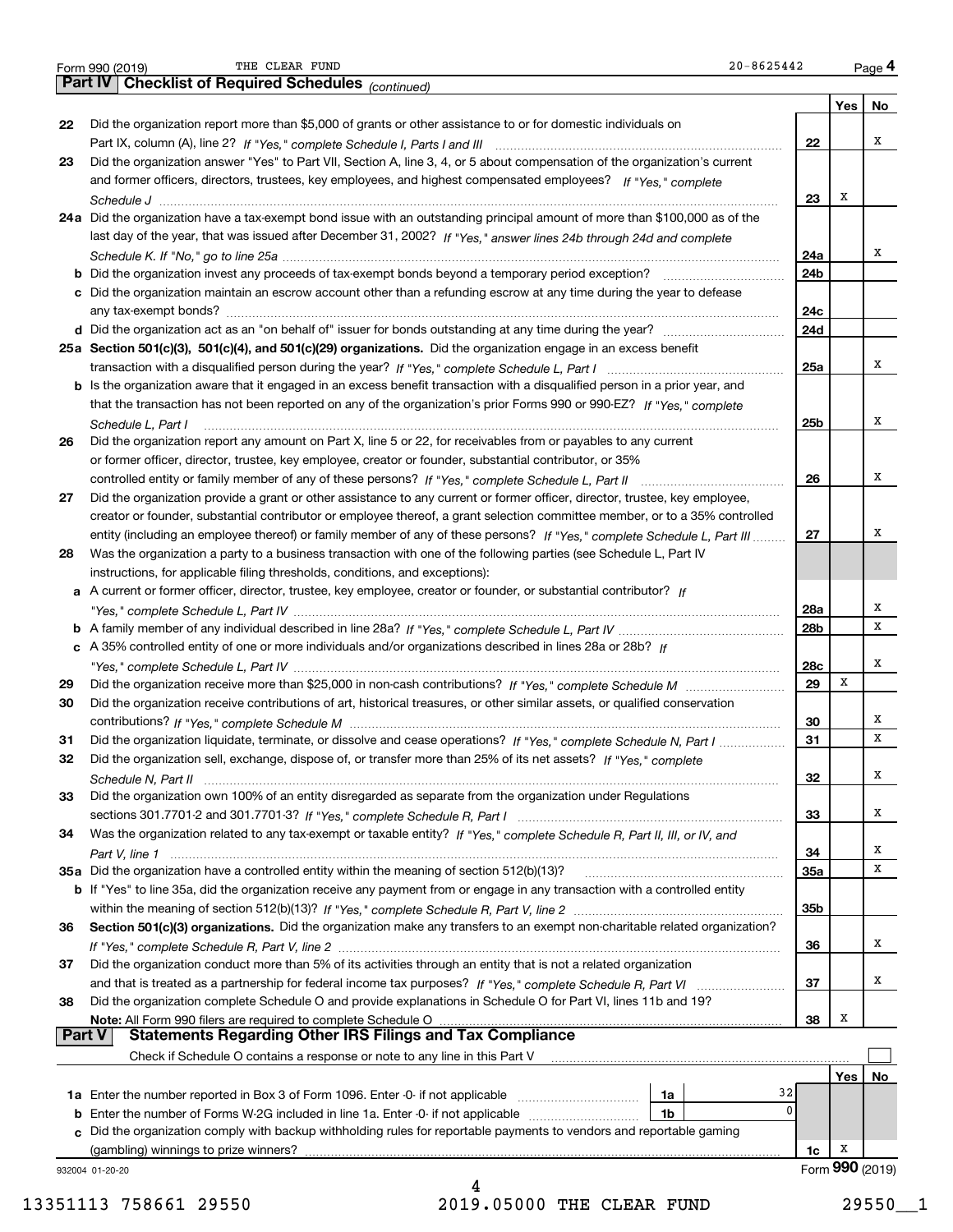|        | $20 - 8625442$<br>THE CLEAR FUND<br>Form 990 (2019)                                                                                             |                |     | $_{\text{Page}}$ 5 |
|--------|-------------------------------------------------------------------------------------------------------------------------------------------------|----------------|-----|--------------------|
| Part V | Statements Regarding Other IRS Filings and Tax Compliance (continued)                                                                           |                |     |                    |
|        |                                                                                                                                                 |                | Yes | No                 |
|        | 2a Enter the number of employees reported on Form W-3, Transmittal of Wage and Tax Statements,                                                  |                |     |                    |
|        | 48<br>filed for the calendar year ending with or within the year covered by this return<br>2a                                                   |                |     |                    |
|        | <b>b</b> If at least one is reported on line 2a, did the organization file all required federal employment tax returns?                         | 2 <sub>b</sub> | Х   |                    |
|        | Note: If the sum of lines 1a and 2a is greater than 250, you may be required to $e$ -file (see instructions) <i>marrourching</i>                |                |     |                    |
|        | 3a Did the organization have unrelated business gross income of \$1,000 or more during the year?                                                | 3a             |     | х                  |
|        | b If "Yes," has it filed a Form 990-T for this year? If "No" to line 3b, provide an explanation on Schedule O                                   | 3 <sub>b</sub> |     |                    |
|        | 4a At any time during the calendar year, did the organization have an interest in, or a signature or other authority over, a                    |                |     |                    |
|        | financial account in a foreign country (such as a bank account, securities account, or other financial account)?                                | 4a             |     | х                  |
|        | <b>b</b> If "Yes," enter the name of the foreign country $\triangleright$                                                                       |                |     |                    |
|        | See instructions for filing requirements for FinCEN Form 114, Report of Foreign Bank and Financial Accounts (FBAR).                             |                |     |                    |
|        | 5a Was the organization a party to a prohibited tax shelter transaction at any time during the tax year?                                        | 5a             |     | х                  |
|        |                                                                                                                                                 | 5 <sub>b</sub> |     | х                  |
|        |                                                                                                                                                 | 5c             |     |                    |
|        | 6a Does the organization have annual gross receipts that are normally greater than \$100,000, and did the organization solicit                  |                |     |                    |
|        | any contributions that were not tax deductible as charitable contributions?                                                                     | 6a             |     | x                  |
|        | <b>b</b> If "Yes," did the organization include with every solicitation an express statement that such contributions or gifts                   |                |     |                    |
|        | were not tax deductible?                                                                                                                        | 6b             |     |                    |
| 7      | Organizations that may receive deductible contributions under section 170(c).                                                                   |                |     |                    |
| а      | Did the organization receive a payment in excess of \$75 made partly as a contribution and partly for goods and services provided to the payor? | 7a             |     | х                  |
|        | <b>b</b> If "Yes," did the organization notify the donor of the value of the goods or services provided?                                        | 7b             |     |                    |
|        | c Did the organization sell, exchange, or otherwise dispose of tangible personal property for which it was required                             |                |     |                    |
|        | to file Form 8282?                                                                                                                              |                |     | x                  |
|        | 7d                                                                                                                                              | 7c             |     |                    |
|        |                                                                                                                                                 | 7e             |     | х                  |
| е      | Did the organization receive any funds, directly or indirectly, to pay premiums on a personal benefit contract?                                 | 7f             |     | х                  |
| Ť.     | Did the organization, during the year, pay premiums, directly or indirectly, on a personal benefit contract?                                    |                |     |                    |
| g      | If the organization received a contribution of qualified intellectual property, did the organization file Form 8899 as required?                | 7g             |     |                    |
| h.     | If the organization received a contribution of cars, boats, airplanes, or other vehicles, did the organization file a Form 1098-C?              | 7h             |     |                    |
| 8      | Sponsoring organizations maintaining donor advised funds. Did a donor advised fund maintained by the                                            |                |     |                    |
|        | sponsoring organization have excess business holdings at any time during the year?                                                              | 8              |     |                    |
| 9      | Sponsoring organizations maintaining donor advised funds.                                                                                       |                |     |                    |
| а      | Did the sponsoring organization make any taxable distributions under section 4966?                                                              | 9а             |     |                    |
| b      | Did the sponsoring organization make a distribution to a donor, donor advisor, or related person?                                               | 9b             |     |                    |
| 10     | Section 501(c)(7) organizations. Enter:                                                                                                         |                |     |                    |
|        | 10a                                                                                                                                             |                |     |                    |
| b      | Gross receipts, included on Form 990, Part VIII, line 12, for public use of club facilities<br>10b                                              |                |     |                    |
| 11     | Section 501(c)(12) organizations. Enter:                                                                                                        |                |     |                    |
| а      | 11a                                                                                                                                             |                |     |                    |
| b      | Gross income from other sources (Do not net amounts due or paid to other sources against                                                        |                |     |                    |
|        | amounts due or received from them.)<br>11b                                                                                                      |                |     |                    |
|        | 12a Section 4947(a)(1) non-exempt charitable trusts. Is the organization filing Form 990 in lieu of Form 1041?                                  | 12a            |     |                    |
| b      | If "Yes," enter the amount of tax-exempt interest received or accrued during the year<br>12b                                                    |                |     |                    |
| 13     | Section 501(c)(29) qualified nonprofit health insurance issuers.                                                                                |                |     |                    |
|        |                                                                                                                                                 | 13а            |     |                    |
|        | Note: See the instructions for additional information the organization must report on Schedule O.                                               |                |     |                    |
|        | <b>b</b> Enter the amount of reserves the organization is required to maintain by the states in which the                                       |                |     |                    |
|        | 13 <sub>b</sub>                                                                                                                                 |                |     |                    |
|        | 13с                                                                                                                                             |                |     |                    |
| 14a    | Did the organization receive any payments for indoor tanning services during the tax year?                                                      | 14a            |     | х                  |
| b      |                                                                                                                                                 | 14b            |     |                    |
| 15     | Is the organization subject to the section 4960 tax on payment(s) of more than \$1,000,000 in remuneration or                                   |                |     |                    |
|        |                                                                                                                                                 | 15             |     | х                  |
|        | If "Yes," see instructions and file Form 4720, Schedule N.                                                                                      |                |     |                    |
| 16     | Is the organization an educational institution subject to the section 4968 excise tax on net investment income?<br>.                            | 16             |     | х                  |
|        | If "Yes," complete Form 4720, Schedule O.                                                                                                       |                |     |                    |

Form (2019) **990**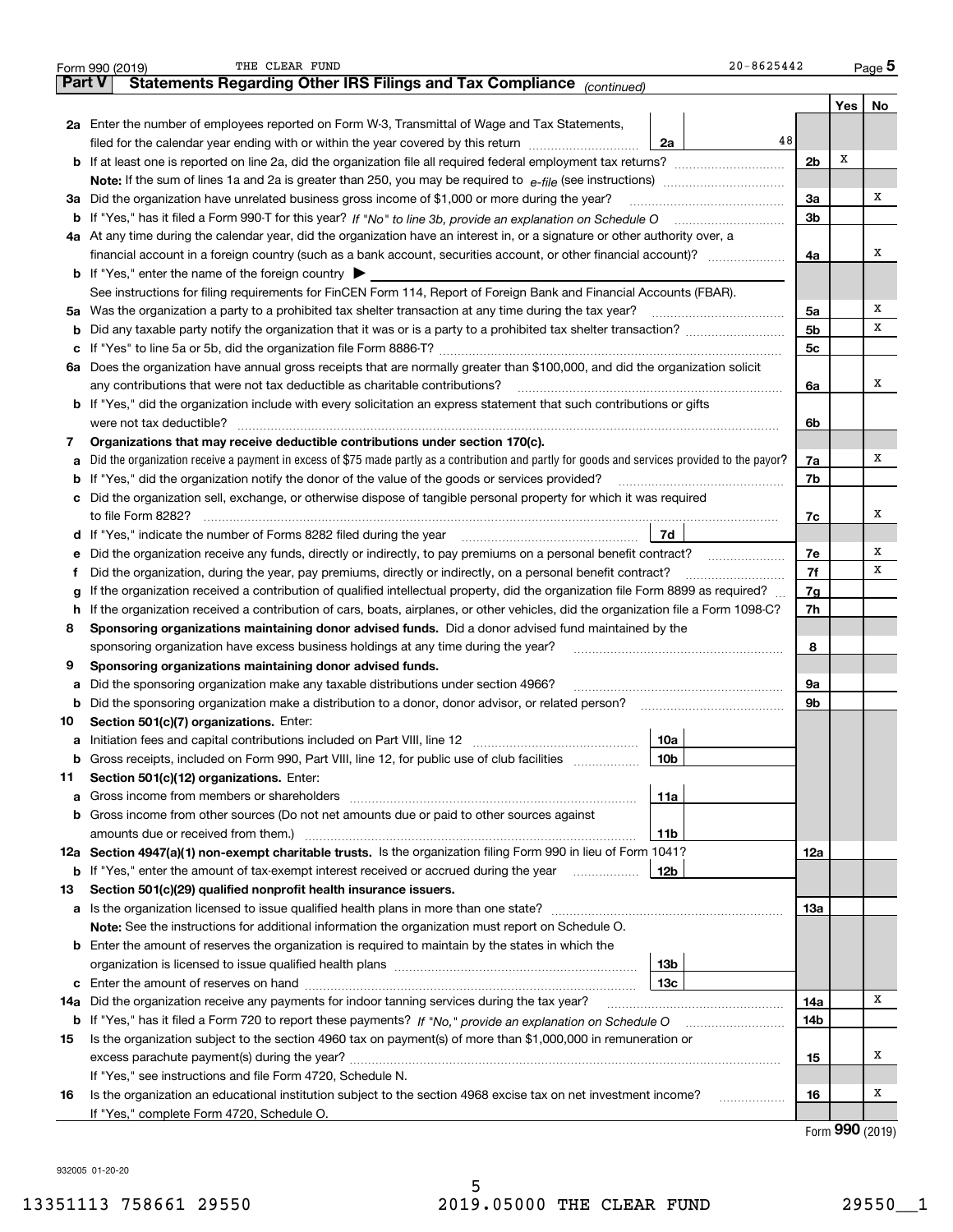|    | to line 8a, 8b, or 10b below, describe the circumstances, processes, or changes on Schedule O. See instructions.                                                                                                                           |                 |     |          |
|----|--------------------------------------------------------------------------------------------------------------------------------------------------------------------------------------------------------------------------------------------|-----------------|-----|----------|
|    | Check if Schedule O contains a response or note to any line in this Part VI [11] [12] Check if Schedule O contains a response or note to any line in this Part VI                                                                          |                 |     | X        |
|    | <b>Section A. Governing Body and Management</b>                                                                                                                                                                                            |                 |     |          |
|    |                                                                                                                                                                                                                                            |                 |     | Yes   No |
|    | 1a<br><b>1a</b> Enter the number of voting members of the governing body at the end of the tax year <i>manumum</i>                                                                                                                         |                 |     |          |
|    | If there are material differences in voting rights among members of the governing body, or if the governing                                                                                                                                |                 |     |          |
|    | body delegated broad authority to an executive committee or similar committee, explain on Schedule O.                                                                                                                                      |                 |     |          |
|    | 1b                                                                                                                                                                                                                                         |                 |     |          |
| 2  | Did any officer, director, trustee, or key employee have a family relationship or a business relationship with any other                                                                                                                   |                 |     | x        |
|    | officer, director, trustee, or key employee?                                                                                                                                                                                               | $\mathbf{2}$    |     |          |
| 3  | Did the organization delegate control over management duties customarily performed by or under the direct supervision                                                                                                                      |                 |     | х        |
|    |                                                                                                                                                                                                                                            | 3               |     | х        |
| 4  | Did the organization make any significant changes to its governing documents since the prior Form 990 was filed?                                                                                                                           | 4<br>5          |     | х        |
| 5  |                                                                                                                                                                                                                                            | 6               |     | х        |
| 6  | Did the organization have members or stockholders?                                                                                                                                                                                         |                 |     |          |
|    | 7a Did the organization have members, stockholders, or other persons who had the power to elect or appoint one or                                                                                                                          |                 |     | x        |
|    |                                                                                                                                                                                                                                            | 7a              |     |          |
|    | b Are any governance decisions of the organization reserved to (or subject to approval by) members, stockholders, or                                                                                                                       |                 |     | x        |
|    | persons other than the governing body?                                                                                                                                                                                                     | 7b              |     |          |
| 8  | Did the organization contemporaneously document the meetings held or written actions undertaken during the year by the following:                                                                                                          |                 | x   |          |
| а  |                                                                                                                                                                                                                                            | 8a              | x   |          |
|    |                                                                                                                                                                                                                                            | 8b              |     |          |
| 9  | Is there any officer, director, trustee, or key employee listed in Part VII, Section A, who cannot be reached at the                                                                                                                       |                 |     | x        |
|    |                                                                                                                                                                                                                                            | 9               |     |          |
|    | Section B. Policies (This Section B requests information about policies not required by the Internal Revenue Code.)                                                                                                                        |                 | Yes | No       |
|    |                                                                                                                                                                                                                                            | 10a             |     | x        |
|    |                                                                                                                                                                                                                                            |                 |     |          |
|    | b If "Yes," did the organization have written policies and procedures governing the activities of such chapters, affiliates,<br>and branches to ensure their operations are consistent with the organization's exempt purposes?            | 10 <sub>b</sub> |     |          |
|    | 11a Has the organization provided a complete copy of this Form 990 to all members of its governing body before filing the form?                                                                                                            | 11a             | x   |          |
|    | <b>b</b> Describe in Schedule O the process, if any, used by the organization to review this Form 990.                                                                                                                                     |                 |     |          |
|    |                                                                                                                                                                                                                                            | 12a             | x   |          |
|    |                                                                                                                                                                                                                                            | 12 <sub>b</sub> | x   |          |
|    | c Did the organization regularly and consistently monitor and enforce compliance with the policy? If "Yes." describe                                                                                                                       |                 |     |          |
|    |                                                                                                                                                                                                                                            | 12c             | x   |          |
| 13 | in Schedule O how this was done manufactured and continuum control of the Schedule O how this was done manufactured and continuum control of the Schedule O how this was done<br>Did the organization have a written whistleblower policy? | 13              | x   |          |
| 14 | Did the organization have a written document retention and destruction policy? [11] manufaction policy? [11] manufaction policy? [11] manufaction policy? [11] manufaction policy? [11] manufaction policy? [11] manufaction p             | 14              | x   |          |
| 15 | Did the process for determining compensation of the following persons include a review and approval by independent                                                                                                                         |                 |     |          |
|    | persons, comparability data, and contemporaneous substantiation of the deliberation and decision?                                                                                                                                          |                 |     |          |
|    | a The organization's CEO, Executive Director, or top management official [11] [12] The organization's CEO, Executive Director, or top management official [12] [12] [12] [12] The organization's CEO, Executive Director, or t             | 15a             | х   |          |
|    | b Other officers or key employees of the organization manufactured content to the organization manufactured by Other officers or key employees of the organization manufactured content of the organization manufactured by Ot             | 15b             | X   |          |
|    | If "Yes" to line 15a or 15b, describe the process in Schedule O (see instructions).                                                                                                                                                        |                 |     |          |
|    | 16a Did the organization invest in, contribute assets to, or participate in a joint venture or similar arrangement with a                                                                                                                  |                 |     |          |
|    | taxable entity during the year?                                                                                                                                                                                                            | 16a             |     | х        |
|    | b If "Yes," did the organization follow a written policy or procedure requiring the organization to evaluate its participation                                                                                                             |                 |     |          |
|    | in joint venture arrangements under applicable federal tax law, and take steps to safeguard the organization's                                                                                                                             |                 |     |          |
|    |                                                                                                                                                                                                                                            | 16b             |     |          |
|    |                                                                                                                                                                                                                                            |                 |     |          |
|    |                                                                                                                                                                                                                                            |                 |     |          |
|    | <b>Section C. Disclosure</b>                                                                                                                                                                                                               |                 |     |          |
| 17 | List the states with which a copy of this Form 990 is required to be filed $\blacktriangleright$ NY, CA                                                                                                                                    |                 |     |          |
| 18 | Section 6104 requires an organization to make its Forms 1023 (1024 or 1024-A, if applicable), 990, and 990-T (Section 501(c)(3)s only) available                                                                                           |                 |     |          |
|    | for public inspection. Indicate how you made these available. Check all that apply.                                                                                                                                                        |                 |     |          |
|    | $X$ Own website<br>$X$ Upon request<br>Another's website<br>Other (explain on Schedule O)                                                                                                                                                  |                 |     |          |
| 19 | Describe on Schedule O whether (and if so, how) the organization made its governing documents, conflict of interest policy, and financial                                                                                                  |                 |     |          |
|    | statements available to the public during the tax year.                                                                                                                                                                                    |                 |     |          |
| 20 | State the name, address, and telephone number of the person who possesses the organization's books and records                                                                                                                             |                 |     |          |
|    | CHARLENE ABELLANA - 510-296-7496<br>1714 FRANKLIN STREET #100335, OAKLAND, CA 94612-3409                                                                                                                                                   |                 |     |          |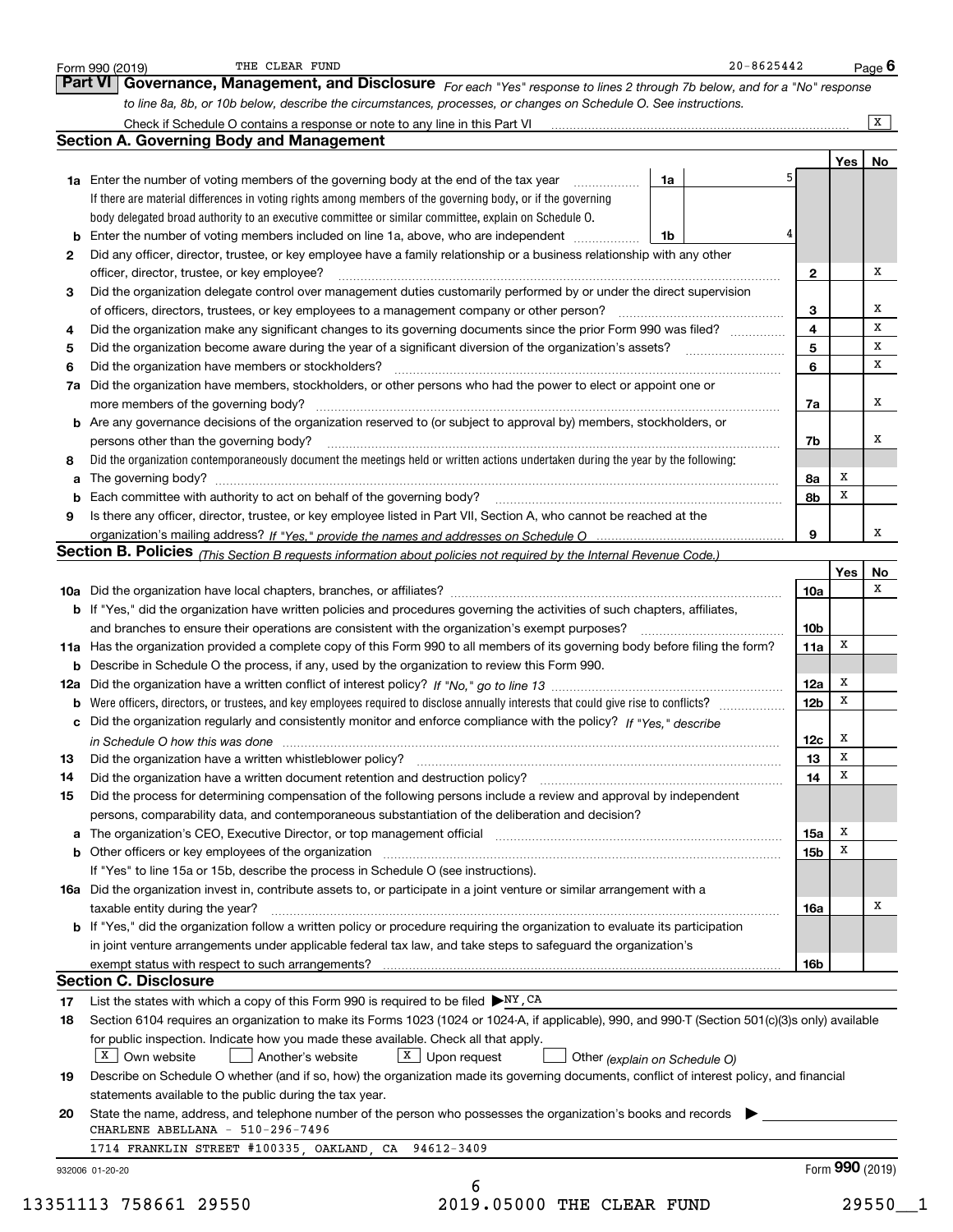| Form 990 (2019)                                                                                                                                            | THE CLEAR FUND                                                                  | $20 - 8625442$ | Page |  |  |  |  |  |  |
|------------------------------------------------------------------------------------------------------------------------------------------------------------|---------------------------------------------------------------------------------|----------------|------|--|--|--|--|--|--|
| Part VII Compensation of Officers, Directors, Trustees, Key Employees, Highest Compensated                                                                 |                                                                                 |                |      |  |  |  |  |  |  |
| <b>Employees, and Independent Contractors</b>                                                                                                              |                                                                                 |                |      |  |  |  |  |  |  |
|                                                                                                                                                            | Check if Schedule O contains a response or note to any line in this Part VII    |                |      |  |  |  |  |  |  |
| Section A.                                                                                                                                                 | Officers, Directors, Trustees, Key Employees, and Highest Compensated Employees |                |      |  |  |  |  |  |  |
| 1a Complete this table for all persons required to be listed. Report compensation for the calendar year ending with or within the organization's tax year. |                                                                                 |                |      |  |  |  |  |  |  |

**•** List all of the organization's current officers, directors, trustees (whether individuals or organizations), regardless of amount of compensation. Enter -0- in columns (D), (E), and (F) if no compensation was paid.

 $\bullet$  List all of the organization's  $\,$ current key employees, if any. See instructions for definition of "key employee."

**•** List the organization's five current highest compensated employees (other than an officer, director, trustee, or key employee) who received reportable compensation (Box 5 of Form W-2 and/or Box 7 of Form 1099-MISC) of more than \$100,000 from the organization and any related organizations.

**•** List all of the organization's former officers, key employees, and highest compensated employees who received more than \$100,000 of reportable compensation from the organization and any related organizations.

**former directors or trustees**  ¥ List all of the organization's that received, in the capacity as a former director or trustee of the organization, more than \$10,000 of reportable compensation from the organization and any related organizations.

See instructions for the order in which to list the persons above.

Check this box if neither the organization nor any related organization compensated any current officer, director, or trustee.  $\mathcal{L}^{\text{max}}$ 

| (A)                                  | (C)<br>(B)        |                                                                          |                 |             |              |                                 |        | (D)             | (E)                           | (F)                   |
|--------------------------------------|-------------------|--------------------------------------------------------------------------|-----------------|-------------|--------------|---------------------------------|--------|-----------------|-------------------------------|-----------------------|
| Name and title                       | Average           | Position<br>(do not check more than one<br>box, unless person is both an |                 |             |              |                                 |        | Reportable      | Reportable                    | Estimated             |
|                                      | hours per         |                                                                          |                 |             |              | officer and a director/trustee) |        | compensation    | compensation                  | amount of             |
|                                      | week<br>(list any |                                                                          |                 |             |              |                                 |        | from<br>the     | from related<br>organizations | other<br>compensation |
|                                      | hours for         |                                                                          |                 |             |              |                                 |        | organization    | (W-2/1099-MISC)               | from the              |
|                                      | related           |                                                                          | trustee         |             |              |                                 |        | (W-2/1099-MISC) |                               | organization          |
|                                      | organizations     |                                                                          |                 |             |              |                                 |        |                 |                               | and related           |
|                                      | below             | ndividual trustee or director                                            | Institutional t |             | Key employee | Highest compensated<br>employee |        |                 |                               | organizations         |
|                                      | line)             |                                                                          |                 | Officer     |              |                                 | Former |                 |                               |                       |
| TOM RUTLEDGE<br>(1)                  | 1,00              |                                                                          |                 |             |              |                                 |        |                 |                               |                       |
| CHAIR (THRU 4/2019)                  | 0.00              | X                                                                        |                 | $\mathbf x$ |              |                                 |        | 0.              | $\mathbf{0}$                  | 0.                    |
| (2)<br>TIM OGDEN                     | 1.00              |                                                                          |                 |             |              |                                 |        |                 |                               |                       |
| CHAIR                                | 0.00              | X                                                                        |                 | X           |              |                                 |        | $\mathbf{0}$    | $\mathbf{0}$                  | $\mathbf 0$ .         |
| CARI TUNA<br>(3)                     | 0.50              |                                                                          |                 |             |              |                                 |        |                 |                               |                       |
| TREASURER (THRU 4/2019)/BOARD MEMBER | 0.00              | X                                                                        |                 | X           |              |                                 |        | $\mathbf{0}$    | $\mathbf{0}$                  | $\mathbf 0$ .         |
| HOLDEN KARNOFSKY<br>(4)              | 0.50              |                                                                          |                 |             |              |                                 |        |                 |                               |                       |
| SECRETARY (THRU 4/2019)/BOARD MEMBER | 2,50              | X                                                                        |                 | X           |              |                                 |        | $\mathbf{0}$    | $\mathbf 0$                   | 0.                    |
| (5) ROB REICH                        | 0.50              |                                                                          |                 |             |              |                                 |        |                 |                               |                       |
| BOARD MEMBER (THRU 4/2019)           | 0.00              | X                                                                        |                 |             |              |                                 |        | 0.              | $\mathbf{0}$                  | $\mathbf{0}$ .        |
| <b>BRIGID SLIPKA</b><br>(6)          | 0.50              |                                                                          |                 |             |              |                                 |        |                 |                               |                       |
| BOARD MEMBER (THRU 4/2019)           | 0.00              | x                                                                        |                 |             |              |                                 |        | $\mathbf{0}$    | $\mathbf 0$                   | 0.                    |
| <b>JULIA WISE</b><br>(7)             | 0.50              |                                                                          |                 |             |              |                                 |        |                 |                               |                       |
| <b>BOARD MEMBER</b>                  | 0.00              | X                                                                        |                 |             |              |                                 |        | 0.              | $\mathbf{0}$                  | 0.                    |
| (8) ELIE HASSENFELD                  | 40.00             |                                                                          |                 |             |              |                                 |        |                 |                               |                       |
| CHIEF EXECUTIVE OFFICER              | 0.00              | X                                                                        |                 | X           |              |                                 |        | 262,395,        | 0                             | 23,105.               |
| (9) WHITNEY RIDER                    | 40.00             |                                                                          |                 |             |              |                                 |        |                 |                               |                       |
| SECRETARY & DIRECTOR OF OPERATIONS   | 0.00              |                                                                          |                 | X           |              |                                 |        | 187,069.        | $\mathbf{0}$                  | $\mathbf 0$ .         |
| (10) NATALIE CRISPIN                 | 40.00             |                                                                          |                 |             |              |                                 |        |                 |                               |                       |
| TREASURER & SENIOR RESEARCH MANAGER  | 0.00              |                                                                          |                 | X           |              |                                 |        | 171,738.        | $\mathbf 0$                   | 5,549.                |
| (11) BENJAMIN BATEMAN                | 40.00             |                                                                          |                 |             |              |                                 |        |                 |                               |                       |
| HEAD OF GROWTH                       | 0.00              |                                                                          |                 |             |              | X                               |        | 175,573.        | $\mathbf{0}$                  | 5,338.                |
| (12) JOSH ROSENBERG                  | 40.00             |                                                                          |                 |             |              |                                 |        |                 |                               |                       |
| SENIOR RESEARCH MANAGER              | 0.00              |                                                                          |                 |             |              | X                               |        | 139,480.        | $\mathbf{0}$                  | 5,494.                |
| (13) CAITLIN ANNE MCGUGAN            | 40.00             |                                                                          |                 |             |              |                                 |        |                 |                               |                       |
| SENIOR FELLOW                        | 0.00              |                                                                          |                 |             |              | X                               |        | 114,999.        | $\mathbf{0}$ .                | 12,934.               |
| (14) MICHAEL EDDY                    | 40.00             |                                                                          |                 |             |              |                                 |        |                 |                               |                       |
| SENIOR ADVISOR                       | 0.00              |                                                                          |                 |             |              | х                               |        | 122,015.        | $\mathbf{0}$ .                | 3,925.                |
| (15) CHARLENE ABELLANA               | 40.00             |                                                                          |                 |             |              |                                 |        |                 |                               |                       |
| CONTROLLER                           | 0.00              |                                                                          |                 |             |              | X                               |        | 113,765,        | $\mathbf{0}$ .                | 7,974.                |
|                                      |                   |                                                                          |                 |             |              |                                 |        |                 |                               |                       |
|                                      |                   |                                                                          |                 |             |              |                                 |        |                 |                               |                       |
|                                      |                   |                                                                          |                 |             |              |                                 |        |                 |                               |                       |
|                                      |                   |                                                                          |                 |             |              |                                 |        |                 |                               |                       |

7

932007 01-20-20

Form (2019) **990**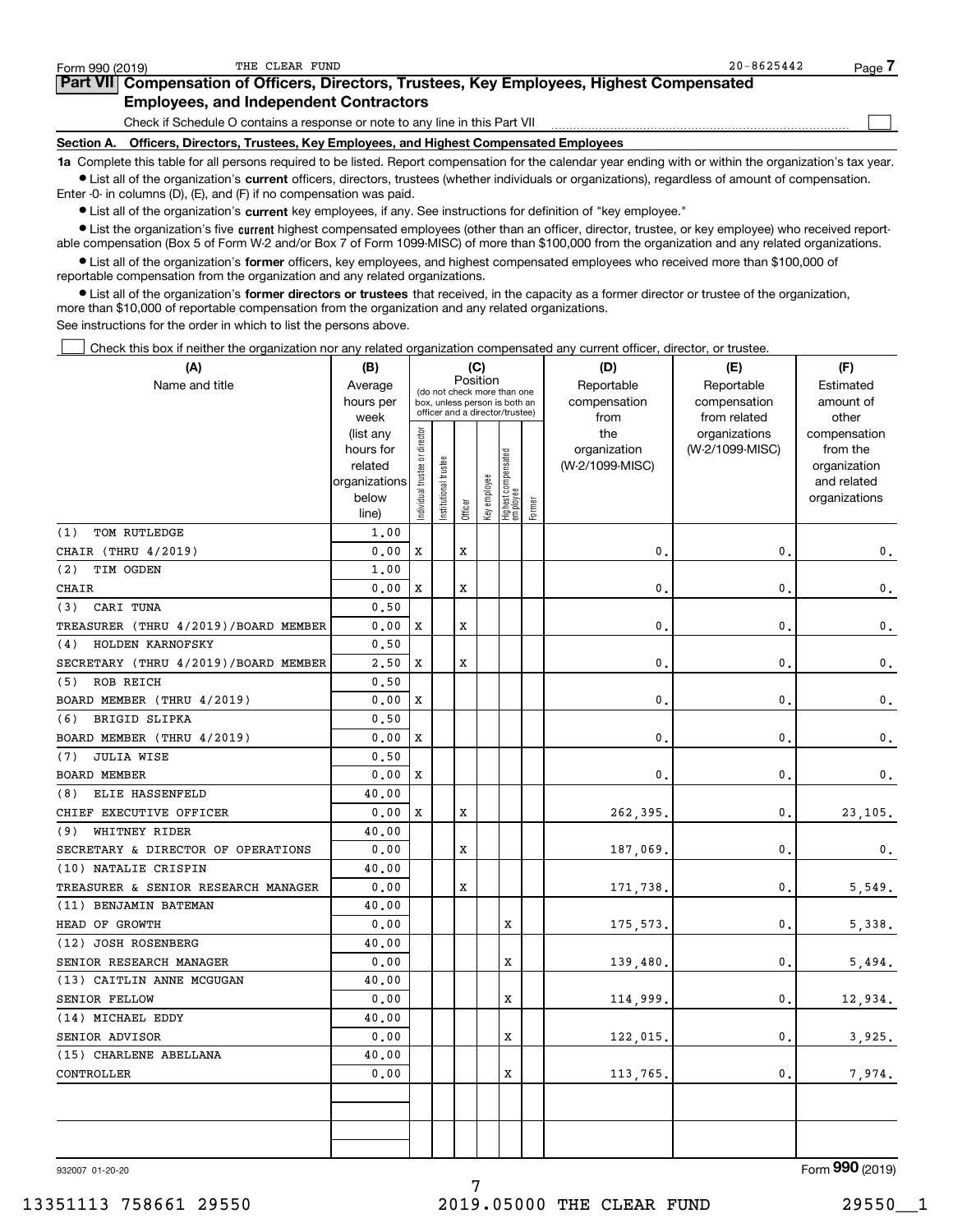|   | THE CLEAR FUND<br>Form 990 (2019)                                                                                                                                                                                                                                           |                        |                                |                       |          |              |                                                              |        |                                | $20 - 8625442$  |                |                 |               | Page 8   |
|---|-----------------------------------------------------------------------------------------------------------------------------------------------------------------------------------------------------------------------------------------------------------------------------|------------------------|--------------------------------|-----------------------|----------|--------------|--------------------------------------------------------------|--------|--------------------------------|-----------------|----------------|-----------------|---------------|----------|
|   | <b>Part VII</b><br>Section A. Officers, Directors, Trustees, Key Employees, and Highest Compensated Employees (continued)                                                                                                                                                   |                        |                                |                       |          |              |                                                              |        |                                |                 |                |                 |               |          |
|   | (A)                                                                                                                                                                                                                                                                         | (B)                    |                                |                       | (C)      |              |                                                              |        | (D)                            | (E)             |                |                 | (F)           |          |
|   | Name and title                                                                                                                                                                                                                                                              | Average                |                                |                       | Position |              |                                                              |        | Reportable                     | Reportable      |                |                 | Estimated     |          |
|   |                                                                                                                                                                                                                                                                             | hours per              |                                |                       |          |              | (do not check more than one<br>box, unless person is both an |        | compensation                   | compensation    |                |                 | amount of     |          |
|   |                                                                                                                                                                                                                                                                             | week                   |                                |                       |          |              | officer and a director/trustee)                              |        | from                           | from related    |                |                 | other         |          |
|   |                                                                                                                                                                                                                                                                             | (list any              |                                |                       |          |              |                                                              |        | the                            | organizations   |                |                 | compensation  |          |
|   |                                                                                                                                                                                                                                                                             | hours for              |                                |                       |          |              |                                                              |        | organization                   | (W-2/1099-MISC) |                |                 | from the      |          |
|   |                                                                                                                                                                                                                                                                             | related                | Individual trustee or director | Institutional trustee |          |              | Highest compensated<br>employee                              |        | (W-2/1099-MISC)                |                 |                |                 | organization  |          |
|   |                                                                                                                                                                                                                                                                             | organizations<br>below |                                |                       |          |              |                                                              |        |                                |                 |                |                 | and related   |          |
|   |                                                                                                                                                                                                                                                                             | line)                  |                                |                       | Officer  | Key employee |                                                              | Former |                                |                 |                |                 | organizations |          |
|   |                                                                                                                                                                                                                                                                             |                        |                                |                       |          |              |                                                              |        |                                |                 |                |                 |               |          |
|   |                                                                                                                                                                                                                                                                             |                        |                                |                       |          |              |                                                              |        |                                |                 |                |                 |               |          |
|   |                                                                                                                                                                                                                                                                             |                        |                                |                       |          |              |                                                              |        |                                |                 |                |                 |               |          |
|   |                                                                                                                                                                                                                                                                             |                        |                                |                       |          |              |                                                              |        |                                |                 |                |                 |               |          |
|   |                                                                                                                                                                                                                                                                             |                        |                                |                       |          |              |                                                              |        |                                |                 |                |                 |               |          |
|   |                                                                                                                                                                                                                                                                             |                        |                                |                       |          |              |                                                              |        |                                |                 |                |                 |               |          |
|   |                                                                                                                                                                                                                                                                             |                        |                                |                       |          |              |                                                              |        |                                |                 |                |                 |               |          |
|   |                                                                                                                                                                                                                                                                             |                        |                                |                       |          |              |                                                              |        |                                |                 |                |                 |               |          |
|   |                                                                                                                                                                                                                                                                             |                        |                                |                       |          |              |                                                              |        |                                |                 |                |                 |               |          |
|   |                                                                                                                                                                                                                                                                             |                        |                                |                       |          |              |                                                              |        |                                |                 |                |                 |               |          |
|   |                                                                                                                                                                                                                                                                             |                        |                                |                       |          |              |                                                              |        |                                |                 |                |                 |               |          |
|   |                                                                                                                                                                                                                                                                             |                        |                                |                       |          |              |                                                              |        |                                |                 |                |                 |               |          |
|   |                                                                                                                                                                                                                                                                             |                        |                                |                       |          |              |                                                              |        |                                |                 |                |                 |               |          |
|   |                                                                                                                                                                                                                                                                             |                        |                                |                       |          |              |                                                              |        |                                |                 |                |                 |               |          |
|   |                                                                                                                                                                                                                                                                             |                        |                                |                       |          |              |                                                              |        |                                |                 |                |                 |               |          |
|   |                                                                                                                                                                                                                                                                             |                        |                                |                       |          |              |                                                              |        |                                |                 |                |                 |               |          |
|   |                                                                                                                                                                                                                                                                             |                        |                                |                       |          |              |                                                              |        |                                |                 |                |                 |               |          |
|   |                                                                                                                                                                                                                                                                             |                        |                                |                       |          |              |                                                              |        |                                |                 |                |                 |               |          |
|   |                                                                                                                                                                                                                                                                             |                        |                                |                       |          |              |                                                              |        |                                |                 |                |                 |               |          |
|   |                                                                                                                                                                                                                                                                             |                        |                                |                       |          |              |                                                              |        | 1,287,034.                     |                 | 0.             |                 |               | 64,319.  |
|   | c Total from continuation sheets to Part VII, Section A manufactured by                                                                                                                                                                                                     |                        |                                |                       |          |              |                                                              |        | 0.                             |                 | 0.             |                 |               | 0.       |
|   |                                                                                                                                                                                                                                                                             |                        |                                |                       |          |              |                                                              |        | 1,287,034.                     |                 | $\mathbf{0}$ . |                 |               | 64, 319. |
| 2 | Total number of individuals (including but not limited to those listed above) who received more than \$100,000 of reportable                                                                                                                                                |                        |                                |                       |          |              |                                                              |        |                                |                 |                |                 |               |          |
|   | compensation from the organization $\blacktriangleright$                                                                                                                                                                                                                    |                        |                                |                       |          |              |                                                              |        |                                |                 |                |                 |               | 10       |
|   |                                                                                                                                                                                                                                                                             |                        |                                |                       |          |              |                                                              |        |                                |                 |                |                 | Yes           | No       |
| 3 | Did the organization list any former officer, director, trustee, key employee, or highest compensated employee on                                                                                                                                                           |                        |                                |                       |          |              |                                                              |        |                                |                 |                |                 |               |          |
|   |                                                                                                                                                                                                                                                                             |                        |                                |                       |          |              |                                                              |        |                                |                 |                | 3               |               | х        |
|   | line 1a? If "Yes," complete Schedule J for such individual manufactured contained and the 1a? If "Yes," complete Schedule J for such individual<br>For any individual listed on line 1a, is the sum of reportable compensation and other compensation from the organization |                        |                                |                       |          |              |                                                              |        |                                |                 |                |                 |               |          |
|   |                                                                                                                                                                                                                                                                             |                        |                                |                       |          |              |                                                              |        |                                |                 |                | 4               | х             |          |
| 5 | Did any person listed on line 1a receive or accrue compensation from any unrelated organization or individual for services                                                                                                                                                  |                        |                                |                       |          |              |                                                              |        |                                |                 |                |                 |               |          |
|   |                                                                                                                                                                                                                                                                             |                        |                                |                       |          |              |                                                              |        |                                |                 |                | 5               |               | х        |
|   | <b>Section B. Independent Contractors</b>                                                                                                                                                                                                                                   |                        |                                |                       |          |              |                                                              |        |                                |                 |                |                 |               |          |
| 1 | Complete this table for your five highest compensated independent contractors that received more than \$100,000 of compensation from                                                                                                                                        |                        |                                |                       |          |              |                                                              |        |                                |                 |                |                 |               |          |
|   |                                                                                                                                                                                                                                                                             |                        |                                |                       |          |              |                                                              |        |                                |                 |                |                 |               |          |
|   | the organization. Report compensation for the calendar year ending with or within the organization's tax year.                                                                                                                                                              |                        |                                |                       |          |              |                                                              |        |                                |                 |                |                 |               |          |
|   | (A)<br>Name and business address                                                                                                                                                                                                                                            |                        | NONE                           |                       |          |              |                                                              |        | (B)<br>Description of services |                 |                | (C)             | Compensation  |          |
|   |                                                                                                                                                                                                                                                                             |                        |                                |                       |          |              |                                                              |        |                                |                 |                |                 |               |          |
|   |                                                                                                                                                                                                                                                                             |                        |                                |                       |          |              |                                                              |        |                                |                 |                |                 |               |          |
|   |                                                                                                                                                                                                                                                                             |                        |                                |                       |          |              |                                                              |        |                                |                 |                |                 |               |          |
|   |                                                                                                                                                                                                                                                                             |                        |                                |                       |          |              |                                                              |        |                                |                 |                |                 |               |          |
|   |                                                                                                                                                                                                                                                                             |                        |                                |                       |          |              |                                                              |        |                                |                 |                |                 |               |          |
|   |                                                                                                                                                                                                                                                                             |                        |                                |                       |          |              |                                                              |        |                                |                 |                |                 |               |          |
|   |                                                                                                                                                                                                                                                                             |                        |                                |                       |          |              |                                                              |        |                                |                 |                |                 |               |          |
|   |                                                                                                                                                                                                                                                                             |                        |                                |                       |          |              |                                                              |        |                                |                 |                |                 |               |          |
|   |                                                                                                                                                                                                                                                                             |                        |                                |                       |          |              |                                                              |        |                                |                 |                |                 |               |          |
|   |                                                                                                                                                                                                                                                                             |                        |                                |                       |          |              |                                                              |        |                                |                 |                |                 |               |          |
|   |                                                                                                                                                                                                                                                                             |                        |                                |                       |          |              |                                                              |        |                                |                 |                |                 |               |          |
| 2 | Total number of independent contractors (including but not limited to those listed above) who received more than                                                                                                                                                            |                        |                                |                       |          |              |                                                              |        |                                |                 |                |                 |               |          |
|   | \$100,000 of compensation from the organization                                                                                                                                                                                                                             |                        |                                |                       |          |              | 0                                                            |        |                                |                 |                |                 |               |          |
|   |                                                                                                                                                                                                                                                                             |                        |                                |                       |          |              |                                                              |        |                                |                 |                | Form 990 (2019) |               |          |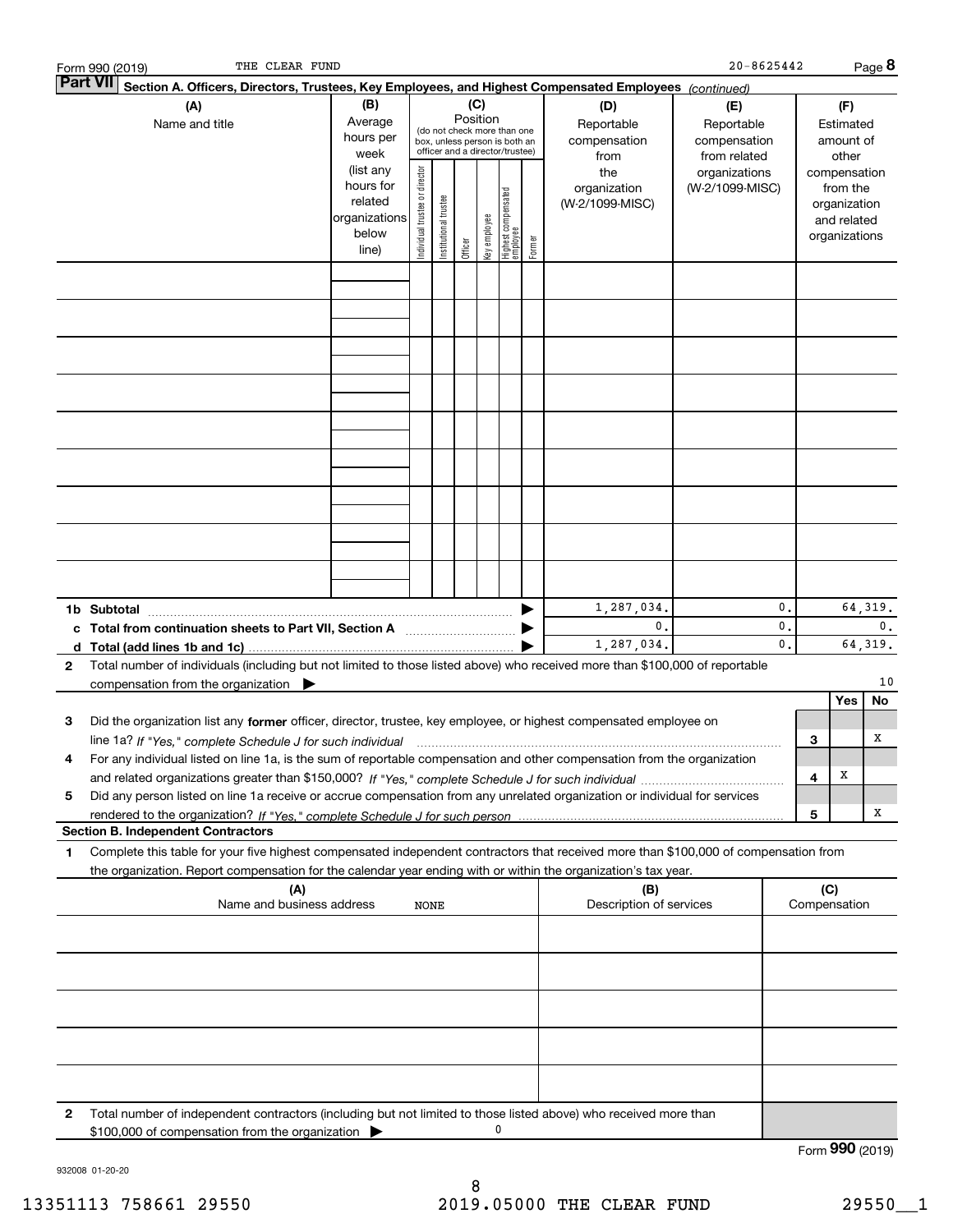| <b>Part VIII</b><br>Check if Schedule O contains a response or note to any line in this Part VIII<br>(B)<br>$\overline{C}$<br>(A)<br>Related or exempt<br>Unrelated<br>Total revenue<br>function revenue<br>business revenue<br><b>1a</b><br>1 a Federated campaigns<br>Contributions, Gifts, Grants<br>and Other Similar Amounts<br>1 <sub>b</sub><br>Membership dues<br>b<br>1 <sub>c</sub><br>Fundraising events<br>c<br>1 <sub>d</sub><br>d Related organizations<br>e Government grants (contributions)<br>1e<br>f All other contributions, gifts, grants, and<br>51,058,253.<br>similar amounts not included above<br>1f<br>5,670,413.<br>$1g$ \$<br>Noncash contributions included in lines 1a-1f<br>g<br>51,058,253.<br><b>Business Code</b><br>2 a<br>Program Service<br>Revenue<br>b<br><u> 1989 - Johann Barbara, martin amerikan basar dan berasal dalam basar dalam basar dalam basar dalam basar dala</u><br>c<br><u> 1989 - Johann Barn, mars ann an t-Amhain ann an t-Amhain an t-Amhain an t-Amhain an t-Amhain an t-Amhain an t-</u><br>d<br>е<br>g<br>Investment income (including dividends, interest, and<br>3<br>26,260.<br>▶<br>Income from investment of tax-exempt bond proceeds<br>4<br>5<br>(i) Real<br>(ii) Personal<br>6 a Gross rents<br>6a<br>.<br>6b<br>Less: rental expenses<br>b<br>6c<br>Rental income or (loss)<br>c<br>d Net rental income or (loss)<br>(i) Securities<br>(ii) Other<br>7 a Gross amount from sales of<br>5,813,447.<br>assets other than inventory<br>7a<br><b>b</b> Less: cost or other basis<br>5,818,577.<br>evenue<br>7b<br>and sales expenses<br>7c<br>$-5,130.$<br>c Gain or (loss)<br>$-5,130.$<br>č<br>Other<br>8 a Gross income from fundraising events (not<br>including \$<br>of<br>contributions reported on line 1c). See<br>  8b  <br>Less: direct expenses<br>b<br>Net income or (loss) from fundraising events<br>c<br>.<br>9 a Gross income from gaming activities. See<br>∣9a<br> 9b <br>c Net income or (loss) from gaming activities _______________<br>10 a Gross sales of inventory, less returns<br>10 <sub>b</sub><br><b>b</b> Less: cost of goods sold<br>c Net income or (loss) from sales of inventory<br><b>Business Code</b><br>Miscellaneous<br>Revenue<br>11 a<br>b<br>с | Form 990 (2019) |  | THE CLEAR FUND              |  | $20 - 8625442$ | Page 9                                                          |
|---------------------------------------------------------------------------------------------------------------------------------------------------------------------------------------------------------------------------------------------------------------------------------------------------------------------------------------------------------------------------------------------------------------------------------------------------------------------------------------------------------------------------------------------------------------------------------------------------------------------------------------------------------------------------------------------------------------------------------------------------------------------------------------------------------------------------------------------------------------------------------------------------------------------------------------------------------------------------------------------------------------------------------------------------------------------------------------------------------------------------------------------------------------------------------------------------------------------------------------------------------------------------------------------------------------------------------------------------------------------------------------------------------------------------------------------------------------------------------------------------------------------------------------------------------------------------------------------------------------------------------------------------------------------------------------------------------------------------------------------------------------------------------------------------------------------------------------------------------------------------------------------------------------------------------------------------------------------------------------------------------------------------------------------------------------------------------------------------------------------------------------------------------------------------------------------------------------------------------------------------------------|-----------------|--|-----------------------------|--|----------------|-----------------------------------------------------------------|
|                                                                                                                                                                                                                                                                                                                                                                                                                                                                                                                                                                                                                                                                                                                                                                                                                                                                                                                                                                                                                                                                                                                                                                                                                                                                                                                                                                                                                                                                                                                                                                                                                                                                                                                                                                                                                                                                                                                                                                                                                                                                                                                                                                                                                                                               |                 |  | <b>Statement of Revenue</b> |  |                |                                                                 |
|                                                                                                                                                                                                                                                                                                                                                                                                                                                                                                                                                                                                                                                                                                                                                                                                                                                                                                                                                                                                                                                                                                                                                                                                                                                                                                                                                                                                                                                                                                                                                                                                                                                                                                                                                                                                                                                                                                                                                                                                                                                                                                                                                                                                                                                               |                 |  |                             |  |                |                                                                 |
|                                                                                                                                                                                                                                                                                                                                                                                                                                                                                                                                                                                                                                                                                                                                                                                                                                                                                                                                                                                                                                                                                                                                                                                                                                                                                                                                                                                                                                                                                                                                                                                                                                                                                                                                                                                                                                                                                                                                                                                                                                                                                                                                                                                                                                                               |                 |  |                             |  |                | (D)<br>Revenue excluded<br>from tax under<br>sections 512 - 514 |
|                                                                                                                                                                                                                                                                                                                                                                                                                                                                                                                                                                                                                                                                                                                                                                                                                                                                                                                                                                                                                                                                                                                                                                                                                                                                                                                                                                                                                                                                                                                                                                                                                                                                                                                                                                                                                                                                                                                                                                                                                                                                                                                                                                                                                                                               |                 |  |                             |  |                |                                                                 |
|                                                                                                                                                                                                                                                                                                                                                                                                                                                                                                                                                                                                                                                                                                                                                                                                                                                                                                                                                                                                                                                                                                                                                                                                                                                                                                                                                                                                                                                                                                                                                                                                                                                                                                                                                                                                                                                                                                                                                                                                                                                                                                                                                                                                                                                               |                 |  |                             |  |                |                                                                 |
|                                                                                                                                                                                                                                                                                                                                                                                                                                                                                                                                                                                                                                                                                                                                                                                                                                                                                                                                                                                                                                                                                                                                                                                                                                                                                                                                                                                                                                                                                                                                                                                                                                                                                                                                                                                                                                                                                                                                                                                                                                                                                                                                                                                                                                                               |                 |  |                             |  |                |                                                                 |
|                                                                                                                                                                                                                                                                                                                                                                                                                                                                                                                                                                                                                                                                                                                                                                                                                                                                                                                                                                                                                                                                                                                                                                                                                                                                                                                                                                                                                                                                                                                                                                                                                                                                                                                                                                                                                                                                                                                                                                                                                                                                                                                                                                                                                                                               |                 |  |                             |  |                |                                                                 |
|                                                                                                                                                                                                                                                                                                                                                                                                                                                                                                                                                                                                                                                                                                                                                                                                                                                                                                                                                                                                                                                                                                                                                                                                                                                                                                                                                                                                                                                                                                                                                                                                                                                                                                                                                                                                                                                                                                                                                                                                                                                                                                                                                                                                                                                               |                 |  |                             |  |                |                                                                 |
|                                                                                                                                                                                                                                                                                                                                                                                                                                                                                                                                                                                                                                                                                                                                                                                                                                                                                                                                                                                                                                                                                                                                                                                                                                                                                                                                                                                                                                                                                                                                                                                                                                                                                                                                                                                                                                                                                                                                                                                                                                                                                                                                                                                                                                                               |                 |  |                             |  |                |                                                                 |
|                                                                                                                                                                                                                                                                                                                                                                                                                                                                                                                                                                                                                                                                                                                                                                                                                                                                                                                                                                                                                                                                                                                                                                                                                                                                                                                                                                                                                                                                                                                                                                                                                                                                                                                                                                                                                                                                                                                                                                                                                                                                                                                                                                                                                                                               |                 |  |                             |  |                |                                                                 |
|                                                                                                                                                                                                                                                                                                                                                                                                                                                                                                                                                                                                                                                                                                                                                                                                                                                                                                                                                                                                                                                                                                                                                                                                                                                                                                                                                                                                                                                                                                                                                                                                                                                                                                                                                                                                                                                                                                                                                                                                                                                                                                                                                                                                                                                               |                 |  |                             |  |                |                                                                 |
|                                                                                                                                                                                                                                                                                                                                                                                                                                                                                                                                                                                                                                                                                                                                                                                                                                                                                                                                                                                                                                                                                                                                                                                                                                                                                                                                                                                                                                                                                                                                                                                                                                                                                                                                                                                                                                                                                                                                                                                                                                                                                                                                                                                                                                                               |                 |  |                             |  |                |                                                                 |
|                                                                                                                                                                                                                                                                                                                                                                                                                                                                                                                                                                                                                                                                                                                                                                                                                                                                                                                                                                                                                                                                                                                                                                                                                                                                                                                                                                                                                                                                                                                                                                                                                                                                                                                                                                                                                                                                                                                                                                                                                                                                                                                                                                                                                                                               |                 |  |                             |  |                |                                                                 |
|                                                                                                                                                                                                                                                                                                                                                                                                                                                                                                                                                                                                                                                                                                                                                                                                                                                                                                                                                                                                                                                                                                                                                                                                                                                                                                                                                                                                                                                                                                                                                                                                                                                                                                                                                                                                                                                                                                                                                                                                                                                                                                                                                                                                                                                               |                 |  |                             |  |                |                                                                 |
|                                                                                                                                                                                                                                                                                                                                                                                                                                                                                                                                                                                                                                                                                                                                                                                                                                                                                                                                                                                                                                                                                                                                                                                                                                                                                                                                                                                                                                                                                                                                                                                                                                                                                                                                                                                                                                                                                                                                                                                                                                                                                                                                                                                                                                                               |                 |  |                             |  |                |                                                                 |
|                                                                                                                                                                                                                                                                                                                                                                                                                                                                                                                                                                                                                                                                                                                                                                                                                                                                                                                                                                                                                                                                                                                                                                                                                                                                                                                                                                                                                                                                                                                                                                                                                                                                                                                                                                                                                                                                                                                                                                                                                                                                                                                                                                                                                                                               |                 |  |                             |  |                |                                                                 |
|                                                                                                                                                                                                                                                                                                                                                                                                                                                                                                                                                                                                                                                                                                                                                                                                                                                                                                                                                                                                                                                                                                                                                                                                                                                                                                                                                                                                                                                                                                                                                                                                                                                                                                                                                                                                                                                                                                                                                                                                                                                                                                                                                                                                                                                               |                 |  |                             |  |                |                                                                 |
|                                                                                                                                                                                                                                                                                                                                                                                                                                                                                                                                                                                                                                                                                                                                                                                                                                                                                                                                                                                                                                                                                                                                                                                                                                                                                                                                                                                                                                                                                                                                                                                                                                                                                                                                                                                                                                                                                                                                                                                                                                                                                                                                                                                                                                                               |                 |  |                             |  |                |                                                                 |
|                                                                                                                                                                                                                                                                                                                                                                                                                                                                                                                                                                                                                                                                                                                                                                                                                                                                                                                                                                                                                                                                                                                                                                                                                                                                                                                                                                                                                                                                                                                                                                                                                                                                                                                                                                                                                                                                                                                                                                                                                                                                                                                                                                                                                                                               |                 |  |                             |  |                |                                                                 |
|                                                                                                                                                                                                                                                                                                                                                                                                                                                                                                                                                                                                                                                                                                                                                                                                                                                                                                                                                                                                                                                                                                                                                                                                                                                                                                                                                                                                                                                                                                                                                                                                                                                                                                                                                                                                                                                                                                                                                                                                                                                                                                                                                                                                                                                               |                 |  |                             |  |                |                                                                 |
|                                                                                                                                                                                                                                                                                                                                                                                                                                                                                                                                                                                                                                                                                                                                                                                                                                                                                                                                                                                                                                                                                                                                                                                                                                                                                                                                                                                                                                                                                                                                                                                                                                                                                                                                                                                                                                                                                                                                                                                                                                                                                                                                                                                                                                                               |                 |  |                             |  |                |                                                                 |
|                                                                                                                                                                                                                                                                                                                                                                                                                                                                                                                                                                                                                                                                                                                                                                                                                                                                                                                                                                                                                                                                                                                                                                                                                                                                                                                                                                                                                                                                                                                                                                                                                                                                                                                                                                                                                                                                                                                                                                                                                                                                                                                                                                                                                                                               |                 |  |                             |  |                | 26, 260.                                                        |
|                                                                                                                                                                                                                                                                                                                                                                                                                                                                                                                                                                                                                                                                                                                                                                                                                                                                                                                                                                                                                                                                                                                                                                                                                                                                                                                                                                                                                                                                                                                                                                                                                                                                                                                                                                                                                                                                                                                                                                                                                                                                                                                                                                                                                                                               |                 |  |                             |  |                |                                                                 |
|                                                                                                                                                                                                                                                                                                                                                                                                                                                                                                                                                                                                                                                                                                                                                                                                                                                                                                                                                                                                                                                                                                                                                                                                                                                                                                                                                                                                                                                                                                                                                                                                                                                                                                                                                                                                                                                                                                                                                                                                                                                                                                                                                                                                                                                               |                 |  |                             |  |                |                                                                 |
|                                                                                                                                                                                                                                                                                                                                                                                                                                                                                                                                                                                                                                                                                                                                                                                                                                                                                                                                                                                                                                                                                                                                                                                                                                                                                                                                                                                                                                                                                                                                                                                                                                                                                                                                                                                                                                                                                                                                                                                                                                                                                                                                                                                                                                                               |                 |  |                             |  |                |                                                                 |
|                                                                                                                                                                                                                                                                                                                                                                                                                                                                                                                                                                                                                                                                                                                                                                                                                                                                                                                                                                                                                                                                                                                                                                                                                                                                                                                                                                                                                                                                                                                                                                                                                                                                                                                                                                                                                                                                                                                                                                                                                                                                                                                                                                                                                                                               |                 |  |                             |  |                |                                                                 |
|                                                                                                                                                                                                                                                                                                                                                                                                                                                                                                                                                                                                                                                                                                                                                                                                                                                                                                                                                                                                                                                                                                                                                                                                                                                                                                                                                                                                                                                                                                                                                                                                                                                                                                                                                                                                                                                                                                                                                                                                                                                                                                                                                                                                                                                               |                 |  |                             |  |                |                                                                 |
|                                                                                                                                                                                                                                                                                                                                                                                                                                                                                                                                                                                                                                                                                                                                                                                                                                                                                                                                                                                                                                                                                                                                                                                                                                                                                                                                                                                                                                                                                                                                                                                                                                                                                                                                                                                                                                                                                                                                                                                                                                                                                                                                                                                                                                                               |                 |  |                             |  |                |                                                                 |
|                                                                                                                                                                                                                                                                                                                                                                                                                                                                                                                                                                                                                                                                                                                                                                                                                                                                                                                                                                                                                                                                                                                                                                                                                                                                                                                                                                                                                                                                                                                                                                                                                                                                                                                                                                                                                                                                                                                                                                                                                                                                                                                                                                                                                                                               |                 |  |                             |  |                |                                                                 |
|                                                                                                                                                                                                                                                                                                                                                                                                                                                                                                                                                                                                                                                                                                                                                                                                                                                                                                                                                                                                                                                                                                                                                                                                                                                                                                                                                                                                                                                                                                                                                                                                                                                                                                                                                                                                                                                                                                                                                                                                                                                                                                                                                                                                                                                               |                 |  |                             |  |                |                                                                 |
|                                                                                                                                                                                                                                                                                                                                                                                                                                                                                                                                                                                                                                                                                                                                                                                                                                                                                                                                                                                                                                                                                                                                                                                                                                                                                                                                                                                                                                                                                                                                                                                                                                                                                                                                                                                                                                                                                                                                                                                                                                                                                                                                                                                                                                                               |                 |  |                             |  |                |                                                                 |
|                                                                                                                                                                                                                                                                                                                                                                                                                                                                                                                                                                                                                                                                                                                                                                                                                                                                                                                                                                                                                                                                                                                                                                                                                                                                                                                                                                                                                                                                                                                                                                                                                                                                                                                                                                                                                                                                                                                                                                                                                                                                                                                                                                                                                                                               |                 |  |                             |  |                |                                                                 |
|                                                                                                                                                                                                                                                                                                                                                                                                                                                                                                                                                                                                                                                                                                                                                                                                                                                                                                                                                                                                                                                                                                                                                                                                                                                                                                                                                                                                                                                                                                                                                                                                                                                                                                                                                                                                                                                                                                                                                                                                                                                                                                                                                                                                                                                               |                 |  |                             |  |                |                                                                 |
|                                                                                                                                                                                                                                                                                                                                                                                                                                                                                                                                                                                                                                                                                                                                                                                                                                                                                                                                                                                                                                                                                                                                                                                                                                                                                                                                                                                                                                                                                                                                                                                                                                                                                                                                                                                                                                                                                                                                                                                                                                                                                                                                                                                                                                                               |                 |  |                             |  |                | $-5,130.$                                                       |
|                                                                                                                                                                                                                                                                                                                                                                                                                                                                                                                                                                                                                                                                                                                                                                                                                                                                                                                                                                                                                                                                                                                                                                                                                                                                                                                                                                                                                                                                                                                                                                                                                                                                                                                                                                                                                                                                                                                                                                                                                                                                                                                                                                                                                                                               |                 |  |                             |  |                |                                                                 |
|                                                                                                                                                                                                                                                                                                                                                                                                                                                                                                                                                                                                                                                                                                                                                                                                                                                                                                                                                                                                                                                                                                                                                                                                                                                                                                                                                                                                                                                                                                                                                                                                                                                                                                                                                                                                                                                                                                                                                                                                                                                                                                                                                                                                                                                               |                 |  |                             |  |                |                                                                 |
|                                                                                                                                                                                                                                                                                                                                                                                                                                                                                                                                                                                                                                                                                                                                                                                                                                                                                                                                                                                                                                                                                                                                                                                                                                                                                                                                                                                                                                                                                                                                                                                                                                                                                                                                                                                                                                                                                                                                                                                                                                                                                                                                                                                                                                                               |                 |  |                             |  |                |                                                                 |
|                                                                                                                                                                                                                                                                                                                                                                                                                                                                                                                                                                                                                                                                                                                                                                                                                                                                                                                                                                                                                                                                                                                                                                                                                                                                                                                                                                                                                                                                                                                                                                                                                                                                                                                                                                                                                                                                                                                                                                                                                                                                                                                                                                                                                                                               |                 |  |                             |  |                |                                                                 |
|                                                                                                                                                                                                                                                                                                                                                                                                                                                                                                                                                                                                                                                                                                                                                                                                                                                                                                                                                                                                                                                                                                                                                                                                                                                                                                                                                                                                                                                                                                                                                                                                                                                                                                                                                                                                                                                                                                                                                                                                                                                                                                                                                                                                                                                               |                 |  |                             |  |                |                                                                 |
|                                                                                                                                                                                                                                                                                                                                                                                                                                                                                                                                                                                                                                                                                                                                                                                                                                                                                                                                                                                                                                                                                                                                                                                                                                                                                                                                                                                                                                                                                                                                                                                                                                                                                                                                                                                                                                                                                                                                                                                                                                                                                                                                                                                                                                                               |                 |  |                             |  |                |                                                                 |
|                                                                                                                                                                                                                                                                                                                                                                                                                                                                                                                                                                                                                                                                                                                                                                                                                                                                                                                                                                                                                                                                                                                                                                                                                                                                                                                                                                                                                                                                                                                                                                                                                                                                                                                                                                                                                                                                                                                                                                                                                                                                                                                                                                                                                                                               |                 |  |                             |  |                |                                                                 |
|                                                                                                                                                                                                                                                                                                                                                                                                                                                                                                                                                                                                                                                                                                                                                                                                                                                                                                                                                                                                                                                                                                                                                                                                                                                                                                                                                                                                                                                                                                                                                                                                                                                                                                                                                                                                                                                                                                                                                                                                                                                                                                                                                                                                                                                               |                 |  |                             |  |                |                                                                 |
|                                                                                                                                                                                                                                                                                                                                                                                                                                                                                                                                                                                                                                                                                                                                                                                                                                                                                                                                                                                                                                                                                                                                                                                                                                                                                                                                                                                                                                                                                                                                                                                                                                                                                                                                                                                                                                                                                                                                                                                                                                                                                                                                                                                                                                                               |                 |  |                             |  |                |                                                                 |
|                                                                                                                                                                                                                                                                                                                                                                                                                                                                                                                                                                                                                                                                                                                                                                                                                                                                                                                                                                                                                                                                                                                                                                                                                                                                                                                                                                                                                                                                                                                                                                                                                                                                                                                                                                                                                                                                                                                                                                                                                                                                                                                                                                                                                                                               |                 |  |                             |  |                |                                                                 |
|                                                                                                                                                                                                                                                                                                                                                                                                                                                                                                                                                                                                                                                                                                                                                                                                                                                                                                                                                                                                                                                                                                                                                                                                                                                                                                                                                                                                                                                                                                                                                                                                                                                                                                                                                                                                                                                                                                                                                                                                                                                                                                                                                                                                                                                               |                 |  |                             |  |                |                                                                 |
|                                                                                                                                                                                                                                                                                                                                                                                                                                                                                                                                                                                                                                                                                                                                                                                                                                                                                                                                                                                                                                                                                                                                                                                                                                                                                                                                                                                                                                                                                                                                                                                                                                                                                                                                                                                                                                                                                                                                                                                                                                                                                                                                                                                                                                                               |                 |  |                             |  |                |                                                                 |
|                                                                                                                                                                                                                                                                                                                                                                                                                                                                                                                                                                                                                                                                                                                                                                                                                                                                                                                                                                                                                                                                                                                                                                                                                                                                                                                                                                                                                                                                                                                                                                                                                                                                                                                                                                                                                                                                                                                                                                                                                                                                                                                                                                                                                                                               |                 |  |                             |  |                |                                                                 |
|                                                                                                                                                                                                                                                                                                                                                                                                                                                                                                                                                                                                                                                                                                                                                                                                                                                                                                                                                                                                                                                                                                                                                                                                                                                                                                                                                                                                                                                                                                                                                                                                                                                                                                                                                                                                                                                                                                                                                                                                                                                                                                                                                                                                                                                               |                 |  |                             |  |                |                                                                 |
|                                                                                                                                                                                                                                                                                                                                                                                                                                                                                                                                                                                                                                                                                                                                                                                                                                                                                                                                                                                                                                                                                                                                                                                                                                                                                                                                                                                                                                                                                                                                                                                                                                                                                                                                                                                                                                                                                                                                                                                                                                                                                                                                                                                                                                                               |                 |  |                             |  |                |                                                                 |
|                                                                                                                                                                                                                                                                                                                                                                                                                                                                                                                                                                                                                                                                                                                                                                                                                                                                                                                                                                                                                                                                                                                                                                                                                                                                                                                                                                                                                                                                                                                                                                                                                                                                                                                                                                                                                                                                                                                                                                                                                                                                                                                                                                                                                                                               |                 |  |                             |  |                |                                                                 |
|                                                                                                                                                                                                                                                                                                                                                                                                                                                                                                                                                                                                                                                                                                                                                                                                                                                                                                                                                                                                                                                                                                                                                                                                                                                                                                                                                                                                                                                                                                                                                                                                                                                                                                                                                                                                                                                                                                                                                                                                                                                                                                                                                                                                                                                               |                 |  |                             |  |                |                                                                 |
|                                                                                                                                                                                                                                                                                                                                                                                                                                                                                                                                                                                                                                                                                                                                                                                                                                                                                                                                                                                                                                                                                                                                                                                                                                                                                                                                                                                                                                                                                                                                                                                                                                                                                                                                                                                                                                                                                                                                                                                                                                                                                                                                                                                                                                                               |                 |  |                             |  |                |                                                                 |
| $\blacktriangleright$                                                                                                                                                                                                                                                                                                                                                                                                                                                                                                                                                                                                                                                                                                                                                                                                                                                                                                                                                                                                                                                                                                                                                                                                                                                                                                                                                                                                                                                                                                                                                                                                                                                                                                                                                                                                                                                                                                                                                                                                                                                                                                                                                                                                                                         |                 |  |                             |  |                |                                                                 |
| 51,079,383.<br>$\mathbf{0}$ .<br>0.<br>12                                                                                                                                                                                                                                                                                                                                                                                                                                                                                                                                                                                                                                                                                                                                                                                                                                                                                                                                                                                                                                                                                                                                                                                                                                                                                                                                                                                                                                                                                                                                                                                                                                                                                                                                                                                                                                                                                                                                                                                                                                                                                                                                                                                                                     |                 |  |                             |  |                | 21, 130.                                                        |
| 932009 01-20-20                                                                                                                                                                                                                                                                                                                                                                                                                                                                                                                                                                                                                                                                                                                                                                                                                                                                                                                                                                                                                                                                                                                                                                                                                                                                                                                                                                                                                                                                                                                                                                                                                                                                                                                                                                                                                                                                                                                                                                                                                                                                                                                                                                                                                                               |                 |  |                             |  |                | Form 990 (2019)                                                 |

932009 01-20-20

9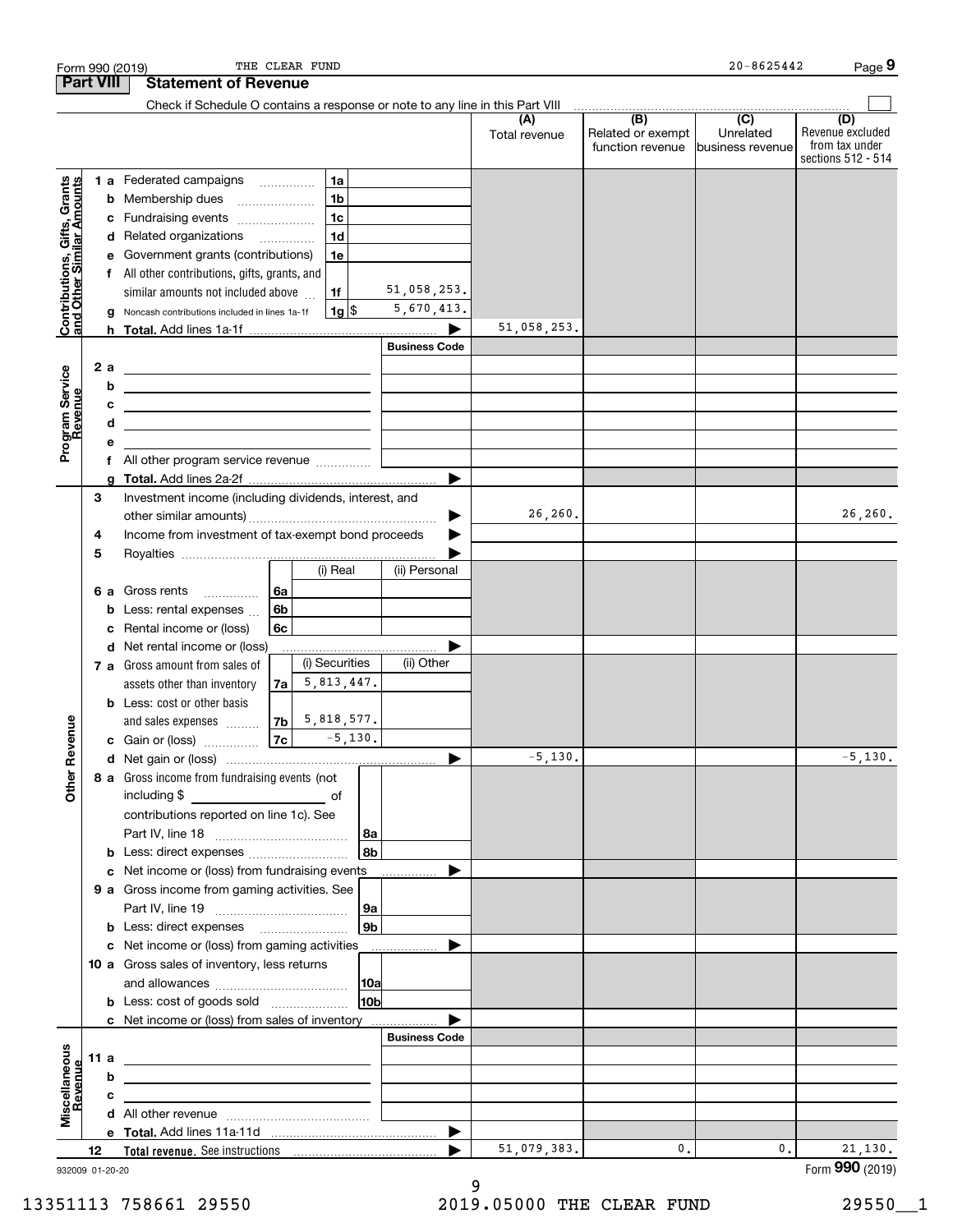THE CLEAR FUND

**10**

**Part IX Statement of Functional Expenses**

*Section 501(c)(3) and 501(c)(4) organizations must complete all columns. All other organizations must complete column (A).*

|                   | Do not include amounts reported on lines 6b,<br>7b, 8b, 9b, and 10b of Part VIII.                                                                                                                          | (A)<br>Total expenses | (B)<br>Program service<br>expenses | (C)<br>Management and<br>general expenses | (D)<br>Fundraising<br>expenses |
|-------------------|------------------------------------------------------------------------------------------------------------------------------------------------------------------------------------------------------------|-----------------------|------------------------------------|-------------------------------------------|--------------------------------|
| 1.                | Grants and other assistance to domestic organizations                                                                                                                                                      |                       |                                    |                                           |                                |
|                   | and domestic governments. See Part IV, line 21                                                                                                                                                             | 17,417,673.           | 17, 417, 673.                      |                                           |                                |
| $\mathbf{2}$      | Grants and other assistance to domestic                                                                                                                                                                    |                       |                                    |                                           |                                |
|                   | individuals. See Part IV, line 22                                                                                                                                                                          |                       |                                    |                                           |                                |
| 3                 | Grants and other assistance to foreign                                                                                                                                                                     |                       |                                    |                                           |                                |
|                   | organizations, foreign governments, and foreign                                                                                                                                                            |                       |                                    |                                           |                                |
|                   | individuals. See Part IV, lines 15 and 16                                                                                                                                                                  | 17,923,923.           | 17,923,923.                        |                                           |                                |
| 4                 | Benefits paid to or for members                                                                                                                                                                            |                       |                                    |                                           |                                |
| 5                 | Compensation of current officers, directors,                                                                                                                                                               |                       |                                    |                                           |                                |
|                   |                                                                                                                                                                                                            | 649,855.              | 499,089.                           | 123, 472.                                 | 27,294.                        |
| 6                 | Compensation not included above to disqualified                                                                                                                                                            |                       |                                    |                                           |                                |
|                   | persons (as defined under section 4958(f)(1)) and                                                                                                                                                          |                       |                                    |                                           |                                |
|                   | persons described in section 4958(c)(3)(B)                                                                                                                                                                 |                       |                                    |                                           |                                |
| 7                 |                                                                                                                                                                                                            | 2,492,926.            | 2,009,196.                         | 423,596.                                  | 60,134.                        |
| 8                 | Pension plan accruals and contributions (include                                                                                                                                                           |                       |                                    |                                           |                                |
|                   | section 401(k) and 403(b) employer contributions)                                                                                                                                                          |                       |                                    |                                           |                                |
| 9                 |                                                                                                                                                                                                            | 286,837.              | 195,989.                           | 84,891.                                   | 5,957.                         |
| 10                |                                                                                                                                                                                                            | 225,856.              | 156,060.                           | 64,670.                                   | 5,126.                         |
| 11                | Fees for services (nonemployees):                                                                                                                                                                          |                       |                                    |                                           |                                |
| a                 |                                                                                                                                                                                                            | 25,681.               | 3,167.                             |                                           | 404.                           |
| b                 |                                                                                                                                                                                                            | 206,106.              | 41,221.                            | 22,110.<br>164,885.                       |                                |
| c                 |                                                                                                                                                                                                            |                       |                                    |                                           |                                |
| d                 |                                                                                                                                                                                                            |                       |                                    |                                           |                                |
| е                 | Professional fundraising services. See Part IV, line 17                                                                                                                                                    |                       |                                    |                                           |                                |
| f<br>$\mathbf{q}$ | Investment management fees<br>Other. (If line 11g amount exceeds 10% of line 25,                                                                                                                           |                       |                                    |                                           |                                |
|                   | column (A) amount, list line 11g expenses on Sch 0.)                                                                                                                                                       | 403,941.              | 125,620.                           | 264,266.                                  | 14,055.                        |
| 12                |                                                                                                                                                                                                            | 122,072.              | 109,865.                           |                                           | 12,207.                        |
| 13                |                                                                                                                                                                                                            | 123,776.              | 20,998.                            | 102,778.                                  |                                |
| 14                |                                                                                                                                                                                                            | 20,512.               | 5, 313.                            | 14,677.                                   | 522.                           |
| 15                |                                                                                                                                                                                                            |                       |                                    |                                           |                                |
| 16                |                                                                                                                                                                                                            | 119,242.              | 91,553.                            | 22,347.                                   | 5,342.                         |
| 17                | Travel                                                                                                                                                                                                     | 111,996.              | 52,306.                            | 58,280.                                   | 1,410.                         |
| 18                | Payments of travel or entertainment expenses                                                                                                                                                               |                       |                                    |                                           |                                |
|                   | for any federal, state, or local public officials                                                                                                                                                          |                       |                                    |                                           |                                |
| 19                | Conferences, conventions, and meetings                                                                                                                                                                     | 7,149.                | 6,857.                             | 155.                                      | 137.                           |
| 20                | Interest                                                                                                                                                                                                   |                       |                                    |                                           |                                |
| 21                |                                                                                                                                                                                                            |                       |                                    |                                           |                                |
| 22                | Depreciation, depletion, and amortization                                                                                                                                                                  | 37,389.               |                                    | 37,389.                                   |                                |
| 23                | Insurance                                                                                                                                                                                                  | 40,448.               |                                    | 40,448.                                   |                                |
| 24                | Other expenses. Itemize expenses not covered<br>above (List miscellaneous expenses on line 24e. If<br>line 24e amount exceeds 10% of line 25, column (A)<br>amount, list line 24e expenses on Schedule 0.) |                       |                                    |                                           |                                |
| a                 | BANK AND PROCESSING FEE                                                                                                                                                                                    | 317,466.              | 307,009.                           | 10,457.                                   |                                |
| b                 | STAFF RECRUITMENT                                                                                                                                                                                          | 245, 423.             | 208,081.                           | 26,081.                                   | 11,261.                        |
| C                 | STAFF APPRECIATION                                                                                                                                                                                         | 54,870.               |                                    | 54,870.                                   |                                |
| d                 | <b>UBI TAXES</b>                                                                                                                                                                                           | 7,500.                |                                    | 7,500.                                    |                                |
|                   | e All other expenses                                                                                                                                                                                       | 55,426.               | 40,440.                            | 1,550.                                    | 13,436.                        |
| 25                | Total functional expenses. Add lines 1 through 24e                                                                                                                                                         | 40,896,067.           | 39, 214, 360.                      | 1,524,422.                                | 157,285.                       |
| 26                | Joint costs. Complete this line only if the organization                                                                                                                                                   |                       |                                    |                                           |                                |
|                   | reported in column (B) joint costs from a combined                                                                                                                                                         |                       |                                    |                                           |                                |
|                   | educational campaign and fundraising solicitation.                                                                                                                                                         |                       |                                    |                                           |                                |
|                   | Check here<br>if following SOP 98-2 (ASC 958-720)                                                                                                                                                          |                       |                                    |                                           |                                |
|                   | 932010 01-20-20                                                                                                                                                                                            |                       |                                    |                                           | Form 990 (2019)                |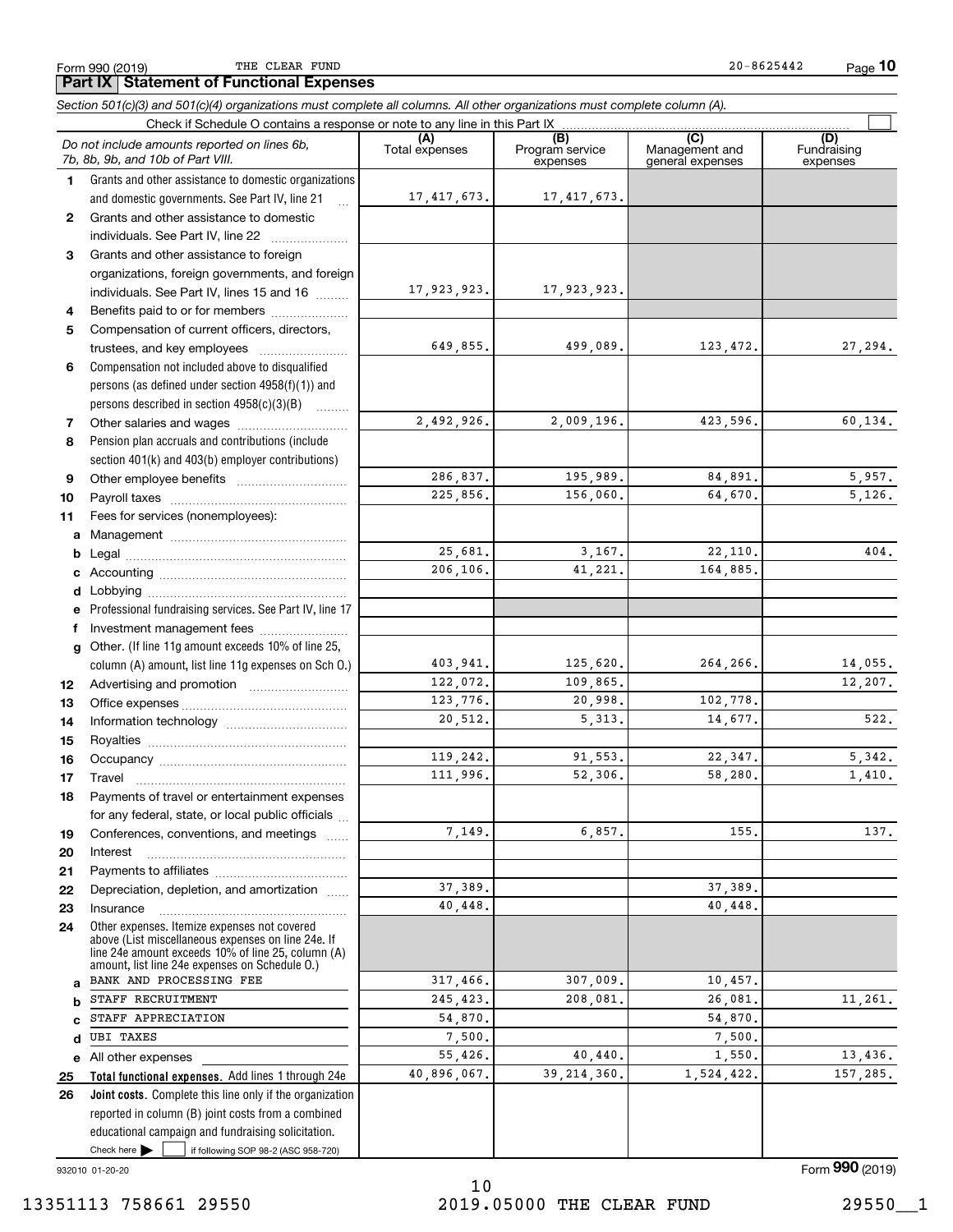**Part X Balance Sheet**

|                             |    | Check if Schedule O contains a response or note to any line in this Part X [11] manument contains manument contains a response or note to any line in this Part X [11] manument contains a response or note to any line in thi |             |          |                          |                 |                    |
|-----------------------------|----|--------------------------------------------------------------------------------------------------------------------------------------------------------------------------------------------------------------------------------|-------------|----------|--------------------------|-----------------|--------------------|
|                             |    |                                                                                                                                                                                                                                |             |          | (A)<br>Beginning of year |                 | (B)<br>End of year |
|                             | 1  |                                                                                                                                                                                                                                |             |          | 4,592,082.               | 1.              | 6,419,058.         |
|                             | 2  |                                                                                                                                                                                                                                |             |          | 21, 190, 127.            | $\mathbf{2}$    | 34,682,097.        |
|                             | 3  |                                                                                                                                                                                                                                |             |          | $\mathbf{0}$ .           | 3               | 1,590,020.         |
|                             | 4  |                                                                                                                                                                                                                                |             |          | 56,061.                  | 4               | 54,150.            |
|                             | 5  | Loans and other receivables from any current or former officer, director,                                                                                                                                                      |             |          |                          |                 |                    |
|                             |    | trustee, key employee, creator or founder, substantial contributor, or 35%                                                                                                                                                     |             |          |                          |                 |                    |
|                             |    | controlled entity or family member of any of these persons                                                                                                                                                                     |             |          |                          | 5               |                    |
|                             | 6  | Loans and other receivables from other disqualified persons (as defined                                                                                                                                                        |             |          |                          |                 |                    |
|                             |    | under section $4958(f)(1)$ , and persons described in section $4958(c)(3)(B)$                                                                                                                                                  |             | $\ldots$ |                          | 6               |                    |
|                             | 7  |                                                                                                                                                                                                                                |             |          |                          | $\overline{7}$  |                    |
| Assets                      | 8  |                                                                                                                                                                                                                                |             |          | 8                        |                 |                    |
|                             | 9  | Prepaid expenses and deferred charges                                                                                                                                                                                          |             |          | 49,550.                  | 9               | 86,144.            |
|                             |    | <b>10a</b> Land, buildings, and equipment: cost or other                                                                                                                                                                       |             |          |                          |                 |                    |
|                             |    | basis. Complete Part VI of Schedule D  10a                                                                                                                                                                                     |             | 746,912. |                          |                 |                    |
|                             | b  | Less: accumulated depreciation<br>. 1                                                                                                                                                                                          | 10b         | 35.673.  | 6,461.                   | 10 <sub>c</sub> | 711,239.           |
|                             | 11 |                                                                                                                                                                                                                                |             |          | 454,582.                 | 11              | 253,855.           |
|                             | 12 |                                                                                                                                                                                                                                |             | 12       |                          |                 |                    |
|                             | 13 |                                                                                                                                                                                                                                |             | 13       |                          |                 |                    |
|                             | 14 |                                                                                                                                                                                                                                | 0.          | 14       | 0.                       |                 |                    |
|                             | 15 |                                                                                                                                                                                                                                | 593.        | 15       | 111,822.                 |                 |                    |
|                             | 16 |                                                                                                                                                                                                                                |             |          | 26, 349, 456.            | 16              | 43,908,385.        |
|                             | 17 |                                                                                                                                                                                                                                |             |          | 301,022.                 | 17              | 550, 241.          |
|                             | 18 |                                                                                                                                                                                                                                | 13,777,053. | 18       | 20, 332, 254.            |                 |                    |
|                             | 19 |                                                                                                                                                                                                                                |             | 19       |                          |                 |                    |
|                             | 20 |                                                                                                                                                                                                                                |             | 20       |                          |                 |                    |
|                             | 21 | Escrow or custodial account liability. Complete Part IV of Schedule D                                                                                                                                                          |             | 21       |                          |                 |                    |
|                             | 22 | Loans and other payables to any current or former officer, director,                                                                                                                                                           |             |          |                          |                 |                    |
| Liabilities                 |    | trustee, key employee, creator or founder, substantial contributor, or 35%                                                                                                                                                     |             |          |                          |                 |                    |
|                             |    | controlled entity or family member of any of these persons                                                                                                                                                                     |             |          |                          | 22              |                    |
|                             | 23 | Secured mortgages and notes payable to unrelated third parties <i>manufacture</i>                                                                                                                                              |             |          |                          | 23              |                    |
|                             | 24 |                                                                                                                                                                                                                                |             |          |                          | 24              |                    |
|                             | 25 | Other liabilities (including federal income tax, payables to related third                                                                                                                                                     |             |          |                          |                 |                    |
|                             |    | parties, and other liabilities not included on lines 17-24). Complete Part X                                                                                                                                                   |             |          |                          |                 |                    |
|                             |    | of Schedule D                                                                                                                                                                                                                  |             |          | 0.                       | 25              | 570,959.           |
|                             | 26 | Total liabilities. Add lines 17 through 25                                                                                                                                                                                     |             |          | 14,078,075.              | 26              | 21, 453, 454.      |
|                             |    | Organizations that follow FASB ASC 958, check here $\blacktriangleright \begin{array}{c} \perp X \end{array}$                                                                                                                  |             |          |                          |                 |                    |
|                             |    | and complete lines 27, 28, 32, and 33.                                                                                                                                                                                         |             |          |                          |                 |                    |
|                             | 27 | Net assets without donor restrictions                                                                                                                                                                                          |             |          | 11,884,594.              | 27              | 21,981,022.        |
|                             | 28 |                                                                                                                                                                                                                                |             |          | 386,787.                 | 28              | 473,909.           |
|                             |    | Organizations that do not follow FASB ASC 958, check here $\blacktriangleright$                                                                                                                                                |             |          |                          |                 |                    |
|                             |    | and complete lines 29 through 33.                                                                                                                                                                                              |             |          |                          |                 |                    |
|                             | 29 |                                                                                                                                                                                                                                |             |          |                          | 29              |                    |
|                             | 30 | Paid-in or capital surplus, or land, building, or equipment fund                                                                                                                                                               |             |          |                          | 30              |                    |
| Net Assets or Fund Balances | 31 | Retained earnings, endowment, accumulated income, or other funds                                                                                                                                                               |             |          |                          | 31              |                    |
|                             | 32 | Total net assets or fund balances                                                                                                                                                                                              |             |          | 12, 271, 381.            | 32              | 22, 454, 931.      |
|                             | 33 |                                                                                                                                                                                                                                |             |          | 26, 349, 456.            | 33              | 43,908,385.        |

Form (2019) **990**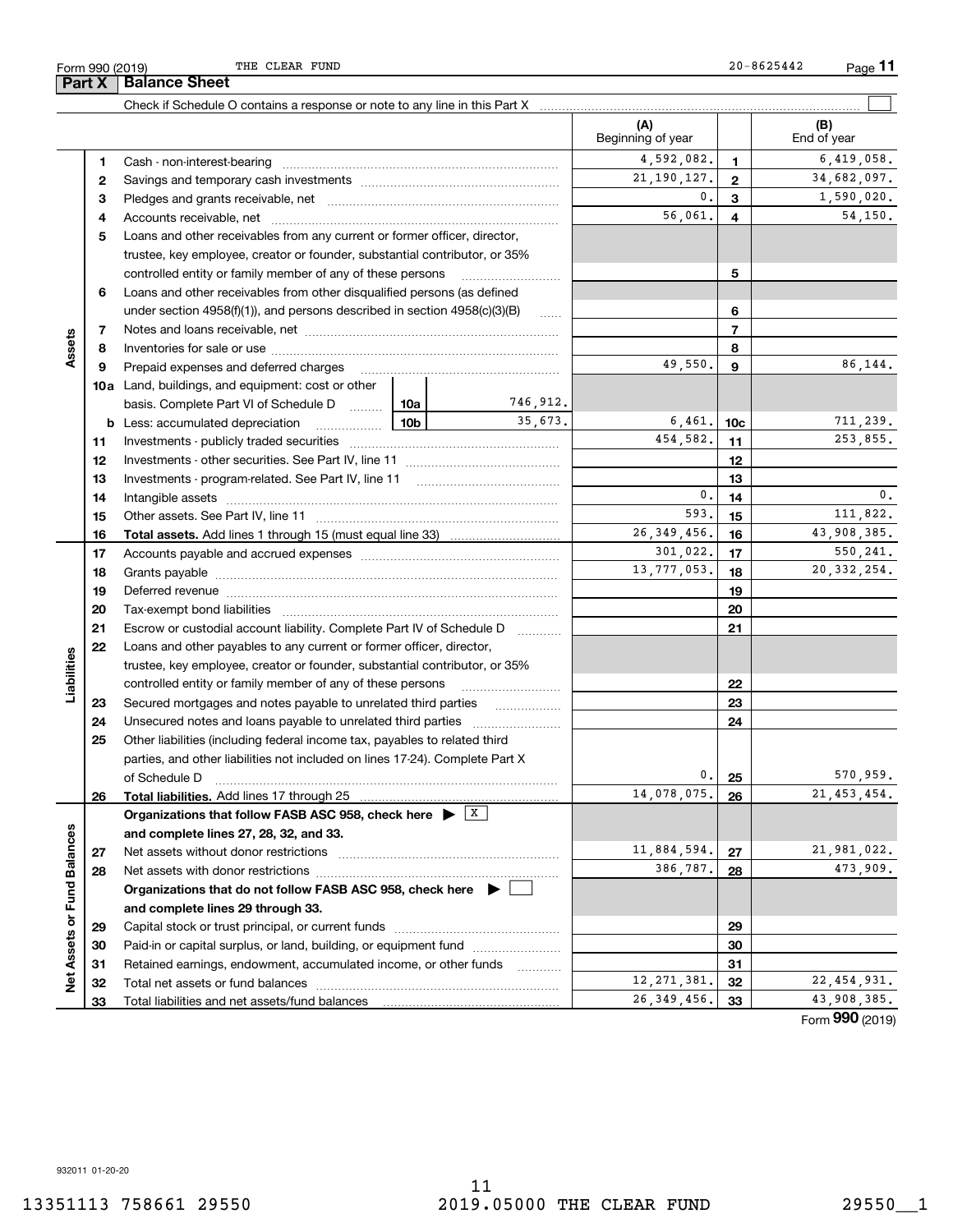|    | THE CLEAR FUND<br>Form 990 (2019)                                                                                                                                                                                              | $20 - 8625442$          |                |               | Page 12        |
|----|--------------------------------------------------------------------------------------------------------------------------------------------------------------------------------------------------------------------------------|-------------------------|----------------|---------------|----------------|
|    | <b>Reconciliation of Net Assets</b><br>Part XI                                                                                                                                                                                 |                         |                |               |                |
|    |                                                                                                                                                                                                                                |                         |                |               |                |
|    |                                                                                                                                                                                                                                |                         |                |               |                |
| 1  |                                                                                                                                                                                                                                | 1                       |                | 51,079,383.   |                |
| 2  |                                                                                                                                                                                                                                | $\mathbf{2}$            |                | 40,896,067.   |                |
| з  | Revenue less expenses. Subtract line 2 from line 1                                                                                                                                                                             | 3                       |                | 10, 183, 316. |                |
| 4  |                                                                                                                                                                                                                                | $\overline{\mathbf{4}}$ |                | 12, 271, 381. |                |
| 5  | Net unrealized gains (losses) on investments [11] matter continuum matter is a set of the set of the set of the                                                                                                                | 5                       |                |               | 234.           |
| 6  |                                                                                                                                                                                                                                | 6                       |                |               |                |
| 7  | Investment expenses www.communication.com/www.communication.com/www.communication.com/www.com                                                                                                                                  | $\overline{7}$          |                |               |                |
| 8  | Prior period adjustments manufactured content and all the content of the content of the content of the content of the content of the content of the content of the content of the content of the content of the content of the | 8                       |                |               |                |
| 9  | Other changes in net assets or fund balances (explain on Schedule O)                                                                                                                                                           | $\mathbf{9}$            |                |               | $\mathbf{0}$ . |
| 10 | Net assets or fund balances at end of year. Combine lines 3 through 9 (must equal Part X, line 32,                                                                                                                             |                         |                |               |                |
|    |                                                                                                                                                                                                                                | 10                      |                | 22,454,931.   |                |
|    | Part XII Financial Statements and Reporting                                                                                                                                                                                    |                         |                |               |                |
|    |                                                                                                                                                                                                                                |                         |                |               |                |
|    |                                                                                                                                                                                                                                |                         |                | Yes           | <b>No</b>      |
| 1  | $\overline{\mathbf{x}}$   Accrual<br>Accounting method used to prepare the Form 990: <u>June</u> Cash<br>Other                                                                                                                 |                         |                |               |                |
|    | If the organization changed its method of accounting from a prior year or checked "Other," explain in Schedule O.                                                                                                              |                         |                |               |                |
|    | 2a Were the organization's financial statements compiled or reviewed by an independent accountant?                                                                                                                             |                         | 2a             |               | х              |
|    | If "Yes," check a box below to indicate whether the financial statements for the year were compiled or reviewed on a                                                                                                           |                         |                |               |                |
|    | separate basis, consolidated basis, or both:                                                                                                                                                                                   |                         |                |               |                |
|    | Separate basis<br>Consolidated basis<br>Both consolidated and separate basis                                                                                                                                                   |                         |                |               |                |
|    | b Were the organization's financial statements audited by an independent accountant?                                                                                                                                           |                         | 2 <sub>b</sub> | х             |                |
|    | If "Yes," check a box below to indicate whether the financial statements for the year were audited on a separate basis,                                                                                                        |                         |                |               |                |
|    | consolidated basis, or both:                                                                                                                                                                                                   |                         |                |               |                |
|    | $X \mid$ Separate basis<br>Consolidated basis<br>Both consolidated and separate basis                                                                                                                                          |                         |                |               |                |
|    | c If "Yes" to line 2a or 2b, does the organization have a committee that assumes responsibility for oversight of the audit,                                                                                                    |                         |                |               |                |
|    |                                                                                                                                                                                                                                |                         | 2c             | х             |                |
|    | If the organization changed either its oversight process or selection process during the tax year, explain on Schedule O.                                                                                                      |                         |                |               |                |
|    | 3a As a result of a federal award, was the organization required to undergo an audit or audits as set forth in the Single Audit                                                                                                |                         |                |               |                |
|    |                                                                                                                                                                                                                                |                         | 3a             |               | х              |
|    | b If "Yes," did the organization undergo the required audit or audits? If the organization did not undergo the required audit                                                                                                  |                         |                |               |                |
|    | or audits, explain why on Schedule O and describe any steps taken to undergo such audits manufactured content to                                                                                                               |                         | 3b             | nnn           |                |

Form (2019) **990**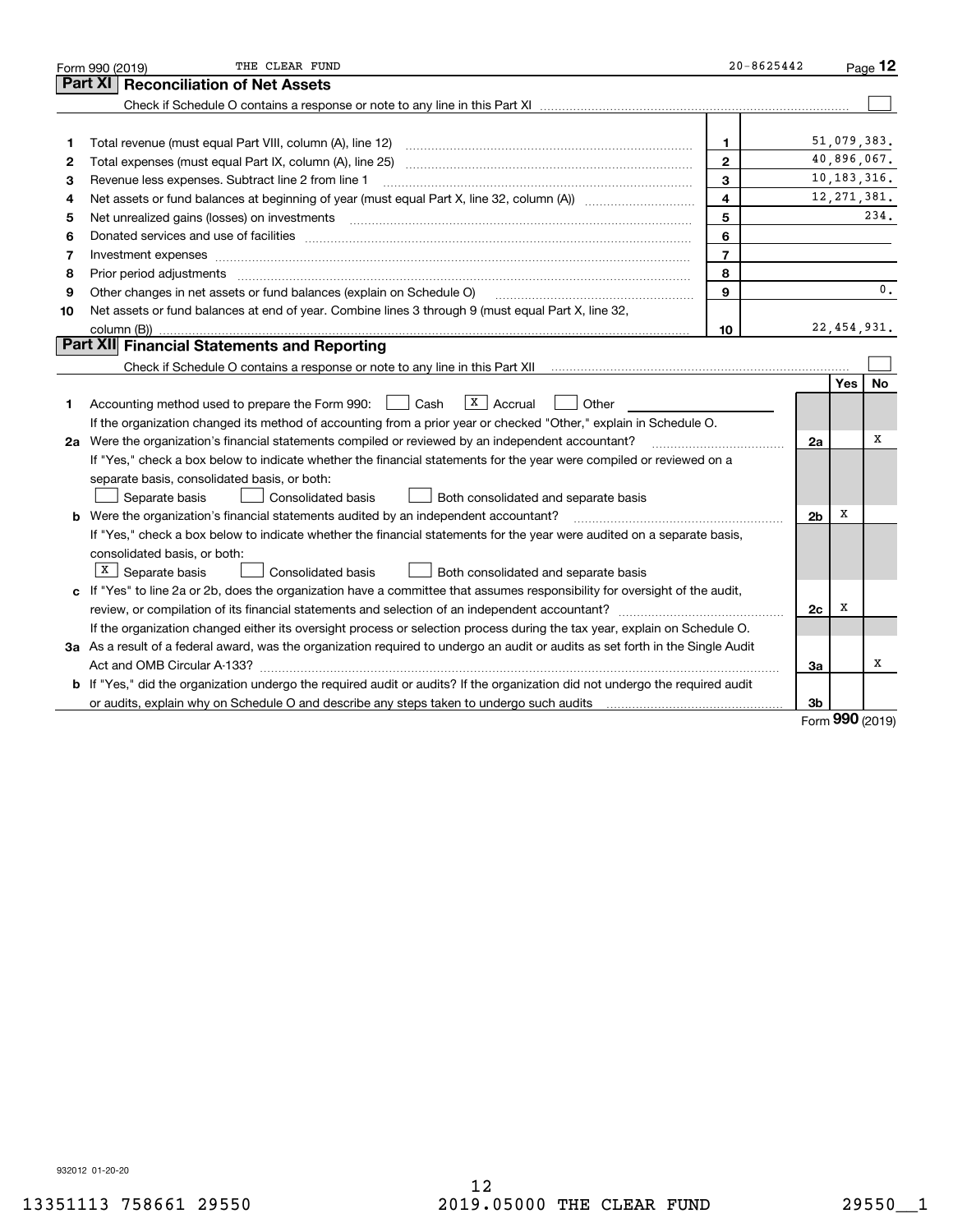### **SCHEDULE A**

**(Form 990 or 990-EZ)**

Department of the Treasury Internal Revenue Service

# **Public Charity Status and Public Support**

**Complete if the organization is a section 501(c)(3) organization or a section 4947(a)(1) nonexempt charitable trust. | Attach to Form 990 or Form 990-EZ. | Go to www.irs.gov/Form990 for instructions and the latest information.**

| <b>Open to Public</b><br>Inspection |  |
|-------------------------------------|--|

OMB No. 1545-0047

|        | Name of the organization<br><b>Employer identification number</b> |                                                                                                                                                   |                |                                                       |                                                                |    |                            |  |                            |  |
|--------|-------------------------------------------------------------------|---------------------------------------------------------------------------------------------------------------------------------------------------|----------------|-------------------------------------------------------|----------------------------------------------------------------|----|----------------------------|--|----------------------------|--|
|        |                                                                   |                                                                                                                                                   | THE CLEAR FUND |                                                       |                                                                |    |                            |  | $20 - 8625442$             |  |
| Part I |                                                                   | Reason for Public Charity Status (All organizations must complete this part.) See instructions.                                                   |                |                                                       |                                                                |    |                            |  |                            |  |
|        |                                                                   | The organization is not a private foundation because it is: (For lines 1 through 12, check only one box.)                                         |                |                                                       |                                                                |    |                            |  |                            |  |
| 1      |                                                                   | A church, convention of churches, or association of churches described in section 170(b)(1)(A)(i).                                                |                |                                                       |                                                                |    |                            |  |                            |  |
| 2      |                                                                   | A school described in section 170(b)(1)(A)(ii). (Attach Schedule E (Form 990 or 990-EZ).)                                                         |                |                                                       |                                                                |    |                            |  |                            |  |
| 3      |                                                                   | A hospital or a cooperative hospital service organization described in section 170(b)(1)(A)(iii).                                                 |                |                                                       |                                                                |    |                            |  |                            |  |
| 4      |                                                                   | A medical research organization operated in conjunction with a hospital described in section 170(b)(1)(A)(iii). Enter the hospital's name,        |                |                                                       |                                                                |    |                            |  |                            |  |
|        |                                                                   | city, and state:                                                                                                                                  |                |                                                       |                                                                |    |                            |  |                            |  |
| 5      |                                                                   | An organization operated for the benefit of a college or university owned or operated by a governmental unit described in                         |                |                                                       |                                                                |    |                            |  |                            |  |
|        |                                                                   | section 170(b)(1)(A)(iv). (Complete Part II.)<br>A federal, state, or local government or governmental unit described in section 170(b)(1)(A)(v). |                |                                                       |                                                                |    |                            |  |                            |  |
| 6<br>7 | X                                                                 |                                                                                                                                                   |                |                                                       |                                                                |    |                            |  |                            |  |
|        |                                                                   | An organization that normally receives a substantial part of its support from a governmental unit or from the general public described in         |                |                                                       |                                                                |    |                            |  |                            |  |
|        |                                                                   | section 170(b)(1)(A)(vi). (Complete Part II.)                                                                                                     |                |                                                       |                                                                |    |                            |  |                            |  |
| 8      |                                                                   | A community trust described in section 170(b)(1)(A)(vi). (Complete Part II.)                                                                      |                |                                                       |                                                                |    |                            |  |                            |  |
| 9      |                                                                   | An agricultural research organization described in section 170(b)(1)(A)(ix) operated in conjunction with a land-grant college                     |                |                                                       |                                                                |    |                            |  |                            |  |
|        |                                                                   | or university or a non-land-grant college of agriculture (see instructions). Enter the name, city, and state of the college or<br>university:     |                |                                                       |                                                                |    |                            |  |                            |  |
| 10     |                                                                   | An organization that normally receives: (1) more than 33 1/3% of its support from contributions, membership fees, and gross receipts from         |                |                                                       |                                                                |    |                            |  |                            |  |
|        |                                                                   | activities related to its exempt functions - subject to certain exceptions, and (2) no more than 33 1/3% of its support from gross investment     |                |                                                       |                                                                |    |                            |  |                            |  |
|        |                                                                   | income and unrelated business taxable income (less section 511 tax) from businesses acquired by the organization after June 30, 1975.             |                |                                                       |                                                                |    |                            |  |                            |  |
|        |                                                                   | See section 509(a)(2). (Complete Part III.)                                                                                                       |                |                                                       |                                                                |    |                            |  |                            |  |
| 11     |                                                                   | An organization organized and operated exclusively to test for public safety. See section 509(a)(4).                                              |                |                                                       |                                                                |    |                            |  |                            |  |
| 12     |                                                                   | An organization organized and operated exclusively for the benefit of, to perform the functions of, or to carry out the purposes of one or        |                |                                                       |                                                                |    |                            |  |                            |  |
|        |                                                                   | more publicly supported organizations described in section 509(a)(1) or section 509(a)(2). See section 509(a)(3). Check the box in                |                |                                                       |                                                                |    |                            |  |                            |  |
|        |                                                                   | lines 12a through 12d that describes the type of supporting organization and complete lines 12e, 12f, and 12g.                                    |                |                                                       |                                                                |    |                            |  |                            |  |
| а      |                                                                   | Type I. A supporting organization operated, supervised, or controlled by its supported organization(s), typically by giving                       |                |                                                       |                                                                |    |                            |  |                            |  |
|        |                                                                   | the supported organization(s) the power to regularly appoint or elect a majority of the directors or trustees of the supporting                   |                |                                                       |                                                                |    |                            |  |                            |  |
|        |                                                                   | organization. You must complete Part IV, Sections A and B.                                                                                        |                |                                                       |                                                                |    |                            |  |                            |  |
| b      |                                                                   | Type II. A supporting organization supervised or controlled in connection with its supported organization(s), by having                           |                |                                                       |                                                                |    |                            |  |                            |  |
|        |                                                                   | control or management of the supporting organization vested in the same persons that control or manage the supported                              |                |                                                       |                                                                |    |                            |  |                            |  |
|        |                                                                   | organization(s). You must complete Part IV, Sections A and C.                                                                                     |                |                                                       |                                                                |    |                            |  |                            |  |
| с      |                                                                   | Type III functionally integrated. A supporting organization operated in connection with, and functionally integrated with,                        |                |                                                       |                                                                |    |                            |  |                            |  |
|        |                                                                   | its supported organization(s) (see instructions). You must complete Part IV, Sections A, D, and E.                                                |                |                                                       |                                                                |    |                            |  |                            |  |
| d      |                                                                   | Type III non-functionally integrated. A supporting organization operated in connection with its supported organization(s)                         |                |                                                       |                                                                |    |                            |  |                            |  |
|        |                                                                   | that is not functionally integrated. The organization generally must satisfy a distribution requirement and an attentiveness                      |                |                                                       |                                                                |    |                            |  |                            |  |
|        |                                                                   | requirement (see instructions). You must complete Part IV, Sections A and D, and Part V.                                                          |                |                                                       |                                                                |    |                            |  |                            |  |
| е      |                                                                   | Check this box if the organization received a written determination from the IRS that it is a Type I, Type II, Type III                           |                |                                                       |                                                                |    |                            |  |                            |  |
|        |                                                                   | functionally integrated, or Type III non-functionally integrated supporting organization.                                                         |                |                                                       |                                                                |    |                            |  |                            |  |
| f      |                                                                   | Enter the number of supported organizations                                                                                                       |                |                                                       |                                                                |    |                            |  |                            |  |
| g      |                                                                   | Provide the following information about the supported organization(s).                                                                            |                |                                                       |                                                                |    |                            |  |                            |  |
|        |                                                                   | (i) Name of supported                                                                                                                             | (ii) EIN       | (iii) Type of organization                            | (iv) Is the organization listed<br>in your governing document? |    | (v) Amount of monetary     |  | (vi) Amount of other       |  |
|        |                                                                   | organization                                                                                                                                      |                | (described on lines 1-10<br>above (see instructions)) | Yes                                                            | No | support (see instructions) |  | support (see instructions) |  |
|        |                                                                   |                                                                                                                                                   |                |                                                       |                                                                |    |                            |  |                            |  |
|        |                                                                   |                                                                                                                                                   |                |                                                       |                                                                |    |                            |  |                            |  |
|        |                                                                   |                                                                                                                                                   |                |                                                       |                                                                |    |                            |  |                            |  |
|        |                                                                   |                                                                                                                                                   |                |                                                       |                                                                |    |                            |  |                            |  |
|        |                                                                   |                                                                                                                                                   |                |                                                       |                                                                |    |                            |  |                            |  |
|        |                                                                   |                                                                                                                                                   |                |                                                       |                                                                |    |                            |  |                            |  |
|        |                                                                   |                                                                                                                                                   |                |                                                       |                                                                |    |                            |  |                            |  |
|        |                                                                   |                                                                                                                                                   |                |                                                       |                                                                |    |                            |  |                            |  |
|        |                                                                   |                                                                                                                                                   |                |                                                       |                                                                |    |                            |  |                            |  |
| Total  |                                                                   |                                                                                                                                                   |                |                                                       |                                                                |    |                            |  |                            |  |

**Total**

LHA For Paperwork Reduction Act Notice, see the Instructions for Form 990 or 990-EZ. 932021 09-25-19 Schedule A (Form 990 or 990-EZ) 2019 13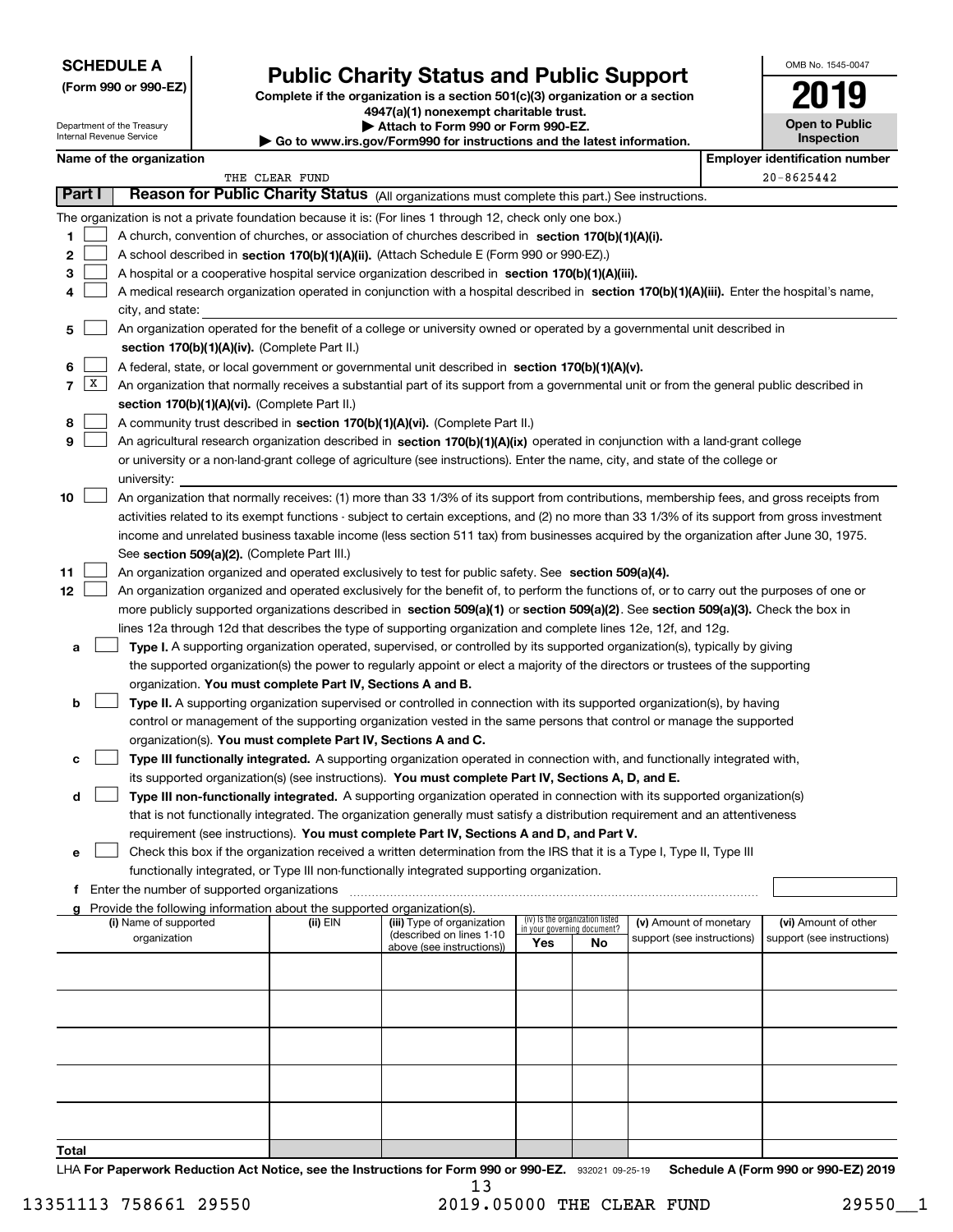### Schedule A (Form 990 or 990-EZ) 2019 Page THE CLEAR FUND 20-8625442

**2**

(Complete only if you checked the box on line 5, 7, or 8 of Part I or if the organization failed to qualify under Part III. If the organization fails to qualify under the tests listed below, please complete Part III.) **Part II Support Schedule for Organizations Described in Sections 170(b)(1)(A)(iv) and 170(b)(1)(A)(vi)**

| <b>Section A. Public Support</b>                                                                                                               |             |             |               |             |                                              |                                          |  |  |
|------------------------------------------------------------------------------------------------------------------------------------------------|-------------|-------------|---------------|-------------|----------------------------------------------|------------------------------------------|--|--|
| Calendar year (or fiscal year beginning in) $\blacktriangleright$                                                                              | (a) 2015    | $(b)$ 2016  | $(c)$ 2017    | $(d)$ 2018  | (e) 2019                                     | (f) Total                                |  |  |
| 1 Gifts, grants, contributions, and                                                                                                            |             |             |               |             |                                              |                                          |  |  |
| membership fees received. (Do not                                                                                                              |             |             |               |             |                                              |                                          |  |  |
| include any "unusual grants.")                                                                                                                 | 17,633,010. | 18,091,963. | 26, 952, 535. | 36,008,006. | 51,058,253.                                  | 149, 743, 767.                           |  |  |
| 2 Tax revenues levied for the organ-                                                                                                           |             |             |               |             |                                              |                                          |  |  |
| ization's benefit and either paid to                                                                                                           |             |             |               |             |                                              |                                          |  |  |
| or expended on its behalf                                                                                                                      |             |             |               |             |                                              |                                          |  |  |
| 3 The value of services or facilities                                                                                                          |             |             |               |             |                                              |                                          |  |  |
| furnished by a governmental unit to                                                                                                            |             |             |               |             |                                              |                                          |  |  |
| the organization without charge                                                                                                                |             |             |               |             |                                              |                                          |  |  |
| 4 Total. Add lines 1 through 3                                                                                                                 | 17,633,010. | 18,091,963. | 26, 952, 535. | 36,008,006. | 51,058,253.                                  | 149, 743, 767.                           |  |  |
| 5 The portion of total contributions                                                                                                           |             |             |               |             |                                              |                                          |  |  |
| by each person (other than a                                                                                                                   |             |             |               |             |                                              |                                          |  |  |
| governmental unit or publicly                                                                                                                  |             |             |               |             |                                              |                                          |  |  |
| supported organization) included                                                                                                               |             |             |               |             |                                              |                                          |  |  |
| on line 1 that exceeds 2% of the                                                                                                               |             |             |               |             |                                              |                                          |  |  |
| amount shown on line 11,                                                                                                                       |             |             |               |             |                                              |                                          |  |  |
| column (f)                                                                                                                                     |             |             |               |             |                                              | 11,795,542.                              |  |  |
| 6 Public support. Subtract line 5 from line 4.                                                                                                 |             |             |               |             |                                              | 137,948,225.                             |  |  |
| <b>Section B. Total Support</b>                                                                                                                |             |             |               |             |                                              |                                          |  |  |
| Calendar year (or fiscal year beginning in) $\blacktriangleright$                                                                              | (a) 2015    | (b) 2016    | $(c)$ 2017    | $(d)$ 2018  | (e) 2019                                     | (f) Total                                |  |  |
| <b>7</b> Amounts from line 4                                                                                                                   | 17,633,010. | 18,091,963. | 26, 952, 535. | 36,008,006. | 51,058,253.                                  | 149, 743, 767.                           |  |  |
| 8 Gross income from interest,                                                                                                                  |             |             |               |             |                                              |                                          |  |  |
| dividends, payments received on                                                                                                                |             |             |               |             |                                              |                                          |  |  |
| securities loans, rents, royalties,                                                                                                            |             |             |               |             |                                              |                                          |  |  |
| and income from similar sources                                                                                                                | 4,331.      | 5,298.      | 15,701.       | 14,703.     | 26,260.                                      | 66,293.                                  |  |  |
| 9 Net income from unrelated business                                                                                                           |             |             |               |             |                                              |                                          |  |  |
| activities, whether or not the                                                                                                                 |             |             |               |             |                                              |                                          |  |  |
| business is regularly carried on                                                                                                               |             |             |               |             |                                              |                                          |  |  |
| 10 Other income. Do not include gain                                                                                                           |             |             |               |             |                                              |                                          |  |  |
| or loss from the sale of capital                                                                                                               |             |             |               |             |                                              |                                          |  |  |
| assets (Explain in Part VI.)                                                                                                                   |             |             |               |             |                                              |                                          |  |  |
| 11 Total support. Add lines 7 through 10                                                                                                       |             |             |               |             |                                              | 149,810,060.                             |  |  |
| <b>12</b> Gross receipts from related activities, etc. (see instructions)                                                                      |             |             |               |             | 12                                           | 280,055.                                 |  |  |
| 13 First five years. If the Form 990 is for the organization's first, second, third, fourth, or fifth tax year as a section 501(c)(3)          |             |             |               |             |                                              |                                          |  |  |
| organization, check this box and stop here                                                                                                     |             |             |               |             |                                              |                                          |  |  |
| Section C. Computation of Public Support Percentage                                                                                            |             |             |               |             |                                              |                                          |  |  |
| 14 Public support percentage for 2019 (line 6, column (f) divided by line 11, column (f) <i>mummeronom</i>                                     |             |             |               |             | 14                                           | 92.08<br>%                               |  |  |
|                                                                                                                                                |             |             |               |             | 15                                           | 92.71<br>%                               |  |  |
| 16a 33 1/3% support test - 2019. If the organization did not check the box on line 13, and line 14 is 33 1/3% or more, check this box and      |             |             |               |             |                                              |                                          |  |  |
| stop here. The organization qualifies as a publicly supported organization                                                                     |             |             |               |             |                                              | $\blacktriangleright$ $\boxed{\text{X}}$ |  |  |
| b 33 1/3% support test - 2018. If the organization did not check a box on line 13 or 16a, and line 15 is 33 1/3% or more, check this box       |             |             |               |             |                                              |                                          |  |  |
| and stop here. The organization qualifies as a publicly supported organization                                                                 |             |             |               |             |                                              |                                          |  |  |
| 17a 10% -facts-and-circumstances test - 2019. If the organization did not check a box on line 13, 16a, or 16b, and line 14 is 10% or more,     |             |             |               |             |                                              |                                          |  |  |
| and if the organization meets the "facts-and-circumstances" test, check this box and stop here. Explain in Part VI how the organization        |             |             |               |             |                                              |                                          |  |  |
| meets the "facts-and-circumstances" test. The organization qualifies as a publicly supported organization <i>manumumumumum</i>                 |             |             |               |             |                                              |                                          |  |  |
| <b>b 10% -facts-and-circumstances test - 2018.</b> If the organization did not check a box on line 13, 16a, 16b, or 17a, and line 15 is 10% or |             |             |               |             |                                              |                                          |  |  |
| more, and if the organization meets the "facts-and-circumstances" test, check this box and stop here. Explain in Part VI how the               |             |             |               |             |                                              |                                          |  |  |
| organization meets the "facts-and-circumstances" test. The organization qualifies as a publicly supported organization                         |             |             |               |             |                                              |                                          |  |  |
| 18 Private foundation. If the organization did not check a box on line 13, 16a, 16b, 17a, or 17b, check this box and see instructions          |             |             |               |             |                                              |                                          |  |  |
|                                                                                                                                                |             |             |               |             | <b>Cabadula A (Fause 000 av 000 EZ) 0040</b> |                                          |  |  |

**Schedule A (Form 990 or 990-EZ) 2019**

932022 09-25-19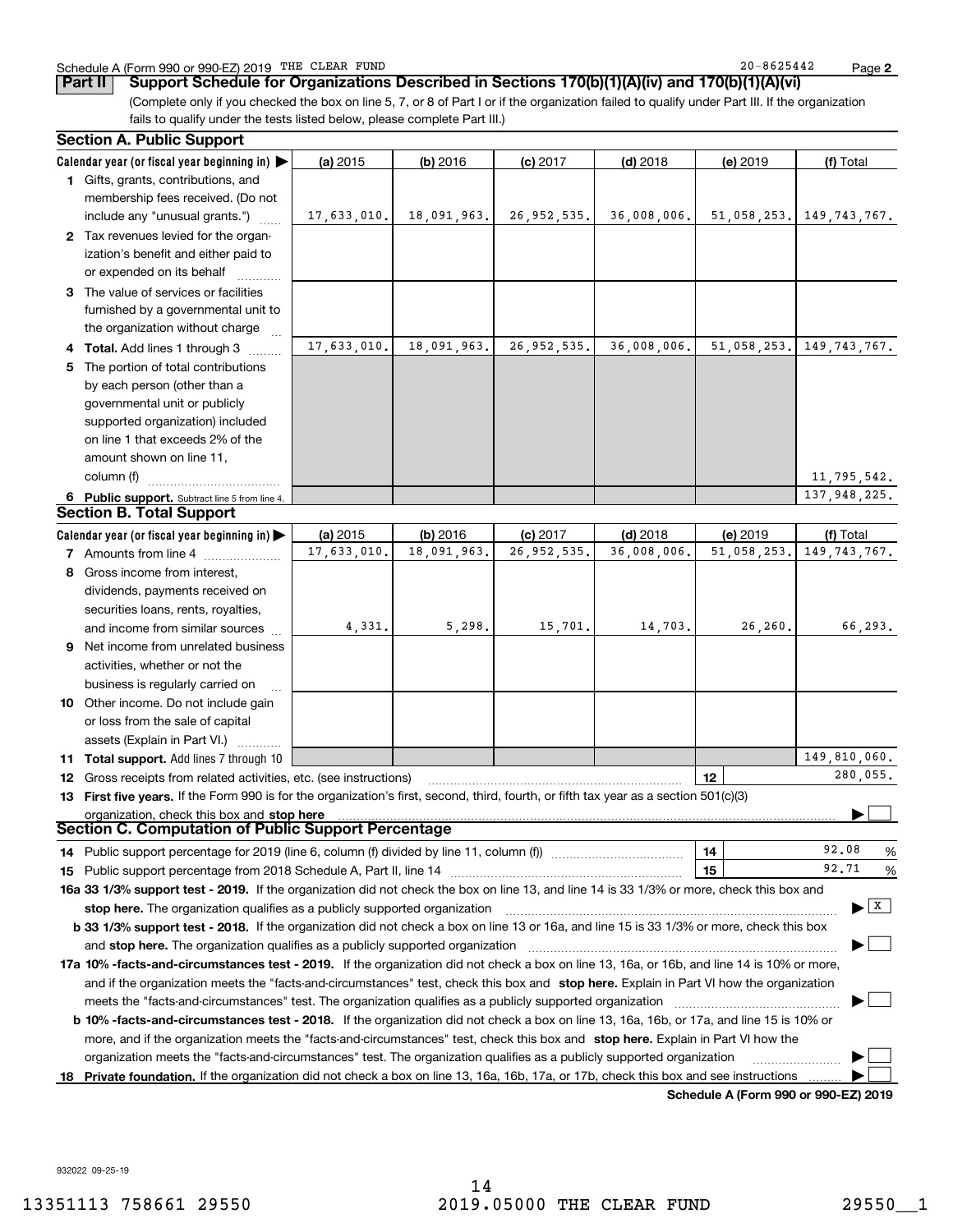### **Part III** | Support Schedule for Organizations Described in Section 509(a)(2)

(Complete only if you checked the box on line 10 of Part I or if the organization failed to qualify under Part II. If the organization fails to qualify under the tests listed below, please complete Part II.)

|     | <b>Section A. Public Support</b>                                                                                                                                                                                               |            |          |                 |            |          |                                      |
|-----|--------------------------------------------------------------------------------------------------------------------------------------------------------------------------------------------------------------------------------|------------|----------|-----------------|------------|----------|--------------------------------------|
|     | Calendar year (or fiscal year beginning in) $\blacktriangleright$                                                                                                                                                              | (a) 2015   | (b) 2016 | <b>(c)</b> 2017 | $(d)$ 2018 | (e) 2019 | (f) Total                            |
|     | 1 Gifts, grants, contributions, and                                                                                                                                                                                            |            |          |                 |            |          |                                      |
|     | membership fees received. (Do not                                                                                                                                                                                              |            |          |                 |            |          |                                      |
|     | include any "unusual grants.")                                                                                                                                                                                                 |            |          |                 |            |          |                                      |
|     | <b>2</b> Gross receipts from admissions,<br>merchandise sold or services per-<br>formed, or facilities furnished in<br>any activity that is related to the<br>organization's tax-exempt purpose                                |            |          |                 |            |          |                                      |
|     | 3 Gross receipts from activities that                                                                                                                                                                                          |            |          |                 |            |          |                                      |
|     | are not an unrelated trade or bus-                                                                                                                                                                                             |            |          |                 |            |          |                                      |
|     | iness under section 513                                                                                                                                                                                                        |            |          |                 |            |          |                                      |
|     | 4 Tax revenues levied for the organ-                                                                                                                                                                                           |            |          |                 |            |          |                                      |
|     | ization's benefit and either paid to<br>or expended on its behalf<br>.                                                                                                                                                         |            |          |                 |            |          |                                      |
|     | 5 The value of services or facilities                                                                                                                                                                                          |            |          |                 |            |          |                                      |
|     | furnished by a governmental unit to                                                                                                                                                                                            |            |          |                 |            |          |                                      |
|     | the organization without charge                                                                                                                                                                                                |            |          |                 |            |          |                                      |
|     | <b>6 Total.</b> Add lines 1 through 5                                                                                                                                                                                          |            |          |                 |            |          |                                      |
|     | 7a Amounts included on lines 1, 2, and<br>3 received from disqualified persons                                                                                                                                                 |            |          |                 |            |          |                                      |
|     | <b>b</b> Amounts included on lines 2 and 3 received<br>from other than disqualified persons that<br>exceed the greater of \$5,000 or 1% of the<br>amount on line 13 for the year                                               |            |          |                 |            |          |                                      |
|     | c Add lines 7a and 7b                                                                                                                                                                                                          |            |          |                 |            |          |                                      |
|     | 8 Public support. (Subtract line 7c from line 6.)<br><b>Section B. Total Support</b>                                                                                                                                           |            |          |                 |            |          |                                      |
|     | Calendar year (or fiscal year beginning in)                                                                                                                                                                                    | (a) $2015$ | (b) 2016 | <b>(c)</b> 2017 | $(d)$ 2018 | (e) 2019 | (f) Total                            |
|     | 9 Amounts from line 6                                                                                                                                                                                                          |            |          |                 |            |          |                                      |
|     | 10a Gross income from interest,<br>dividends, payments received on<br>securities loans, rents, royalties,<br>and income from similar sources                                                                                   |            |          |                 |            |          |                                      |
|     | <b>b</b> Unrelated business taxable income                                                                                                                                                                                     |            |          |                 |            |          |                                      |
|     | (less section 511 taxes) from businesses<br>acquired after June 30, 1975 [10001]                                                                                                                                               |            |          |                 |            |          |                                      |
|     | c Add lines 10a and 10b                                                                                                                                                                                                        |            |          |                 |            |          |                                      |
|     | 11 Net income from unrelated business<br>activities not included in line 10b,<br>whether or not the business is<br>regularly carried on                                                                                        |            |          |                 |            |          |                                      |
|     | <b>12</b> Other income. Do not include gain<br>or loss from the sale of capital<br>assets (Explain in Part VI.)                                                                                                                |            |          |                 |            |          |                                      |
|     | 13 Total support. (Add lines 9, 10c, 11, and 12.)                                                                                                                                                                              |            |          |                 |            |          |                                      |
|     | 14 First five years. If the Form 990 is for the organization's first, second, third, fourth, or fifth tax year as a section 501(c)(3) organization,                                                                            |            |          |                 |            |          |                                      |
|     | check this box and stop here communication and content to the state of the state of the state of the state of the state of the state of the state of the state of the state of the state of the state of the state of the stat |            |          |                 |            |          |                                      |
|     | <b>Section C. Computation of Public Support Percentage</b>                                                                                                                                                                     |            |          |                 |            |          |                                      |
|     |                                                                                                                                                                                                                                |            |          |                 |            | 15       | %                                    |
| 16. | Public support percentage from 2018 Schedule A, Part III, line 15                                                                                                                                                              |            |          |                 |            | 16       | %                                    |
|     | <b>Section D. Computation of Investment Income Percentage</b>                                                                                                                                                                  |            |          |                 |            |          |                                      |
|     | 17 Investment income percentage for 2019 (line 10c, column (f), divided by line 13, column (f))                                                                                                                                |            |          |                 |            | 17       | %                                    |
|     | 18 Investment income percentage from 2018 Schedule A, Part III, line 17                                                                                                                                                        |            |          |                 |            | 18       | %                                    |
|     | 19a 33 1/3% support tests - 2019. If the organization did not check the box on line 14, and line 15 is more than 33 1/3%, and line 17 is not                                                                                   |            |          |                 |            |          |                                      |
|     | more than 33 1/3%, check this box and stop here. The organization qualifies as a publicly supported organization                                                                                                               |            |          |                 |            |          | $\sim$ 1                             |
|     | b 33 1/3% support tests - 2018. If the organization did not check a box on line 14 or line 19a, and line 16 is more than 33 1/3%, and                                                                                          |            |          |                 |            |          |                                      |
|     | line 18 is not more than 33 1/3%, check this box and stop here. The organization qualifies as a publicly supported organization                                                                                                |            |          |                 |            |          |                                      |
| 20  | Private foundation. If the organization did not check a box on line 14, 19a, or 19b, check this box and see instructions                                                                                                       |            |          |                 |            |          |                                      |
|     | 932023 09-25-19                                                                                                                                                                                                                |            | 15       |                 |            |          | Schedule A (Form 990 or 990-EZ) 2019 |

<sup>13351113 758661 29550 2019.05000</sup> THE CLEAR FUND 29550 29550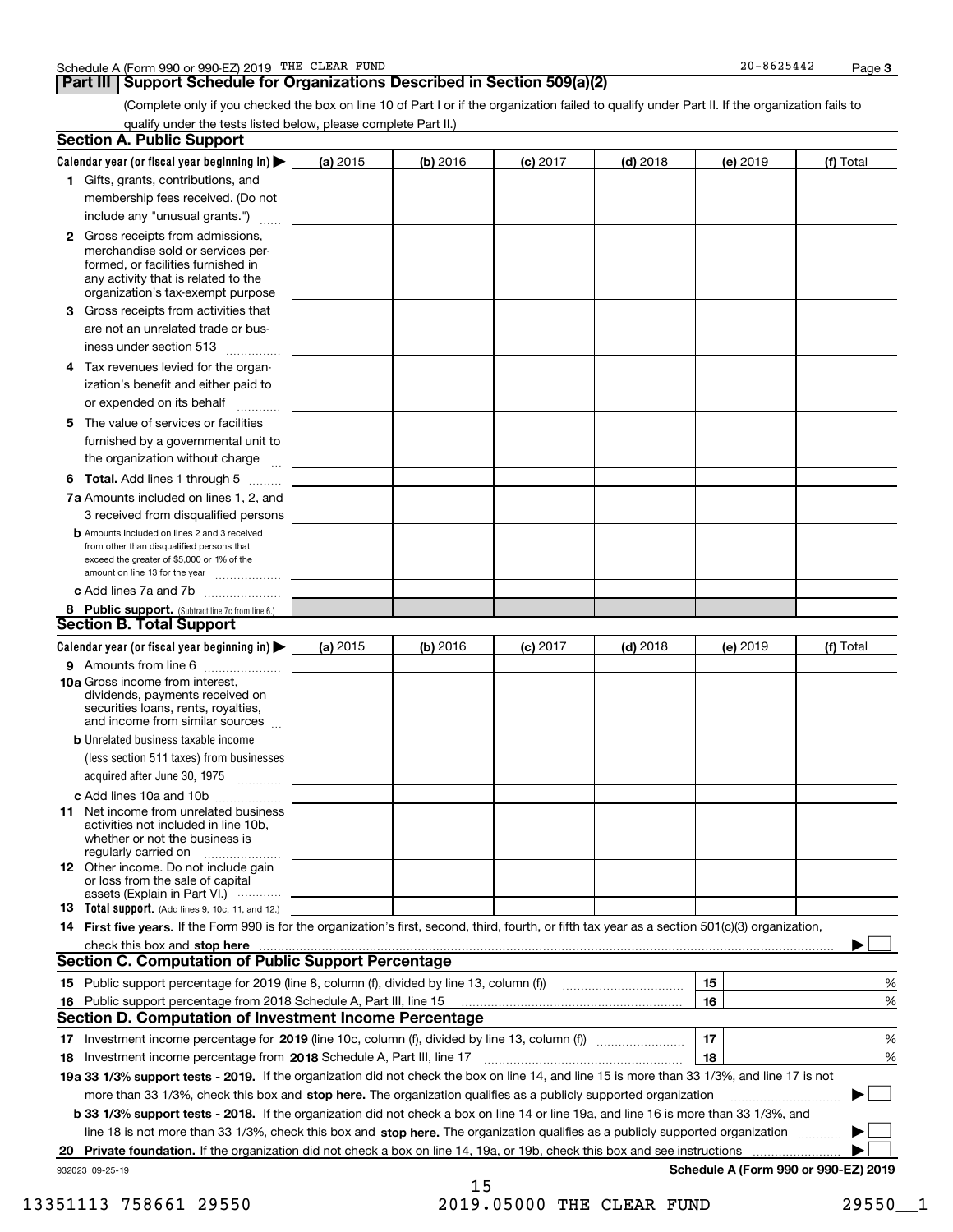(Complete only if you checked a box in line 12 on Part I. If you checked 12a of Part I, complete Sections A and B. If you checked 12b of Part I, complete Sections A and C. If you checked 12c of Part I, complete Sections A, D, and E. If you checked 12d of Part I, complete Sections A and D, and complete Part V.)

### **Section A. All Supporting Organizations**

- **1** Are all of the organization's supported organizations listed by name in the organization's governing documents? If "No," describe in **Part VI** how the supported organizations are designated. If designated by *class or purpose, describe the designation. If historic and continuing relationship, explain.*
- **2** Did the organization have any supported organization that does not have an IRS determination of status under section 509(a)(1) or (2)? If "Yes," explain in Part VI how the organization determined that the supported *organization was described in section 509(a)(1) or (2).*
- **3a** Did the organization have a supported organization described in section 501(c)(4), (5), or (6)? If "Yes," answer *(b) and (c) below.*
- **b** Did the organization confirm that each supported organization qualified under section 501(c)(4), (5), or (6) and satisfied the public support tests under section 509(a)(2)? If "Yes," describe in **Part VI** when and how the *organization made the determination.*
- **c**Did the organization ensure that all support to such organizations was used exclusively for section 170(c)(2)(B) purposes? If "Yes," explain in **Part VI** what controls the organization put in place to ensure such use.
- **4a***If* Was any supported organization not organized in the United States ("foreign supported organization")? *"Yes," and if you checked 12a or 12b in Part I, answer (b) and (c) below.*
- **b** Did the organization have ultimate control and discretion in deciding whether to make grants to the foreign supported organization? If "Yes," describe in **Part VI** how the organization had such control and discretion *despite being controlled or supervised by or in connection with its supported organizations.*
- **c** Did the organization support any foreign supported organization that does not have an IRS determination under sections 501(c)(3) and 509(a)(1) or (2)? If "Yes," explain in **Part VI** what controls the organization used *to ensure that all support to the foreign supported organization was used exclusively for section 170(c)(2)(B) purposes.*
- **5a** Did the organization add, substitute, or remove any supported organizations during the tax year? If "Yes," answer (b) and (c) below (if applicable). Also, provide detail in **Part VI,** including (i) the names and EIN *numbers of the supported organizations added, substituted, or removed; (ii) the reasons for each such action; (iii) the authority under the organization's organizing document authorizing such action; and (iv) how the action was accomplished (such as by amendment to the organizing document).*
- **b** Type I or Type II only. Was any added or substituted supported organization part of a class already designated in the organization's organizing document?
- **cSubstitutions only.**  Was the substitution the result of an event beyond the organization's control?
- **6** Did the organization provide support (whether in the form of grants or the provision of services or facilities) to **Part VI.** *If "Yes," provide detail in* support or benefit one or more of the filing organization's supported organizations? anyone other than (i) its supported organizations, (ii) individuals that are part of the charitable class benefited by one or more of its supported organizations, or (iii) other supporting organizations that also
- **7**Did the organization provide a grant, loan, compensation, or other similar payment to a substantial contributor *If "Yes," complete Part I of Schedule L (Form 990 or 990-EZ).* regard to a substantial contributor? (as defined in section 4958(c)(3)(C)), a family member of a substantial contributor, or a 35% controlled entity with
- **8** Did the organization make a loan to a disqualified person (as defined in section 4958) not described in line 7? *If "Yes," complete Part I of Schedule L (Form 990 or 990-EZ).*
- **9a** Was the organization controlled directly or indirectly at any time during the tax year by one or more in section 509(a)(1) or (2))? If "Yes," *provide detail in* <code>Part VI.</code> disqualified persons as defined in section 4946 (other than foundation managers and organizations described
- **b** Did one or more disqualified persons (as defined in line 9a) hold a controlling interest in any entity in which the supporting organization had an interest? If "Yes," provide detail in P**art VI**.
- **c**Did a disqualified person (as defined in line 9a) have an ownership interest in, or derive any personal benefit from, assets in which the supporting organization also had an interest? If "Yes," provide detail in P**art VI.**
- **10a** Was the organization subject to the excess business holdings rules of section 4943 because of section supporting organizations)? If "Yes," answer 10b below. 4943(f) (regarding certain Type II supporting organizations, and all Type III non-functionally integrated
- **b** Did the organization have any excess business holdings in the tax year? (Use Schedule C, Form 4720, to *determine whether the organization had excess business holdings.)*

932024 09-25-19



**Schedule A (Form 990 or 990-EZ) 2019**

**YesNo**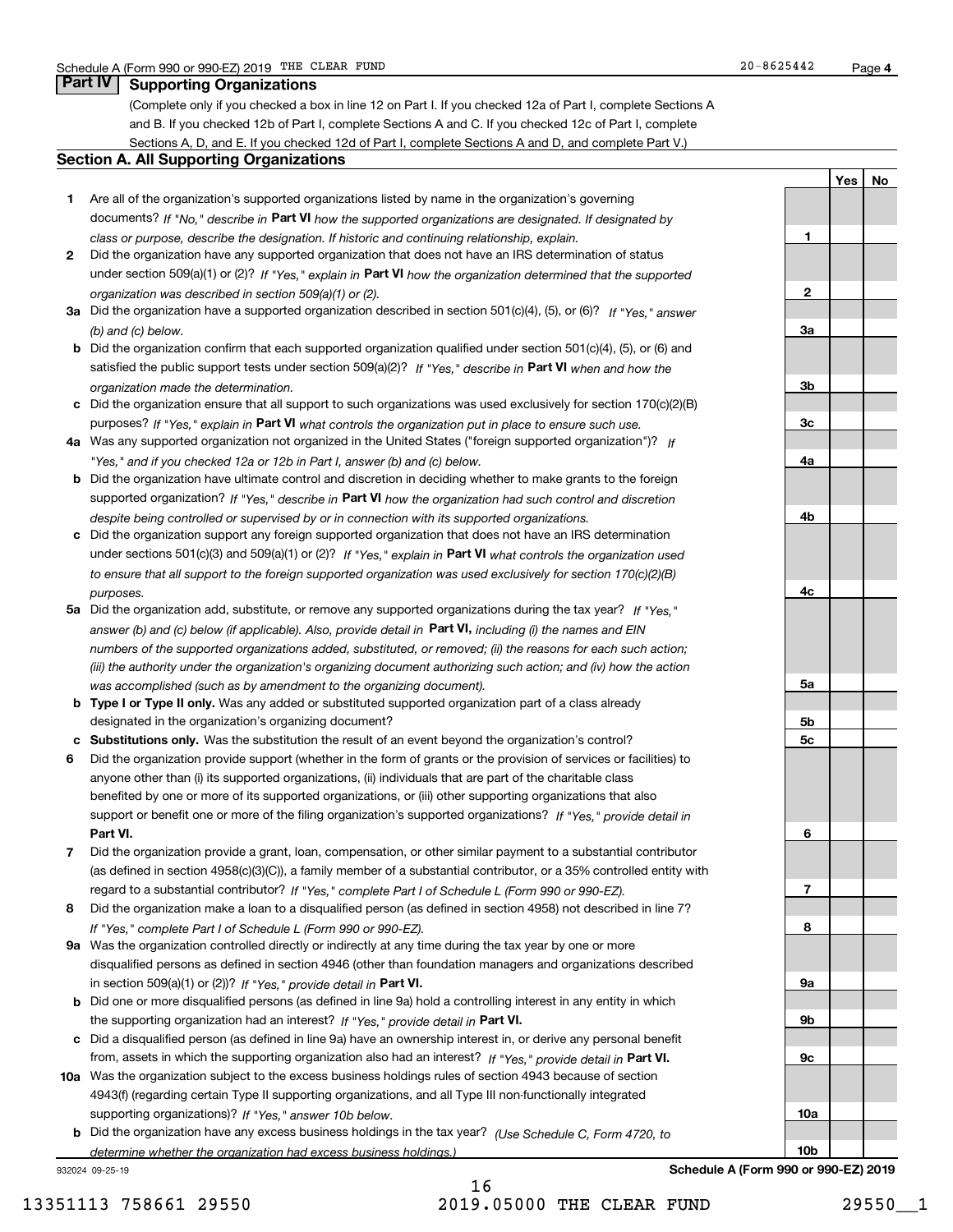**5**

|    | Part IV         | Supporting Organizations (continued)                                                                                                                                         |                 |     |    |
|----|-----------------|------------------------------------------------------------------------------------------------------------------------------------------------------------------------------|-----------------|-----|----|
|    |                 |                                                                                                                                                                              |                 | Yes | No |
| 11 |                 | Has the organization accepted a gift or contribution from any of the following persons?                                                                                      |                 |     |    |
|    |                 | a A person who directly or indirectly controls, either alone or together with persons described in (b) and (c)                                                               |                 |     |    |
|    |                 | below, the governing body of a supported organization?                                                                                                                       | 11a             |     |    |
|    |                 | <b>b</b> A family member of a person described in (a) above?                                                                                                                 | 11 <sub>b</sub> |     |    |
|    |                 |                                                                                                                                                                              | 11c             |     |    |
|    |                 | c A 35% controlled entity of a person described in (a) or (b) above? If "Yes" to a, b, or c, provide detail in Part VI.<br><b>Section B. Type I Supporting Organizations</b> |                 |     |    |
|    |                 |                                                                                                                                                                              |                 |     |    |
|    |                 |                                                                                                                                                                              |                 | Yes | No |
| 1  |                 | Did the directors, trustees, or membership of one or more supported organizations have the power to                                                                          |                 |     |    |
|    |                 | regularly appoint or elect at least a majority of the organization's directors or trustees at all times during the                                                           |                 |     |    |
|    |                 | tax year? If "No," describe in Part VI how the supported organization(s) effectively operated, supervised, or                                                                |                 |     |    |
|    |                 | controlled the organization's activities. If the organization had more than one supported organization,                                                                      |                 |     |    |
|    |                 | describe how the powers to appoint and/or remove directors or trustees were allocated among the supported                                                                    |                 |     |    |
|    |                 | organizations and what conditions or restrictions, if any, applied to such powers during the tax year.                                                                       | 1               |     |    |
| 2  |                 | Did the organization operate for the benefit of any supported organization other than the supported                                                                          |                 |     |    |
|    |                 | organization(s) that operated, supervised, or controlled the supporting organization? If "Yes," explain in                                                                   |                 |     |    |
|    |                 | Part VI how providing such benefit carried out the purposes of the supported organization(s) that operated,                                                                  |                 |     |    |
|    |                 | supervised, or controlled the supporting organization.                                                                                                                       | $\mathbf{2}$    |     |    |
|    |                 | <b>Section C. Type II Supporting Organizations</b>                                                                                                                           |                 |     |    |
|    |                 |                                                                                                                                                                              |                 | Yes | No |
| 1  |                 | Were a majority of the organization's directors or trustees during the tax year also a majority of the directors                                                             |                 |     |    |
|    |                 | or trustees of each of the organization's supported organization(s)? If "No," describe in Part VI how control                                                                |                 |     |    |
|    |                 | or management of the supporting organization was vested in the same persons that controlled or managed                                                                       |                 |     |    |
|    |                 | the supported organization(s).                                                                                                                                               | 1               |     |    |
|    |                 | <b>Section D. All Type III Supporting Organizations</b>                                                                                                                      |                 |     |    |
|    |                 |                                                                                                                                                                              |                 | Yes | No |
| 1  |                 | Did the organization provide to each of its supported organizations, by the last day of the fifth month of the                                                               |                 |     |    |
|    |                 | organization's tax year, (i) a written notice describing the type and amount of support provided during the prior tax                                                        |                 |     |    |
|    |                 | year, (ii) a copy of the Form 990 that was most recently filed as of the date of notification, and (iii) copies of the                                                       |                 |     |    |
|    |                 | organization's governing documents in effect on the date of notification, to the extent not previously provided?                                                             | 1               |     |    |
| 2  |                 | Were any of the organization's officers, directors, or trustees either (i) appointed or elected by the supported                                                             |                 |     |    |
|    |                 | organization(s) or (ii) serving on the governing body of a supported organization? If "No," explain in Part VI how                                                           |                 |     |    |
|    |                 |                                                                                                                                                                              | $\mathbf{2}$    |     |    |
|    |                 | the organization maintained a close and continuous working relationship with the supported organization(s).                                                                  |                 |     |    |
| з  |                 | By reason of the relationship described in (2), did the organization's supported organizations have a                                                                        |                 |     |    |
|    |                 | significant voice in the organization's investment policies and in directing the use of the organization's                                                                   |                 |     |    |
|    |                 | income or assets at all times during the tax year? If "Yes," describe in Part VI the role the organization's                                                                 |                 |     |    |
|    |                 | supported organizations played in this regard.<br>Section E. Type III Functionally Integrated Supporting Organizations                                                       | 3               |     |    |
|    |                 |                                                                                                                                                                              |                 |     |    |
| 1  |                 | Check the box next to the method that the organization used to satisfy the Integral Part Test during the year (see instructions).                                            |                 |     |    |
| a  |                 | The organization satisfied the Activities Test. Complete line 2 below.                                                                                                       |                 |     |    |
| b  |                 | The organization is the parent of each of its supported organizations. Complete line 3 below.                                                                                |                 |     |    |
| c  |                 | The organization supported a governmental entity. Describe in Part VI how you supported a government entity (see instructions),                                              |                 |     |    |
| 2  |                 | Activities Test. Answer (a) and (b) below.                                                                                                                                   |                 | Yes | No |
| а  |                 | Did substantially all of the organization's activities during the tax year directly further the exempt purposes of                                                           |                 |     |    |
|    |                 | the supported organization(s) to which the organization was responsive? If "Yes," then in Part VI identify                                                                   |                 |     |    |
|    |                 | those supported organizations and explain how these activities directly furthered their exempt purposes,                                                                     |                 |     |    |
|    |                 | how the organization was responsive to those supported organizations, and how the organization determined                                                                    |                 |     |    |
|    |                 | that these activities constituted substantially all of its activities.                                                                                                       | 2a              |     |    |
| b  |                 | Did the activities described in (a) constitute activities that, but for the organization's involvement, one or more                                                          |                 |     |    |
|    |                 | of the organization's supported organization(s) would have been engaged in? If "Yes," explain in Part VI the                                                                 |                 |     |    |
|    |                 | reasons for the organization's position that its supported organization(s) would have engaged in these                                                                       |                 |     |    |
|    |                 | activities but for the organization's involvement.                                                                                                                           | 2b              |     |    |
| з  |                 | Parent of Supported Organizations. Answer (a) and (b) below.                                                                                                                 |                 |     |    |
| а  |                 | Did the organization have the power to regularly appoint or elect a majority of the officers, directors, or                                                                  |                 |     |    |
|    |                 | trustees of each of the supported organizations? Provide details in Part VI.                                                                                                 | 3a              |     |    |
|    |                 | <b>b</b> Did the organization exercise a substantial degree of direction over the policies, programs, and activities of each                                                 |                 |     |    |
|    |                 | of its supported organizations? If "Yes," describe in Part VI the role played by the organization in this regard                                                             | 3b              |     |    |
|    | 932025 09-25-19 | Schedule A (Form 990 or 990-EZ) 2019                                                                                                                                         |                 |     |    |

13351113 758661 29550 2019.05000 THE CLEAR FUND 29550 29550

17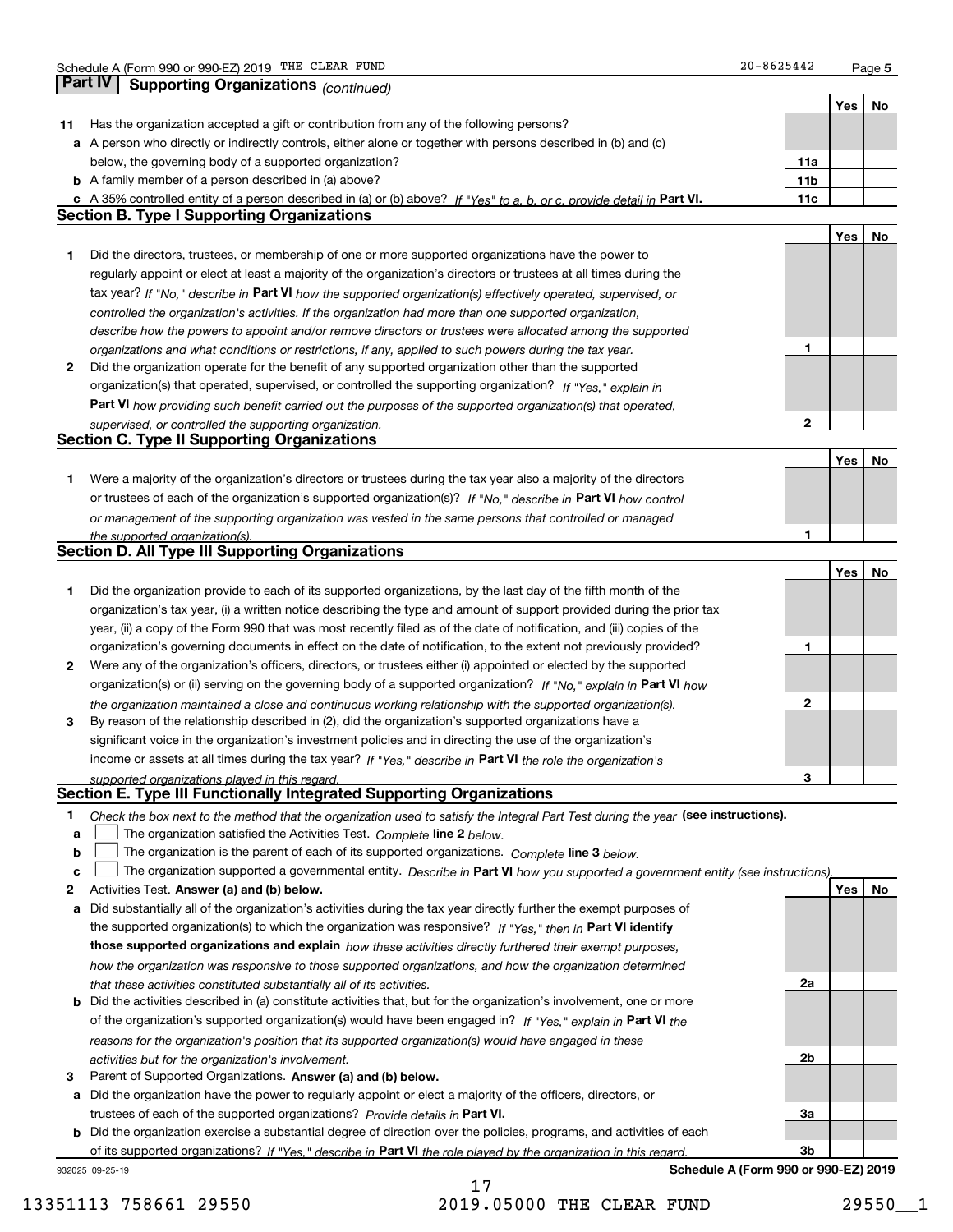| CLEAR<br>FUND<br>THE<br>A (Form 990 or 990-EZ) 2019<br>Schedule | $-8625442$<br>20<br>Paɑe |  |
|-----------------------------------------------------------------|--------------------------|--|
|-----------------------------------------------------------------|--------------------------|--|

|              | <b>Part V</b><br>Type III Non-Functionally Integrated 509(a)(3) Supporting Organizations                                                          |                |                |                                |
|--------------|---------------------------------------------------------------------------------------------------------------------------------------------------|----------------|----------------|--------------------------------|
| 1.           | Check here if the organization satisfied the Integral Part Test as a qualifying trust on Nov. 20, 1970 (explain in Part VI). See instructions. Al |                |                |                                |
|              | other Type III non-functionally integrated supporting organizations must complete Sections A through E.                                           |                |                |                                |
|              | Section A - Adjusted Net Income                                                                                                                   |                | (A) Prior Year | (B) Current Year<br>(optional) |
| 1            | Net short-term capital gain                                                                                                                       | 1              |                |                                |
| $\mathbf{2}$ | Recoveries of prior-year distributions                                                                                                            | $\mathbf{2}$   |                |                                |
| 3            | Other gross income (see instructions)                                                                                                             | 3              |                |                                |
| 4            | Add lines 1 through 3.                                                                                                                            | 4              |                |                                |
| 5            | Depreciation and depletion                                                                                                                        | 5              |                |                                |
| 6            | Portion of operating expenses paid or incurred for production or                                                                                  |                |                |                                |
|              | collection of gross income or for management, conservation, or                                                                                    |                |                |                                |
|              | maintenance of property held for production of income (see instructions)                                                                          | 6              |                |                                |
| 7            | Other expenses (see instructions)                                                                                                                 | $\overline{7}$ |                |                                |
| 8            | Adjusted Net Income (subtract lines 5, 6, and 7 from line 4)                                                                                      | 8              |                |                                |
|              | <b>Section B - Minimum Asset Amount</b>                                                                                                           |                | (A) Prior Year | (B) Current Year<br>(optional) |
| 1            | Aggregate fair market value of all non-exempt-use assets (see                                                                                     |                |                |                                |
|              | instructions for short tax year or assets held for part of year):                                                                                 |                |                |                                |
|              | <b>a</b> Average monthly value of securities                                                                                                      | 1a             |                |                                |
|              | <b>b</b> Average monthly cash balances                                                                                                            | 1 <sub>b</sub> |                |                                |
|              | <b>c</b> Fair market value of other non-exempt-use assets                                                                                         | 1 <sub>c</sub> |                |                                |
|              | <b>d</b> Total (add lines 1a, 1b, and 1c)                                                                                                         | 1d             |                |                                |
|              | <b>e</b> Discount claimed for blockage or other                                                                                                   |                |                |                                |
|              | factors (explain in detail in Part VI):                                                                                                           |                |                |                                |
| $\mathbf{2}$ | Acquisition indebtedness applicable to non-exempt-use assets                                                                                      | $\mathbf{2}$   |                |                                |
| 3            | Subtract line 2 from line 1d.                                                                                                                     | 3              |                |                                |
| 4            | Cash deemed held for exempt use. Enter 1-1/2% of line 3 (for greater amount,                                                                      |                |                |                                |
|              | see instructions).                                                                                                                                | 4              |                |                                |
| 5            | Net value of non-exempt-use assets (subtract line 4 from line 3)                                                                                  | 5              |                |                                |
| 6            | Multiply line 5 by .035.                                                                                                                          | 6              |                |                                |
| 7            | Recoveries of prior-year distributions                                                                                                            | $\overline{7}$ |                |                                |
| 8            | <b>Minimum Asset Amount</b> (add line 7 to line 6)                                                                                                | 8              |                |                                |
|              | <b>Section C - Distributable Amount</b>                                                                                                           |                |                | <b>Current Year</b>            |
| 1            | Adjusted net income for prior year (from Section A, line 8, Column A)                                                                             | 1              |                |                                |
| 2            | Enter 85% of line 1.                                                                                                                              | $\mathbf{2}$   |                |                                |
| З            | Minimum asset amount for prior year (from Section B, line 8, Column A)                                                                            | 3              |                |                                |
| 4            | Enter greater of line 2 or line 3.                                                                                                                | 4              |                |                                |
| 5            | Income tax imposed in prior year                                                                                                                  | 5              |                |                                |
| 6            | <b>Distributable Amount.</b> Subtract line 5 from line 4, unless subject to                                                                       |                |                |                                |
|              | emergency temporary reduction (see instructions).                                                                                                 | 6              |                |                                |

**7**Check here if the current year is the organization's first as a non-functionally integrated Type III supporting organization (see instructions).

**Schedule A (Form 990 or 990-EZ) 2019**

932026 09-25-19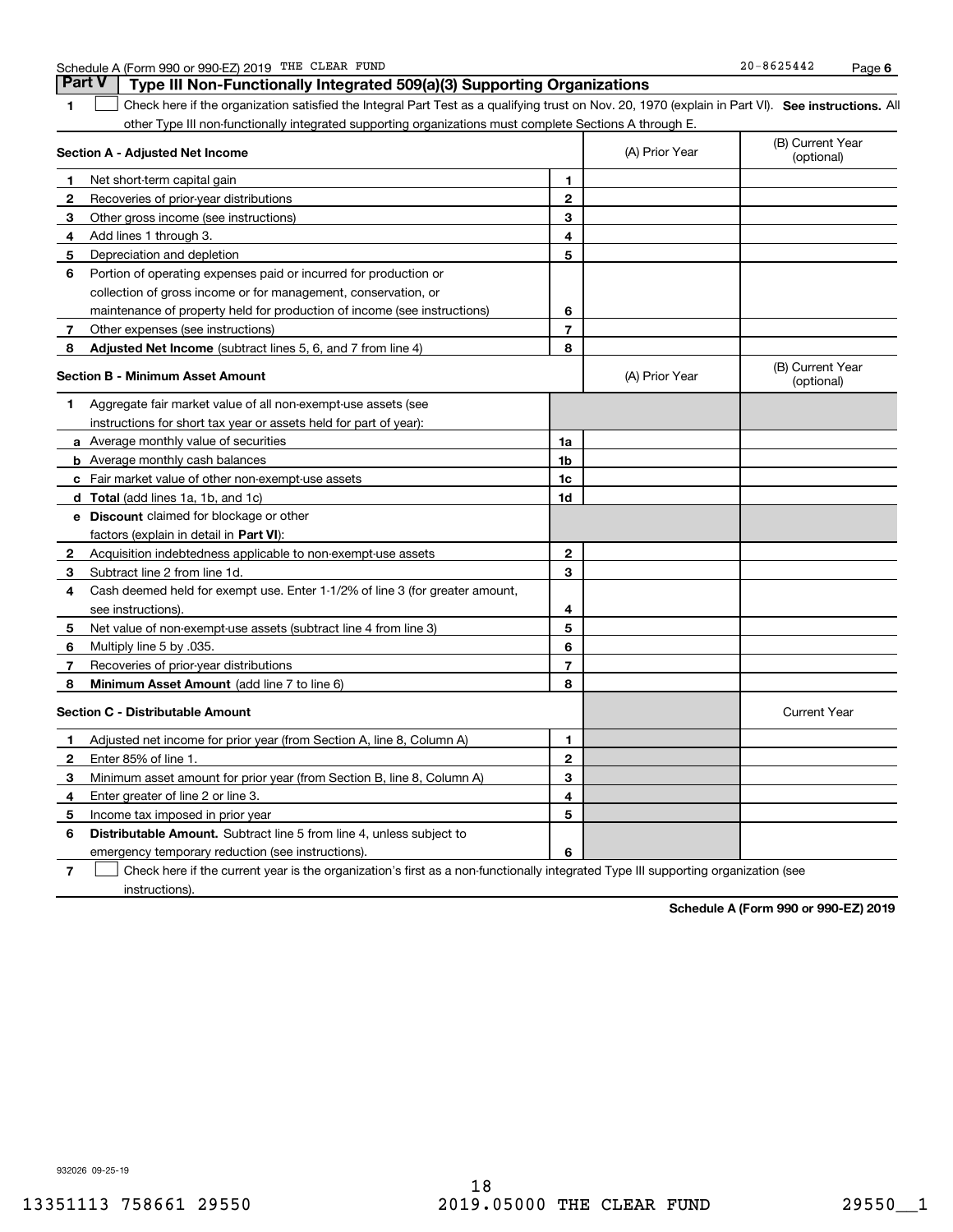| Part V | Type III Non-Functionally Integrated 509(a)(3) Supporting Organizations                    |                             | (continued)                           |                                                |  |  |  |
|--------|--------------------------------------------------------------------------------------------|-----------------------------|---------------------------------------|------------------------------------------------|--|--|--|
|        | <b>Section D - Distributions</b>                                                           |                             |                                       | <b>Current Year</b>                            |  |  |  |
| 1      | Amounts paid to supported organizations to accomplish exempt purposes                      |                             |                                       |                                                |  |  |  |
| 2      | Amounts paid to perform activity that directly furthers exempt purposes of supported       |                             |                                       |                                                |  |  |  |
|        | organizations, in excess of income from activity                                           |                             |                                       |                                                |  |  |  |
| 3      | Administrative expenses paid to accomplish exempt purposes of supported organizations      |                             |                                       |                                                |  |  |  |
| 4      | Amounts paid to acquire exempt-use assets                                                  |                             |                                       |                                                |  |  |  |
| 5      | Qualified set-aside amounts (prior IRS approval required)                                  |                             |                                       |                                                |  |  |  |
| 6      | Other distributions (describe in Part VI). See instructions.                               |                             |                                       |                                                |  |  |  |
| 7      | Total annual distributions. Add lines 1 through 6.                                         |                             |                                       |                                                |  |  |  |
| 8      | Distributions to attentive supported organizations to which the organization is responsive |                             |                                       |                                                |  |  |  |
|        | (provide details in Part VI). See instructions.                                            |                             |                                       |                                                |  |  |  |
| 9      | Distributable amount for 2019 from Section C, line 6                                       |                             |                                       |                                                |  |  |  |
| 10     | Line 8 amount divided by line 9 amount                                                     |                             |                                       |                                                |  |  |  |
|        |                                                                                            | (i)                         | (iii)                                 | (iii)                                          |  |  |  |
|        | Section E - Distribution Allocations (see instructions)                                    | <b>Excess Distributions</b> | <b>Underdistributions</b><br>Pre-2019 | <b>Distributable</b><br><b>Amount for 2019</b> |  |  |  |
| 1      | Distributable amount for 2019 from Section C, line 6                                       |                             |                                       |                                                |  |  |  |
| 2      | Underdistributions, if any, for years prior to 2019 (reason-                               |                             |                                       |                                                |  |  |  |
|        | able cause required- explain in Part VI). See instructions.                                |                             |                                       |                                                |  |  |  |
| З      | Excess distributions carryover, if any, to 2019                                            |                             |                                       |                                                |  |  |  |
|        | <b>a</b> From 2014                                                                         |                             |                                       |                                                |  |  |  |
|        | <b>b</b> From $2015$                                                                       |                             |                                       |                                                |  |  |  |
|        | $c$ From 2016                                                                              |                             |                                       |                                                |  |  |  |
|        | <b>d</b> From 2017                                                                         |                             |                                       |                                                |  |  |  |
|        | e From 2018                                                                                |                             |                                       |                                                |  |  |  |
| f      | <b>Total</b> of lines 3a through e                                                         |                             |                                       |                                                |  |  |  |
|        | <b>g</b> Applied to underdistributions of prior years                                      |                             |                                       |                                                |  |  |  |
|        | <b>h</b> Applied to 2019 distributable amount                                              |                             |                                       |                                                |  |  |  |
|        | Carryover from 2014 not applied (see instructions)                                         |                             |                                       |                                                |  |  |  |
|        | Remainder. Subtract lines 3g, 3h, and 3i from 3f.                                          |                             |                                       |                                                |  |  |  |
| 4      | Distributions for 2019 from Section D,                                                     |                             |                                       |                                                |  |  |  |
|        | line $7:$                                                                                  |                             |                                       |                                                |  |  |  |
|        | <b>a</b> Applied to underdistributions of prior years                                      |                             |                                       |                                                |  |  |  |
|        | <b>b</b> Applied to 2019 distributable amount                                              |                             |                                       |                                                |  |  |  |
| c      | Remainder. Subtract lines 4a and 4b from 4.                                                |                             |                                       |                                                |  |  |  |
| 5      | Remaining underdistributions for years prior to 2019, if                                   |                             |                                       |                                                |  |  |  |
|        | any. Subtract lines 3g and 4a from line 2. For result greater                              |                             |                                       |                                                |  |  |  |
|        | than zero, explain in Part VI. See instructions.                                           |                             |                                       |                                                |  |  |  |
| 6      | Remaining underdistributions for 2019. Subtract lines 3h                                   |                             |                                       |                                                |  |  |  |
|        | and 4b from line 1. For result greater than zero, explain in                               |                             |                                       |                                                |  |  |  |
|        | Part VI. See instructions.                                                                 |                             |                                       |                                                |  |  |  |
| 7      | Excess distributions carryover to 2020. Add lines 3j                                       |                             |                                       |                                                |  |  |  |
|        | and 4c.                                                                                    |                             |                                       |                                                |  |  |  |
| 8      | Breakdown of line 7:                                                                       |                             |                                       |                                                |  |  |  |
|        | a Excess from 2015                                                                         |                             |                                       |                                                |  |  |  |
|        | <b>b</b> Excess from 2016                                                                  |                             |                                       |                                                |  |  |  |
|        | c Excess from 2017                                                                         |                             |                                       |                                                |  |  |  |
|        | d Excess from 2018                                                                         |                             |                                       |                                                |  |  |  |
|        | e Excess from 2019                                                                         |                             |                                       |                                                |  |  |  |

**Schedule A (Form 990 or 990-EZ) 2019**

932027 09-25-19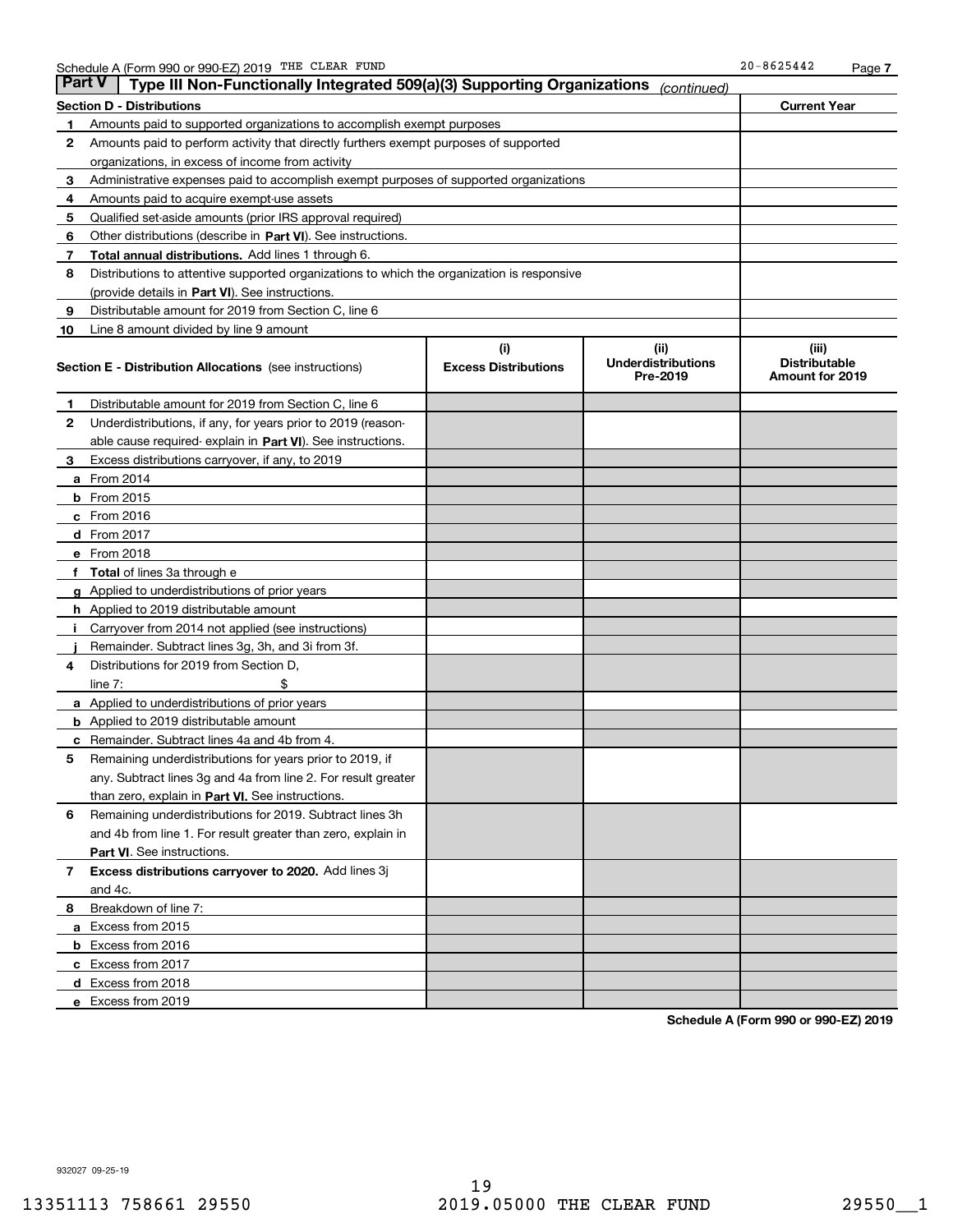Department of the Treasury Internal Revenue Service **(Form 990, 990-EZ, or 990-PF)**

Name of the organization

\*\* PUBLIC DISCLOSURE COPY \*\*

# **Schedule B Schedule of Contributors**

**| Attach to Form 990, Form 990-EZ, or Form 990-PF. | Go to www.irs.gov/Form990 for the latest information.** OMB No. 1545-0047

**2019**

**Employer identification number**

| I |
|---|
|   |

THE CLEAR FUND 200-8625442

| <b>Organization type (check one):</b> |                                                                             |  |  |  |
|---------------------------------------|-----------------------------------------------------------------------------|--|--|--|
| Filers of:                            | Section:                                                                    |  |  |  |
| Form 990 or 990-EZ                    | $X \mid$<br>$501(c)$ ( $3$ ) (enter number) organization                    |  |  |  |
|                                       | $4947(a)(1)$ nonexempt charitable trust not treated as a private foundation |  |  |  |
|                                       | 527 political organization                                                  |  |  |  |
| Form 990-PF                           | 501(c)(3) exempt private foundation                                         |  |  |  |
|                                       | 4947(a)(1) nonexempt charitable trust treated as a private foundation       |  |  |  |
|                                       | 501(c)(3) taxable private foundation                                        |  |  |  |

Check if your organization is covered by the **General Rule** or a **Special Rule. Note:**  Only a section 501(c)(7), (8), or (10) organization can check boxes for both the General Rule and a Special Rule. See instructions.

### **General Rule**

 $\mathcal{L}^{\text{max}}$ 

For an organization filing Form 990, 990-EZ, or 990-PF that received, during the year, contributions totaling \$5,000 or more (in money or property) from any one contributor. Complete Parts I and II. See instructions for determining a contributor's total contributions.

### **Special Rules**

any one contributor, during the year, total contributions of the greater of  $\,$  (1) \$5,000; or **(2)** 2% of the amount on (i) Form 990, Part VIII, line 1h;  $\overline{X}$  For an organization described in section 501(c)(3) filing Form 990 or 990-EZ that met the 33 1/3% support test of the regulations under sections 509(a)(1) and 170(b)(1)(A)(vi), that checked Schedule A (Form 990 or 990-EZ), Part II, line 13, 16a, or 16b, and that received from or (ii) Form 990-EZ, line 1. Complete Parts I and II.

year, total contributions of more than \$1,000 *exclusively* for religious, charitable, scientific, literary, or educational purposes, or for the For an organization described in section 501(c)(7), (8), or (10) filing Form 990 or 990-EZ that received from any one contributor, during the prevention of cruelty to children or animals. Complete Parts I, II, and III.  $\mathcal{L}^{\text{max}}$ 

purpose. Don't complete any of the parts unless the **General Rule** applies to this organization because it received *nonexclusively* year, contributions <sub>exclusively</sub> for religious, charitable, etc., purposes, but no such contributions totaled more than \$1,000. If this box is checked, enter here the total contributions that were received during the year for an  $\;$ exclusively religious, charitable, etc., For an organization described in section 501(c)(7), (8), or (10) filing Form 990 or 990-EZ that received from any one contributor, during the religious, charitable, etc., contributions totaling \$5,000 or more during the year  $\Box$ — $\Box$   $\Box$  $\mathcal{L}^{\text{max}}$ 

**Caution:**  An organization that isn't covered by the General Rule and/or the Special Rules doesn't file Schedule B (Form 990, 990-EZ, or 990-PF),  **must** but it answer "No" on Part IV, line 2, of its Form 990; or check the box on line H of its Form 990-EZ or on its Form 990-PF, Part I, line 2, to certify that it doesn't meet the filing requirements of Schedule B (Form 990, 990-EZ, or 990-PF).

**For Paperwork Reduction Act Notice, see the instructions for Form 990, 990-EZ, or 990-PF. Schedule B (Form 990, 990-EZ, or 990-PF) (2019)** LHA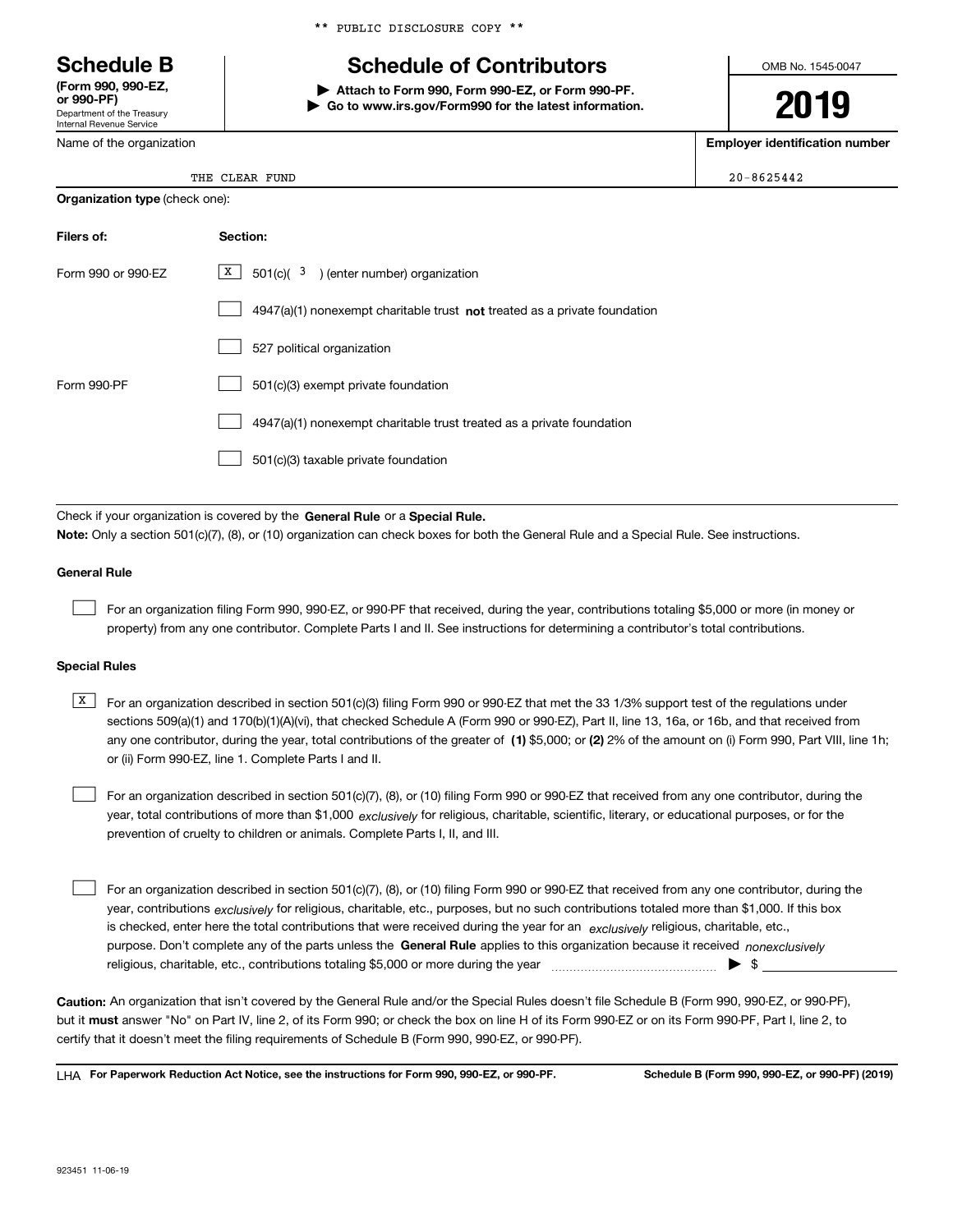|                 | Schedule B (Form 990, 990-EZ, or 990-PF) (2019)                                                       |                                   | Page 2                                                                                |
|-----------------|-------------------------------------------------------------------------------------------------------|-----------------------------------|---------------------------------------------------------------------------------------|
|                 | Name of organization                                                                                  |                                   | <b>Employer identification number</b>                                                 |
| THE CLEAR FUND  |                                                                                                       |                                   | $20 - 8625442$                                                                        |
| Part I          | <b>Contributors</b> (see instructions). Use duplicate copies of Part I if additional space is needed. |                                   |                                                                                       |
| (a)<br>No.      | (b)<br>Name, address, and ZIP + 4                                                                     | (c)<br><b>Total contributions</b> | (d)<br>Type of contribution                                                           |
| $\mathbf{1}$    |                                                                                                       | 7,500,000.<br>\$                  | x<br>Person<br>Payroll<br>Noncash<br>(Complete Part II for<br>noncash contributions.) |
| (a)<br>No.      | (b)<br>Name, address, and ZIP + 4                                                                     | (c)<br><b>Total contributions</b> | (d)<br>Type of contribution                                                           |
| 2               |                                                                                                       | 1,254,772.<br>\$                  | x<br>Person<br>Payroll<br>Noncash<br>(Complete Part II for<br>noncash contributions.) |
| (a)<br>No.      | (b)<br>Name, address, and ZIP + 4                                                                     | (c)<br><b>Total contributions</b> | (d)<br>Type of contribution                                                           |
|                 |                                                                                                       | \$                                | Person<br>Payroll<br>Noncash<br>(Complete Part II for<br>noncash contributions.)      |
| (a)<br>No.      | (b)<br>Name, address, and ZIP + 4                                                                     | (c)<br><b>Total contributions</b> | (d)<br>Type of contribution                                                           |
|                 |                                                                                                       | \$                                | Person<br>Payroll<br>Noncash<br>(Complete Part II for<br>noncash contributions.)      |
| (a)<br>No.      | (b)<br>Name, address, and ZIP + 4                                                                     | (c)<br><b>Total contributions</b> | (d)<br>Type of contribution                                                           |
|                 |                                                                                                       | \$                                | Person<br>Payroll<br>Noncash<br>(Complete Part II for<br>noncash contributions.)      |
| (a)<br>No.      | (b)<br>Name, address, and ZIP + 4                                                                     | (c)<br><b>Total contributions</b> | (d)<br>Type of contribution                                                           |
|                 |                                                                                                       | \$                                | Person<br>Payroll<br>Noncash<br>(Complete Part II for<br>noncash contributions.)      |
| 923452 11-06-19 |                                                                                                       |                                   | Schedule B (Form 990, 990-EZ, or 990-PF) (2019)                                       |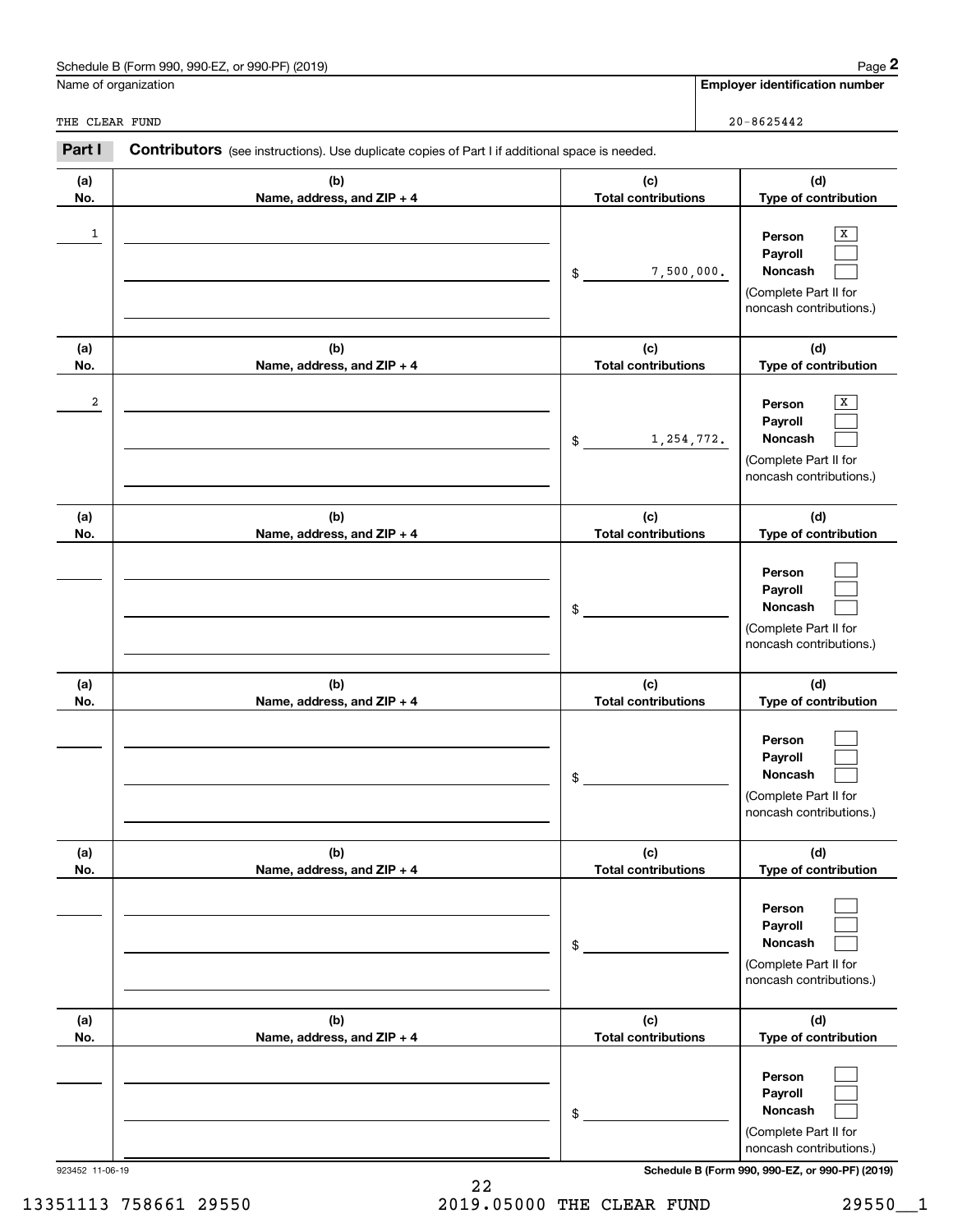| Schedule B (Form 990, 990-EZ, or 990-PF) (2019) |                                        | Page $3$<br><b>Employer identification number</b>                                                                                                                                                                                                                                                                                                                                 |
|-------------------------------------------------|----------------------------------------|-----------------------------------------------------------------------------------------------------------------------------------------------------------------------------------------------------------------------------------------------------------------------------------------------------------------------------------------------------------------------------------|
|                                                 |                                        |                                                                                                                                                                                                                                                                                                                                                                                   |
|                                                 |                                        | $20 - 8625442$                                                                                                                                                                                                                                                                                                                                                                    |
|                                                 |                                        |                                                                                                                                                                                                                                                                                                                                                                                   |
| (b)<br>Description of noncash property given    | (c)                                    | (d)<br>Date received                                                                                                                                                                                                                                                                                                                                                              |
|                                                 |                                        |                                                                                                                                                                                                                                                                                                                                                                                   |
|                                                 | $$\overbrace{\hspace{2.5cm}}$          |                                                                                                                                                                                                                                                                                                                                                                                   |
| (b)<br>Description of noncash property given    | (c)                                    | (d)<br>Date received                                                                                                                                                                                                                                                                                                                                                              |
|                                                 |                                        |                                                                                                                                                                                                                                                                                                                                                                                   |
|                                                 |                                        |                                                                                                                                                                                                                                                                                                                                                                                   |
| (b)<br>Description of noncash property given    | (c)                                    | (d)<br>Date received                                                                                                                                                                                                                                                                                                                                                              |
|                                                 |                                        |                                                                                                                                                                                                                                                                                                                                                                                   |
|                                                 | $$\overbrace{\hspace{2.5cm}}$          |                                                                                                                                                                                                                                                                                                                                                                                   |
| (b)<br>Description of noncash property given    | (c)                                    | (d)<br>Date received                                                                                                                                                                                                                                                                                                                                                              |
|                                                 |                                        |                                                                                                                                                                                                                                                                                                                                                                                   |
|                                                 | $\mathfrak s$                          |                                                                                                                                                                                                                                                                                                                                                                                   |
| (b)<br>Description of noncash property given    | (c)                                    | (d)<br>Date received                                                                                                                                                                                                                                                                                                                                                              |
|                                                 |                                        |                                                                                                                                                                                                                                                                                                                                                                                   |
|                                                 | \$                                     |                                                                                                                                                                                                                                                                                                                                                                                   |
| (b)<br>Description of noncash property given    | (c)                                    | (d)<br>Date received                                                                                                                                                                                                                                                                                                                                                              |
|                                                 |                                        |                                                                                                                                                                                                                                                                                                                                                                                   |
|                                                 | \$                                     |                                                                                                                                                                                                                                                                                                                                                                                   |
|                                                 | Name of organization<br>THE CLEAR FUND | Noncash Property (see instructions). Use duplicate copies of Part II if additional space is needed.<br>FMV (or estimate)<br>(See instructions.)<br>FMV (or estimate)<br>(See instructions.)<br>\$<br>FMV (or estimate)<br>(See instructions.)<br>FMV (or estimate)<br>(See instructions.)<br>FMV (or estimate)<br>(See instructions.)<br>FMV (or estimate)<br>(See instructions.) |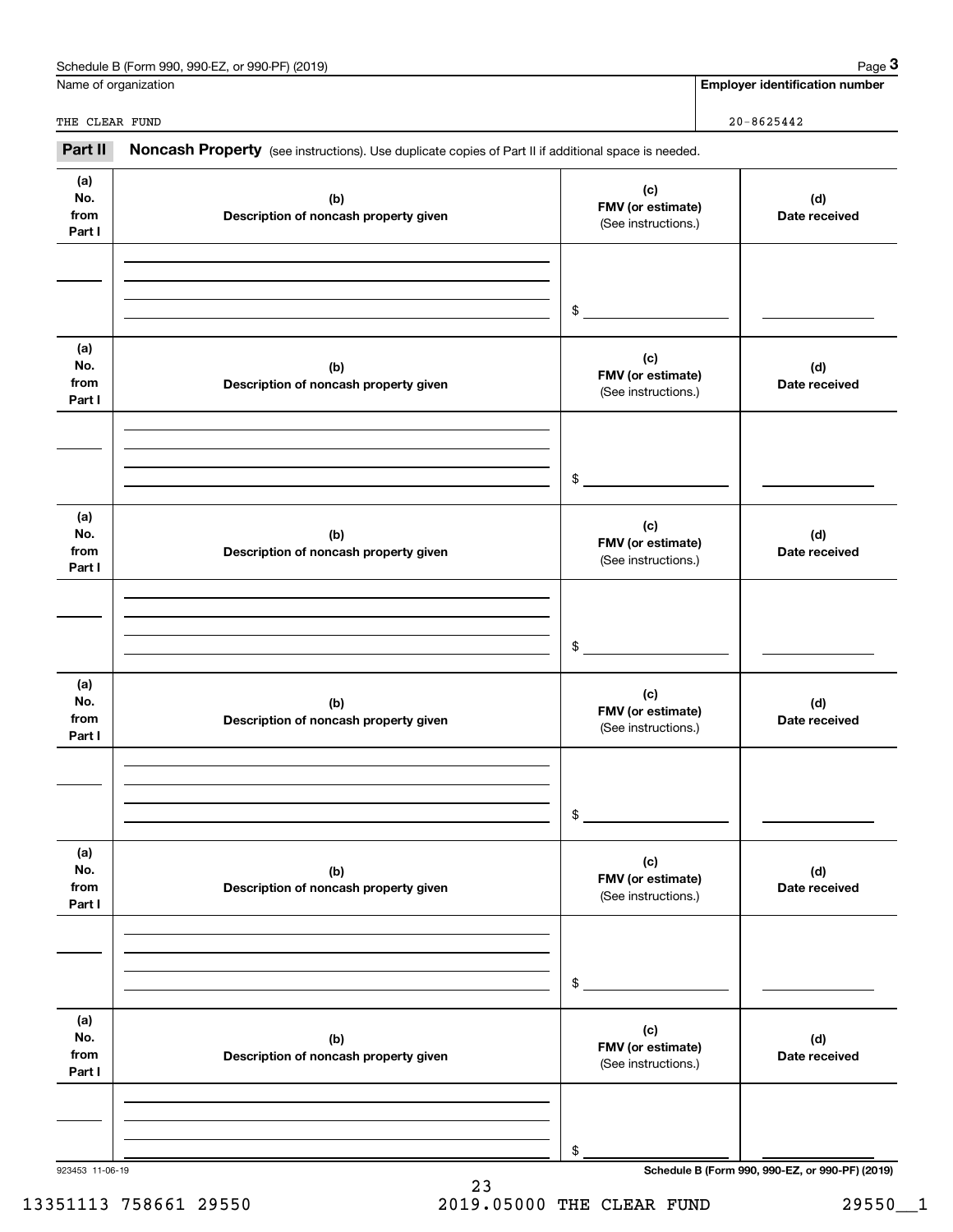|                           | Schedule B (Form 990, 990-EZ, or 990-PF) (2019)                                                                                                                                                                                                                                                                                                                                                                                                                                                                 |                      |  | Page 4                                          |  |  |
|---------------------------|-----------------------------------------------------------------------------------------------------------------------------------------------------------------------------------------------------------------------------------------------------------------------------------------------------------------------------------------------------------------------------------------------------------------------------------------------------------------------------------------------------------------|----------------------|--|-------------------------------------------------|--|--|
| Name of organization      |                                                                                                                                                                                                                                                                                                                                                                                                                                                                                                                 |                      |  | <b>Employer identification number</b>           |  |  |
| THE CLEAR FUND            |                                                                                                                                                                                                                                                                                                                                                                                                                                                                                                                 |                      |  | 20-8625442                                      |  |  |
| <b>Part III</b>           | Exclusively religious, charitable, etc., contributions to organizations described in section 501(c)(7), (8), or (10) that total more than \$1,000 for the year<br>from any one contributor. Complete columns (a) through (e) and the following line entry. For organizations<br>completing Part III, enter the total of exclusively religious, charitable, etc., contributions of \$1,000 or less for the year. (Enter this info. once.) \\$<br>Use duplicate copies of Part III if additional space is needed. |                      |  |                                                 |  |  |
| (a) No.<br>from           | (b) Purpose of gift                                                                                                                                                                                                                                                                                                                                                                                                                                                                                             | (c) Use of gift      |  | (d) Description of how gift is held             |  |  |
| Part I                    |                                                                                                                                                                                                                                                                                                                                                                                                                                                                                                                 |                      |  |                                                 |  |  |
|                           |                                                                                                                                                                                                                                                                                                                                                                                                                                                                                                                 | (e) Transfer of gift |  |                                                 |  |  |
|                           | Transferee's name, address, and ZIP + 4                                                                                                                                                                                                                                                                                                                                                                                                                                                                         |                      |  | Relationship of transferor to transferee        |  |  |
| (a) No.<br>from<br>Part I | (b) Purpose of gift                                                                                                                                                                                                                                                                                                                                                                                                                                                                                             | (c) Use of gift      |  | (d) Description of how gift is held             |  |  |
|                           |                                                                                                                                                                                                                                                                                                                                                                                                                                                                                                                 |                      |  |                                                 |  |  |
|                           | (e) Transfer of gift                                                                                                                                                                                                                                                                                                                                                                                                                                                                                            |                      |  |                                                 |  |  |
|                           | Transferee's name, address, and ZIP + 4                                                                                                                                                                                                                                                                                                                                                                                                                                                                         |                      |  | Relationship of transferor to transferee        |  |  |
|                           |                                                                                                                                                                                                                                                                                                                                                                                                                                                                                                                 |                      |  |                                                 |  |  |
| (a) No.<br>from<br>Part I | (b) Purpose of gift                                                                                                                                                                                                                                                                                                                                                                                                                                                                                             | (c) Use of gift      |  | (d) Description of how gift is held             |  |  |
|                           |                                                                                                                                                                                                                                                                                                                                                                                                                                                                                                                 |                      |  |                                                 |  |  |
|                           |                                                                                                                                                                                                                                                                                                                                                                                                                                                                                                                 | (e) Transfer of gift |  |                                                 |  |  |
|                           | Transferee's name, address, and $ZIP + 4$                                                                                                                                                                                                                                                                                                                                                                                                                                                                       |                      |  | Relationship of transferor to transferee        |  |  |
| (a) No.<br>from           |                                                                                                                                                                                                                                                                                                                                                                                                                                                                                                                 |                      |  |                                                 |  |  |
| Part I                    | (b) Purpose of gift                                                                                                                                                                                                                                                                                                                                                                                                                                                                                             | (c) Use of gift      |  | (d) Description of how gift is held             |  |  |
|                           |                                                                                                                                                                                                                                                                                                                                                                                                                                                                                                                 |                      |  |                                                 |  |  |
|                           |                                                                                                                                                                                                                                                                                                                                                                                                                                                                                                                 | (e) Transfer of gift |  |                                                 |  |  |
|                           | Transferee's name, address, and $ZIP + 4$                                                                                                                                                                                                                                                                                                                                                                                                                                                                       |                      |  | Relationship of transferor to transferee        |  |  |
|                           |                                                                                                                                                                                                                                                                                                                                                                                                                                                                                                                 |                      |  |                                                 |  |  |
| 923454 11-06-19           |                                                                                                                                                                                                                                                                                                                                                                                                                                                                                                                 |                      |  | Schedule B (Form 990, 990-EZ, or 990-PF) (2019) |  |  |

13351113 758661 29550 2019.05000 THE CLEAR FUND 29550 29550

24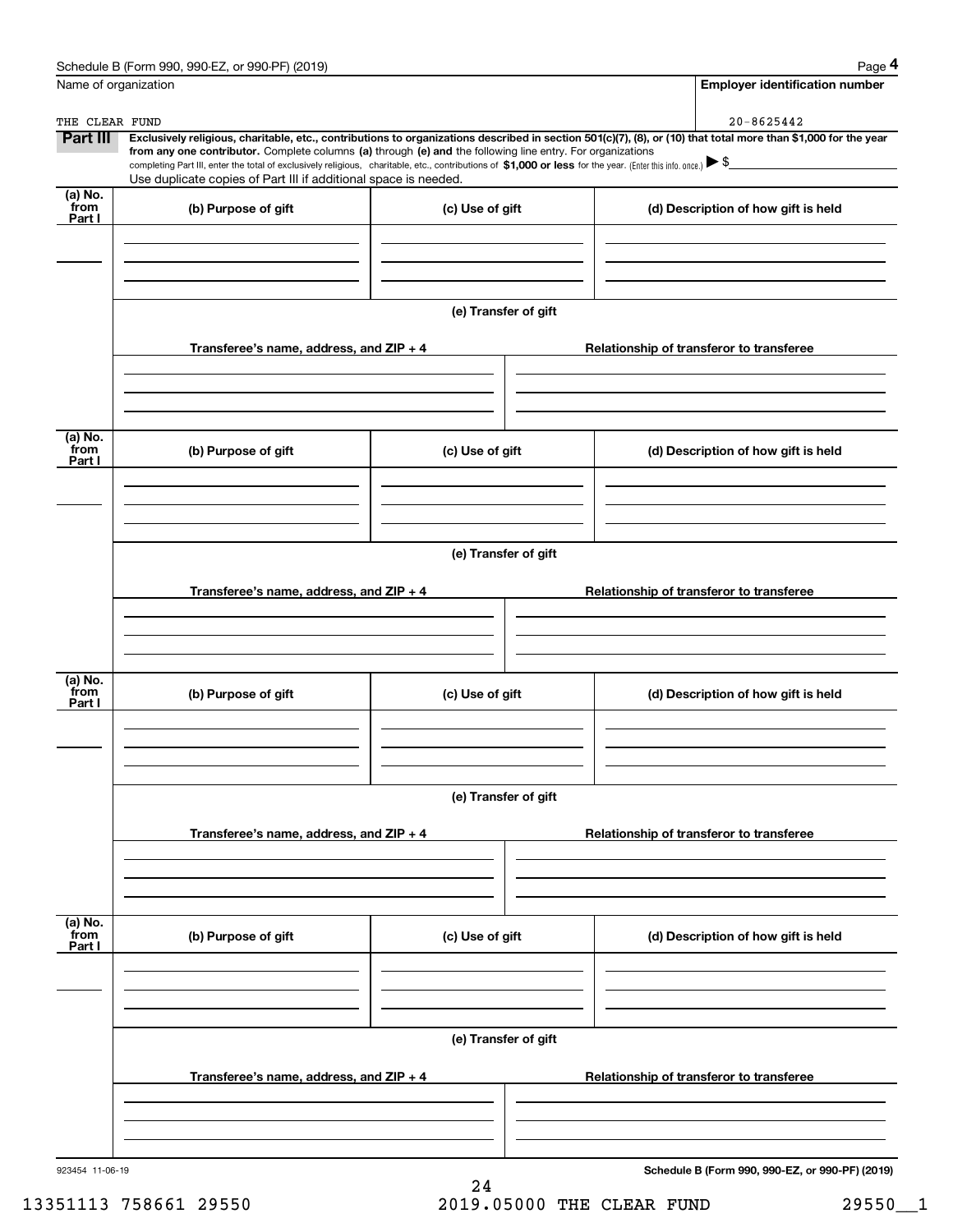# **Supplemental Financial Statements**

**(Form 990) | Complete if the organization answered "Yes" on Form 990, Part IV, line 6, 7, 8, 9, 10, 11a, 11b, 11c, 11d, 11e, 11f, 12a, or 12b.**



|          | Department of the Treasury<br>Internal Revenue Service |                                                                                                                | Part IV, line 6, 7, 8, 9, 10, 11a, 11b, 11c, 11d, 11e, 11f, 12a, or 12b.<br>Attach to Form 990.<br>Go to www.irs.gov/Form990 for instructions and the latest information.                                                     |                | <b>Open to Public</b><br>Inspection   |
|----------|--------------------------------------------------------|----------------------------------------------------------------------------------------------------------------|-------------------------------------------------------------------------------------------------------------------------------------------------------------------------------------------------------------------------------|----------------|---------------------------------------|
|          | Name of the organization                               |                                                                                                                |                                                                                                                                                                                                                               |                | <b>Employer identification number</b> |
|          |                                                        | THE CLEAR FUND                                                                                                 |                                                                                                                                                                                                                               |                | $20 - 8625442$                        |
| Part I   |                                                        |                                                                                                                | Organizations Maintaining Donor Advised Funds or Other Similar Funds or Accounts. Complete if the                                                                                                                             |                |                                       |
|          |                                                        | organization answered "Yes" on Form 990, Part IV, line 6.                                                      |                                                                                                                                                                                                                               |                |                                       |
|          |                                                        |                                                                                                                | (a) Donor advised funds                                                                                                                                                                                                       |                | (b) Funds and other accounts          |
| 1        |                                                        |                                                                                                                |                                                                                                                                                                                                                               |                |                                       |
| 2        |                                                        | Aggregate value of contributions to (during year)                                                              |                                                                                                                                                                                                                               |                |                                       |
| 3        |                                                        | Aggregate value of grants from (during year)                                                                   |                                                                                                                                                                                                                               |                |                                       |
| 4        |                                                        |                                                                                                                |                                                                                                                                                                                                                               |                |                                       |
| 5        |                                                        |                                                                                                                | Did the organization inform all donors and donor advisors in writing that the assets held in donor advised funds                                                                                                              |                |                                       |
|          |                                                        |                                                                                                                |                                                                                                                                                                                                                               |                | Yes<br>No                             |
| 6        |                                                        |                                                                                                                | Did the organization inform all grantees, donors, and donor advisors in writing that grant funds can be used only                                                                                                             |                |                                       |
|          |                                                        |                                                                                                                | for charitable purposes and not for the benefit of the donor or donor advisor, or for any other purpose conferring                                                                                                            |                |                                       |
|          | impermissible private benefit?                         |                                                                                                                |                                                                                                                                                                                                                               |                | Yes<br>No                             |
| Part II  |                                                        |                                                                                                                | Conservation Easements. Complete if the organization answered "Yes" on Form 990, Part IV, line 7.                                                                                                                             |                |                                       |
| 1.       |                                                        | Purpose(s) of conservation easements held by the organization (check all that apply).                          |                                                                                                                                                                                                                               |                |                                       |
|          |                                                        | Preservation of land for public use (for example, recreation or education)                                     | Preservation of a historically important land area                                                                                                                                                                            |                |                                       |
|          |                                                        | Protection of natural habitat                                                                                  | Preservation of a certified historic structure                                                                                                                                                                                |                |                                       |
|          |                                                        | Preservation of open space                                                                                     |                                                                                                                                                                                                                               |                |                                       |
| 2        |                                                        |                                                                                                                | Complete lines 2a through 2d if the organization held a qualified conservation contribution in the form of a conservation easement on the last                                                                                |                |                                       |
|          | day of the tax year.                                   |                                                                                                                |                                                                                                                                                                                                                               | 2a             | Held at the End of the Tax Year       |
| а        |                                                        | Total number of conservation easements                                                                         |                                                                                                                                                                                                                               | 2 <sub>b</sub> |                                       |
| b        |                                                        | Total acreage restricted by conservation easements                                                             |                                                                                                                                                                                                                               | 2c             |                                       |
| с        |                                                        |                                                                                                                | d Number of conservation easements included in (c) acquired after 7/25/06, and not on a historic structure                                                                                                                    |                |                                       |
|          |                                                        |                                                                                                                | listed in the National Register [11, 1200] [12] The National Register [11, 1200] [12] The National Register [11, 1200] [12] The National Register [11, 1200] [12] The National Register [11, 1200] [12] The National Register | 2d             |                                       |
| 3        |                                                        |                                                                                                                | Number of conservation easements modified, transferred, released, extinguished, or terminated by the organization during the tax                                                                                              |                |                                       |
|          | $year \blacktriangleright$                             |                                                                                                                |                                                                                                                                                                                                                               |                |                                       |
| 4        |                                                        | Number of states where property subject to conservation easement is located >                                  |                                                                                                                                                                                                                               |                |                                       |
| 5        |                                                        | Does the organization have a written policy regarding the periodic monitoring, inspection, handling of         |                                                                                                                                                                                                                               |                |                                       |
|          |                                                        | violations, and enforcement of the conservation easements it holds?                                            |                                                                                                                                                                                                                               |                | Yes<br>No                             |
| 6        |                                                        |                                                                                                                | Staff and volunteer hours devoted to monitoring, inspecting, handling of violations, and enforcing conservation easements during the year                                                                                     |                |                                       |
|          |                                                        |                                                                                                                |                                                                                                                                                                                                                               |                |                                       |
| 7        |                                                        |                                                                                                                | Amount of expenses incurred in monitoring, inspecting, handling of violations, and enforcing conservation easements during the year                                                                                           |                |                                       |
|          | ▶ \$                                                   |                                                                                                                |                                                                                                                                                                                                                               |                |                                       |
|          |                                                        |                                                                                                                | Does each conservation easement reported on line 2(d) above satisfy the requirements of section 170(h)(4)(B)(i)                                                                                                               |                |                                       |
|          | and section $170(h)(4)(B)(ii)?$                        |                                                                                                                |                                                                                                                                                                                                                               |                | Yes<br>No                             |
| 9        |                                                        |                                                                                                                | In Part XIII, describe how the organization reports conservation easements in its revenue and expense statement and                                                                                                           |                |                                       |
|          |                                                        |                                                                                                                | balance sheet, and include, if applicable, the text of the footnote to the organization's financial statements that describes the                                                                                             |                |                                       |
| Part III |                                                        | organization's accounting for conservation easements.                                                          | Organizations Maintaining Collections of Art, Historical Treasures, or Other Similar Assets.                                                                                                                                  |                |                                       |
|          |                                                        | Complete if the organization answered "Yes" on Form 990, Part IV, line 8.                                      |                                                                                                                                                                                                                               |                |                                       |
|          |                                                        |                                                                                                                |                                                                                                                                                                                                                               |                |                                       |
|          |                                                        |                                                                                                                | 1a If the organization elected, as permitted under FASB ASC 958, not to report in its revenue statement and balance sheet works                                                                                               |                |                                       |
|          |                                                        | service, provide in Part XIII the text of the footnote to its financial statements that describes these items. | of art, historical treasures, or other similar assets held for public exhibition, education, or research in furtherance of public                                                                                             |                |                                       |
| b        |                                                        |                                                                                                                | If the organization elected, as permitted under FASB ASC 958, to report in its revenue statement and balance sheet works of                                                                                                   |                |                                       |
|          |                                                        |                                                                                                                | art, historical treasures, or other similar assets held for public exhibition, education, or research in furtherance of public service,                                                                                       |                |                                       |
|          |                                                        | provide the following amounts relating to these items:                                                         |                                                                                                                                                                                                                               |                |                                       |
|          |                                                        |                                                                                                                |                                                                                                                                                                                                                               | \$             |                                       |
|          |                                                        | (ii) Assets included in Form 990, Part X                                                                       |                                                                                                                                                                                                                               | \$             |                                       |
| 2        |                                                        |                                                                                                                | If the organization received or held works of art, historical treasures, or other similar assets for financial gain, provide                                                                                                  |                |                                       |
|          |                                                        | the following amounts required to be reported under FASB ASC 958 relating to these items:                      |                                                                                                                                                                                                                               |                |                                       |

**a**Revenue included on Form 990, Part VIII, line 1 ~~~~~~~~~~~~~~~~~~~~~~~~~~~~~~

13351113 758661 29550 2019.05000 THE CLEAR FUND 29550 1

Assets included in Form 990, Part X

932051 10-02-19

**b**

| 25                     |  |  |
|------------------------|--|--|
| 2019.05000 THE CLEAR F |  |  |

 $\blacktriangleright$  \$

 $\blacktriangleright$  \$

**For Paperwork Reduction Act Notice, see the Instructions for Form 990. Schedule D (Form 990) 2019** LHA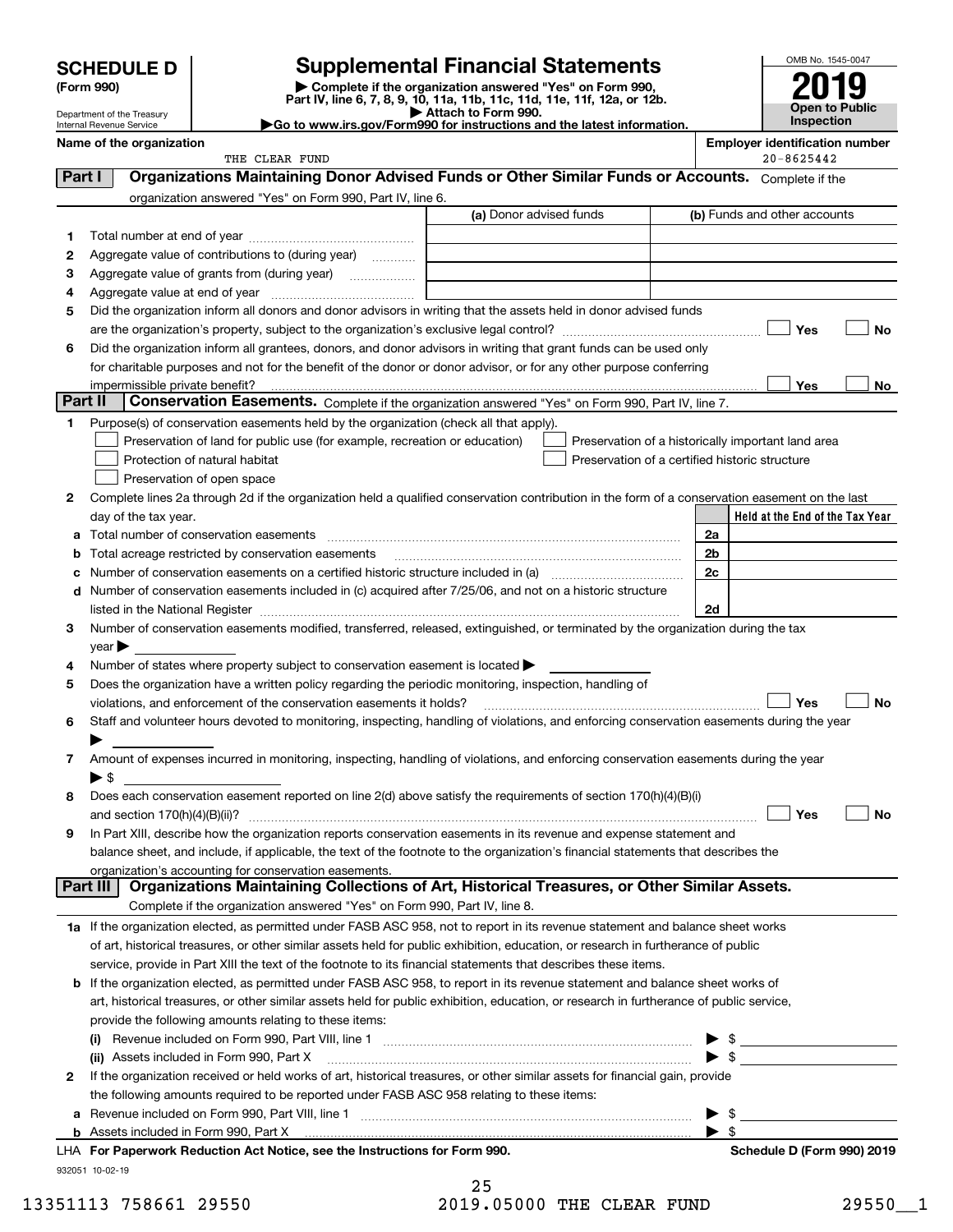|               | THE CLEAR FUND<br>Schedule D (Form 990) 2019                                                                                                                                                                                   |                                         |   |                |                                                                                                               |                                 | $20 - 8625442$   |                | Page <sup>2</sup>   |
|---------------|--------------------------------------------------------------------------------------------------------------------------------------------------------------------------------------------------------------------------------|-----------------------------------------|---|----------------|---------------------------------------------------------------------------------------------------------------|---------------------------------|------------------|----------------|---------------------|
|               | Part III<br>Organizations Maintaining Collections of Art, Historical Treasures, or Other Similar Assets (continued)                                                                                                            |                                         |   |                |                                                                                                               |                                 |                  |                |                     |
| 3             | Using the organization's acquisition, accession, and other records, check any of the following that make significant use of its                                                                                                |                                         |   |                |                                                                                                               |                                 |                  |                |                     |
|               | collection items (check all that apply):                                                                                                                                                                                       |                                         |   |                |                                                                                                               |                                 |                  |                |                     |
| а             | Public exhibition                                                                                                                                                                                                              |                                         |   |                | Loan or exchange program                                                                                      |                                 |                  |                |                     |
| b             | Scholarly research                                                                                                                                                                                                             |                                         |   |                | Other and the contract of the contract of the contract of the contract of the contract of the contract of the |                                 |                  |                |                     |
| с             | Preservation for future generations                                                                                                                                                                                            |                                         |   |                |                                                                                                               |                                 |                  |                |                     |
| 4             | Provide a description of the organization's collections and explain how they further the organization's exempt purpose in Part XIII.                                                                                           |                                         |   |                |                                                                                                               |                                 |                  |                |                     |
| 5             | During the year, did the organization solicit or receive donations of art, historical treasures, or other similar assets                                                                                                       |                                         |   |                |                                                                                                               |                                 |                  |                |                     |
|               |                                                                                                                                                                                                                                |                                         |   |                |                                                                                                               |                                 |                  | Yes            | No                  |
|               | Part IV<br>Escrow and Custodial Arrangements. Complete if the organization answered "Yes" on Form 990, Part IV, line 9, or                                                                                                     |                                         |   |                |                                                                                                               |                                 |                  |                |                     |
|               | reported an amount on Form 990, Part X, line 21.                                                                                                                                                                               |                                         |   |                |                                                                                                               |                                 |                  |                |                     |
|               | 1a Is the organization an agent, trustee, custodian or other intermediary for contributions or other assets not included                                                                                                       |                                         |   |                |                                                                                                               |                                 |                  |                |                     |
|               | on Form 990, Part X? [11] matter contracts and contracts and contracts are contracted and contracts are contracted and contract and contract of the contract of the contract of the contract of the contract of the contract o |                                         |   |                |                                                                                                               |                                 |                  | Yes            | No                  |
|               | b If "Yes," explain the arrangement in Part XIII and complete the following table:                                                                                                                                             |                                         |   |                |                                                                                                               |                                 |                  |                |                     |
|               |                                                                                                                                                                                                                                |                                         |   |                |                                                                                                               |                                 |                  | Amount         |                     |
| c             |                                                                                                                                                                                                                                |                                         |   |                |                                                                                                               | 1c                              |                  |                |                     |
|               | Additions during the year manufactured and an annual contract of the year manufactured and a set of the year manufactured and a set of the year manufactured and a set of the year manufactured and set of the set of the set  |                                         |   |                |                                                                                                               | 1d                              |                  |                |                     |
| е             | Distributions during the year manufactured and an account of the year manufactured and the year manufactured and the year manufactured and the year manufactured and the year manufactured and the year manufactured and the y |                                         |   |                |                                                                                                               | 1e                              |                  |                |                     |
| Ť.            |                                                                                                                                                                                                                                |                                         |   |                |                                                                                                               | 1f                              |                  |                |                     |
|               | 2a Did the organization include an amount on Form 990, Part X, line 21, for escrow or custodial account liability?                                                                                                             |                                         |   |                |                                                                                                               |                                 | .                | Yes            | No                  |
|               | <b>b</b> If "Yes," explain the arrangement in Part XIII. Check here if the explanation has been provided on Part XIII                                                                                                          |                                         |   |                |                                                                                                               |                                 |                  |                |                     |
| <b>Part V</b> | Endowment Funds. Complete if the organization answered "Yes" on Form 990, Part IV, line 10.                                                                                                                                    |                                         |   |                |                                                                                                               |                                 |                  |                |                     |
|               |                                                                                                                                                                                                                                | (a) Current year                        |   | (b) Prior year | (c) Two years back $\vert$ (d) Three years back $\vert$                                                       |                                 |                  |                | (e) Four years back |
|               | 1a Beginning of year balance                                                                                                                                                                                                   |                                         |   |                |                                                                                                               |                                 |                  |                |                     |
|               |                                                                                                                                                                                                                                |                                         |   |                |                                                                                                               |                                 |                  |                |                     |
|               | Net investment earnings, gains, and losses                                                                                                                                                                                     |                                         |   |                |                                                                                                               |                                 |                  |                |                     |
|               |                                                                                                                                                                                                                                |                                         |   |                |                                                                                                               |                                 |                  |                |                     |
|               | e Other expenditures for facilities                                                                                                                                                                                            |                                         |   |                |                                                                                                               |                                 |                  |                |                     |
|               | and programs                                                                                                                                                                                                                   |                                         |   |                |                                                                                                               |                                 |                  |                |                     |
| Ť.            |                                                                                                                                                                                                                                |                                         |   |                |                                                                                                               |                                 |                  |                |                     |
| g             | End of year balance <i>manually contained</i>                                                                                                                                                                                  |                                         |   |                |                                                                                                               |                                 |                  |                |                     |
| 2             | Provide the estimated percentage of the current year end balance (line 1g, column (a)) held as:                                                                                                                                |                                         |   |                |                                                                                                               |                                 |                  |                |                     |
|               | Board designated or quasi-endowment                                                                                                                                                                                            |                                         | % |                |                                                                                                               |                                 |                  |                |                     |
|               | <b>b</b> Permanent endowment >                                                                                                                                                                                                 | %                                       |   |                |                                                                                                               |                                 |                  |                |                     |
|               | Term endowment $\blacktriangleright$                                                                                                                                                                                           | %                                       |   |                |                                                                                                               |                                 |                  |                |                     |
|               | The percentages on lines 2a, 2b, and 2c should equal 100%.                                                                                                                                                                     |                                         |   |                |                                                                                                               |                                 |                  |                |                     |
|               | 3a Are there endowment funds not in the possession of the organization that are held and administered for the organization                                                                                                     |                                         |   |                |                                                                                                               |                                 |                  |                |                     |
|               | by:                                                                                                                                                                                                                            |                                         |   |                |                                                                                                               |                                 |                  |                | <b>Yes</b><br>No.   |
|               | (i)                                                                                                                                                                                                                            |                                         |   |                |                                                                                                               |                                 |                  | 3a(i)          |                     |
|               |                                                                                                                                                                                                                                |                                         |   |                |                                                                                                               |                                 |                  | 3a(ii)         |                     |
|               |                                                                                                                                                                                                                                |                                         |   |                |                                                                                                               |                                 |                  | 3b             |                     |
| 4             | Describe in Part XIII the intended uses of the organization's endowment funds.<br>Land, Buildings, and Equipment.<br>Part VI                                                                                                   |                                         |   |                |                                                                                                               |                                 |                  |                |                     |
|               |                                                                                                                                                                                                                                |                                         |   |                |                                                                                                               |                                 |                  |                |                     |
|               | Complete if the organization answered "Yes" on Form 990, Part IV, line 11a. See Form 990, Part X, line 10.                                                                                                                     |                                         |   |                |                                                                                                               |                                 |                  |                |                     |
|               | Description of property                                                                                                                                                                                                        | (a) Cost or other<br>basis (investment) |   |                | (b) Cost or other<br>basis (other)                                                                            | (c) Accumulated<br>depreciation |                  | (d) Book value |                     |
|               |                                                                                                                                                                                                                                |                                         |   |                |                                                                                                               |                                 |                  |                |                     |
|               |                                                                                                                                                                                                                                |                                         |   |                |                                                                                                               |                                 |                  |                |                     |
| b             |                                                                                                                                                                                                                                |                                         |   |                | 562,226.                                                                                                      |                                 |                  |                | 535,022.            |
|               |                                                                                                                                                                                                                                |                                         |   |                |                                                                                                               | 27,204.                         |                  |                |                     |
| d             |                                                                                                                                                                                                                                |                                         |   |                | 63,726.<br>120,960.                                                                                           |                                 | 2,420.<br>6,049. |                | 61,306.<br>114,911. |
|               |                                                                                                                                                                                                                                |                                         |   |                |                                                                                                               |                                 |                  |                |                     |
|               |                                                                                                                                                                                                                                |                                         |   |                |                                                                                                               |                                 |                  |                | 711,239.            |

**Schedule D (Form 990) 2019**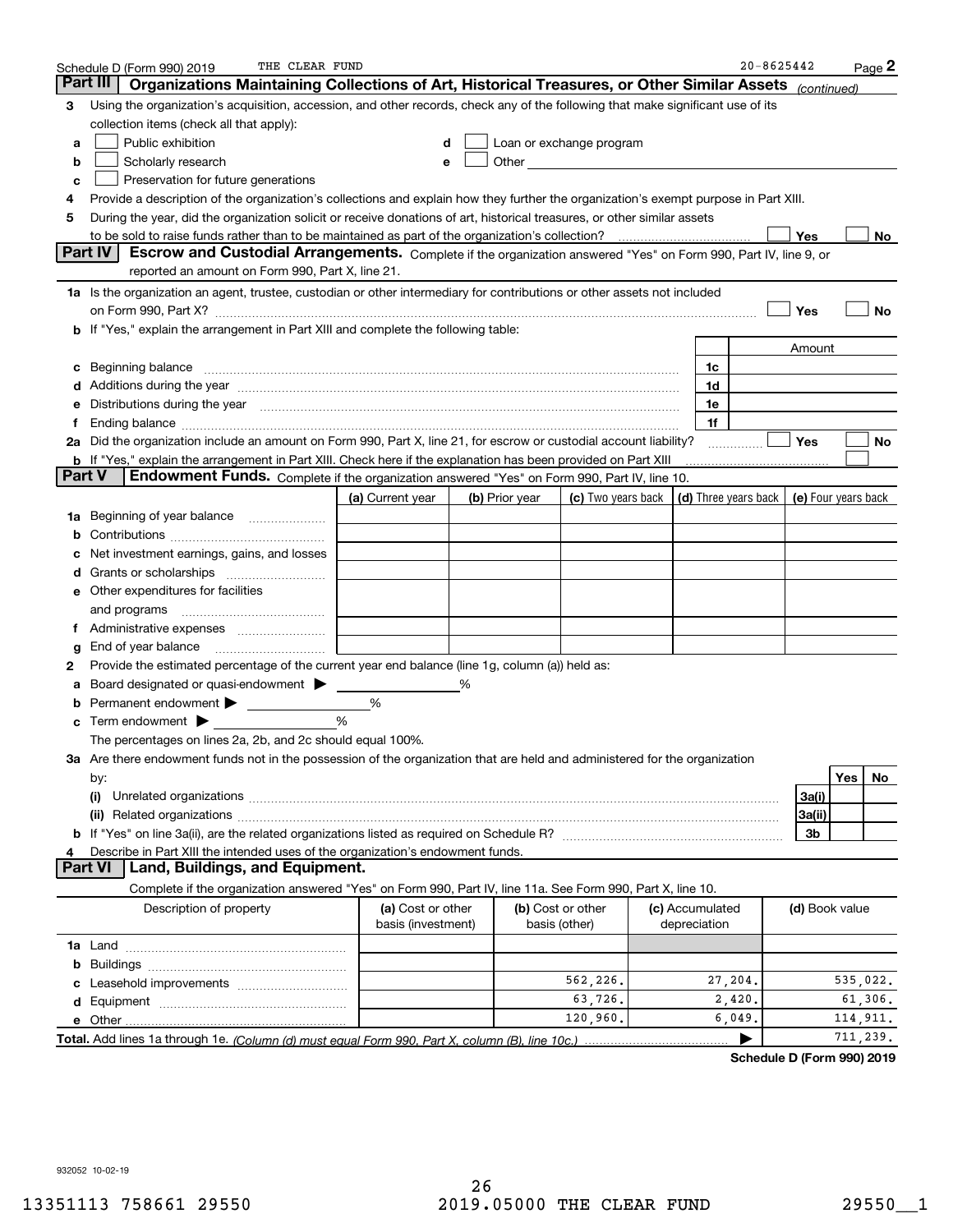| THE CLEAR FUND<br>Schedule D (Form 990) 2019                                                                      |                 |                                                           | $20 - 8625442$ | $Page$ <sup>3</sup> |
|-------------------------------------------------------------------------------------------------------------------|-----------------|-----------------------------------------------------------|----------------|---------------------|
| Part VII Investments - Other Securities.                                                                          |                 |                                                           |                |                     |
| Complete if the organization answered "Yes" on Form 990, Part IV, line 11b. See Form 990, Part X, line 12.        |                 |                                                           |                |                     |
| (a) Description of security or category (including name of security)                                              | (b) Book value  | (c) Method of valuation: Cost or end-of-year market value |                |                     |
|                                                                                                                   |                 |                                                           |                |                     |
|                                                                                                                   |                 |                                                           |                |                     |
| (3) Other                                                                                                         |                 |                                                           |                |                     |
| (A)                                                                                                               |                 |                                                           |                |                     |
| (B)                                                                                                               |                 |                                                           |                |                     |
| (C)                                                                                                               |                 |                                                           |                |                     |
| (D)                                                                                                               |                 |                                                           |                |                     |
| (E)                                                                                                               |                 |                                                           |                |                     |
| (F)                                                                                                               |                 |                                                           |                |                     |
| (G)                                                                                                               |                 |                                                           |                |                     |
| (H)                                                                                                               |                 |                                                           |                |                     |
| Total. (Col. (b) must equal Form 990, Part X, col. (B) line 12.)                                                  |                 |                                                           |                |                     |
| Part VIII Investments - Program Related.                                                                          |                 |                                                           |                |                     |
| Complete if the organization answered "Yes" on Form 990, Part IV, line 11c. See Form 990, Part X, line 13.        |                 |                                                           |                |                     |
| (a) Description of investment                                                                                     | (b) Book value  | (c) Method of valuation: Cost or end-of-year market value |                |                     |
| (1)                                                                                                               |                 |                                                           |                |                     |
| (2)                                                                                                               |                 |                                                           |                |                     |
| (3)                                                                                                               |                 |                                                           |                |                     |
| (4)                                                                                                               |                 |                                                           |                |                     |
| (5)                                                                                                               |                 |                                                           |                |                     |
| (6)                                                                                                               |                 |                                                           |                |                     |
| (7)                                                                                                               |                 |                                                           |                |                     |
| (8)                                                                                                               |                 |                                                           |                |                     |
| (9)                                                                                                               |                 |                                                           |                |                     |
| Total. (Col. (b) must equal Form 990, Part X, col. (B) line 13.)                                                  |                 |                                                           |                |                     |
| <b>Other Assets.</b><br>Part IX                                                                                   |                 |                                                           |                |                     |
| Complete if the organization answered "Yes" on Form 990, Part IV, line 11d. See Form 990, Part X, line 15.        |                 |                                                           |                |                     |
|                                                                                                                   | (a) Description |                                                           | (b) Book value |                     |
| (1)                                                                                                               |                 |                                                           |                |                     |
| (2)                                                                                                               |                 |                                                           |                |                     |
| (3)                                                                                                               |                 |                                                           |                |                     |
|                                                                                                                   |                 |                                                           |                |                     |
| (4)                                                                                                               |                 |                                                           |                |                     |
| (5)                                                                                                               |                 |                                                           |                |                     |
| (6)                                                                                                               |                 |                                                           |                |                     |
| (7)                                                                                                               |                 |                                                           |                |                     |
| (8)                                                                                                               |                 |                                                           |                |                     |
| (9)                                                                                                               |                 |                                                           |                |                     |
| Total. (Column (b) must equal Form 990. Part X, col. (B) line 15.)<br><b>Other Liabilities.</b><br>Part X         |                 |                                                           |                |                     |
| Complete if the organization answered "Yes" on Form 990, Part IV, line 11e or 11f. See Form 990, Part X, line 25. |                 |                                                           |                |                     |
| (a) Description of liability                                                                                      |                 |                                                           | (b) Book value |                     |
| 1.                                                                                                                |                 |                                                           |                |                     |
| (1)<br>Federal income taxes                                                                                       |                 |                                                           |                |                     |
| LEASEHOLD ALLOWANCE<br>(2)                                                                                        |                 |                                                           |                | 570,959.            |
| (3)                                                                                                               |                 |                                                           |                |                     |
| (4)                                                                                                               |                 |                                                           |                |                     |
| (5)                                                                                                               |                 |                                                           |                |                     |
| (6)                                                                                                               |                 |                                                           |                |                     |
| (7)                                                                                                               |                 |                                                           |                |                     |
| (8)                                                                                                               |                 |                                                           |                |                     |
| (9)                                                                                                               |                 |                                                           |                |                     |
| Total. (Column (b) must equal Form 990, Part X, col. (B) line 25.)                                                |                 |                                                           |                | 570, 959.           |

**2.** Liability for uncertain tax positions. In Part XIII, provide the text of the footnote to the organization's financial statements that reports the organization's liability for uncertain tax positions under FASB ASC 740. Check here if the text of the footnote has been provided in Part XIII

**Schedule D (Form 990) 2019**  $\boxed{\mathbf{X}}$ 

932053 10-02-19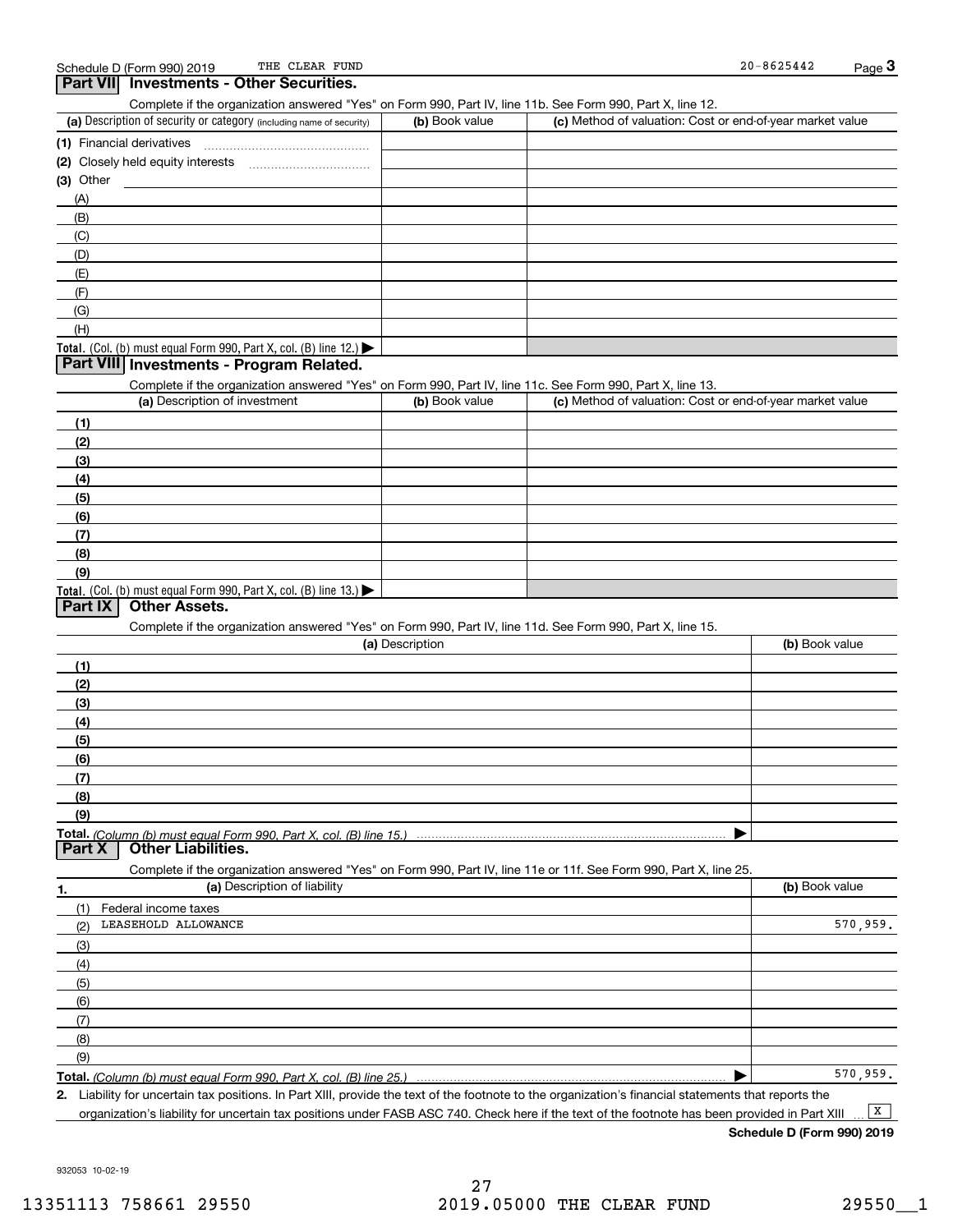|    | THE CLEAR FUND<br>Schedule D (Form 990) 2019                                                                                                                                                            |                |           | $20 - 8625442$ | Page 4        |
|----|---------------------------------------------------------------------------------------------------------------------------------------------------------------------------------------------------------|----------------|-----------|----------------|---------------|
|    | <b>Part XI</b><br>Reconciliation of Revenue per Audited Financial Statements With Revenue per Return.                                                                                                   |                |           |                |               |
|    | Complete if the organization answered "Yes" on Form 990, Part IV, line 12a.                                                                                                                             |                |           |                |               |
| 1  | Total revenue, gains, and other support per audited financial statements                                                                                                                                |                |           | $\mathbf{1}$   | 51, 554, 416. |
| 2  | Amounts included on line 1 but not on Form 990, Part VIII, line 12:                                                                                                                                     |                |           |                |               |
| а  | Net unrealized gains (losses) on investments                                                                                                                                                            | 2a             | 234.      |                |               |
| b  |                                                                                                                                                                                                         | 2 <sub>b</sub> | 479,543.  |                |               |
| c  |                                                                                                                                                                                                         | 2c             |           |                |               |
|    | d Other (Describe in Part XIII.)                                                                                                                                                                        | 2d             | $-4,744.$ |                |               |
| е  | Add lines 2a through 2d                                                                                                                                                                                 |                |           | <b>2e</b>      | 475,033.      |
| 3  |                                                                                                                                                                                                         |                |           | $\mathbf{a}$   | 51,079,383.   |
|    | Amounts included on Form 990, Part VIII, line 12, but not on line 1:                                                                                                                                    |                |           |                |               |
| a  | Investment expenses not included on Form 990, Part VIII, line 7b                                                                                                                                        | 4a             |           |                |               |
|    | <b>b</b> Other (Describe in Part XIII.)                                                                                                                                                                 | 4b             |           |                |               |
|    | c Add lines 4a and 4b                                                                                                                                                                                   |                |           | 4c             | 0.            |
|    |                                                                                                                                                                                                         |                |           | 5              | 51,079,383.   |
|    | Part XII   Reconciliation of Expenses per Audited Financial Statements With Expenses per Return.                                                                                                        |                |           |                |               |
|    | Complete if the organization answered "Yes" on Form 990, Part IV, line 12a.                                                                                                                             |                |           |                |               |
| 1. | Total expenses and losses per audited financial statements [11,11] [11] Total expenses and losses per audited financial statements [11] [11] Total expenses and losses per audited financial statements |                |           | $\mathbf{1}$   | 41,370,866.   |
| 2  | Amounts included on line 1 but not on Form 990, Part IX, line 25:                                                                                                                                       |                |           |                |               |
|    |                                                                                                                                                                                                         | 2a             | 479,543.  |                |               |
|    |                                                                                                                                                                                                         | 2 <sub>b</sub> |           |                |               |
| c. |                                                                                                                                                                                                         | 2 <sub>c</sub> |           |                |               |
|    |                                                                                                                                                                                                         | 2d             |           |                |               |
| е  |                                                                                                                                                                                                         |                |           | 2e             | 479,543.      |
| 3  |                                                                                                                                                                                                         |                |           | 3              | 40,891,323.   |
| 4  | Amounts included on Form 990, Part IX, line 25, but not on line 1:                                                                                                                                      |                |           |                |               |
| a  |                                                                                                                                                                                                         | 4a             |           |                |               |
|    |                                                                                                                                                                                                         | 4 <sub>h</sub> | 4 744.    |                |               |
|    | c Add lines 4a and 4b                                                                                                                                                                                   |                |           | 4c             | 4,744.        |
|    |                                                                                                                                                                                                         |                |           | 5              | 40,896,067.   |
|    | Part XIII Supplemental Information.                                                                                                                                                                     |                |           |                |               |
|    | Provide the descriptions required for Part II, lines 3, 5, and 9; Part III, lines 1a and 4; Part IV, lines 1b and 2b; Part V, line 4; Part X, line 2; Part XI,                                          |                |           |                |               |
|    | lines 2d and 4b; and Part XII, lines 2d and 4b. Also complete this part to provide any additional information.                                                                                          |                |           |                |               |

PART X, LINE 2:

GIVEWELL IS A NON-PROFIT ORGANIZATION EXEMPT FROM FEDERAL INCOME TAX UNDER

SECTION 501(C)(3) OF THE INTERNAL REVENUE CODE AND A SIMILAR PROVISION FOR

STATE TAXING AUTHORITIES. IN ADDITION, GIVEWELL HAS BEEN DETERMINED BY THE

INTERNAL REVENUE SERVICE NOT TO BE A PRIVATE FOUNDATION WITHIN THE MEANING

OF SECTION 509(A) OF THE INTERNAL REVENUE CODE.

GIVEWELL'S ACCOUNTING POLICY PROVIDES THAT A TAX EXPENSE OR BENEFIT FROM

AN UNCERTAIN TAX POSITION MAY BE RECOGNIZED WHEN IT IS MORE LIKELY THAN

NOT THAT THE POSITION WILL BE SUSTAINED UPON EXAMINATION. MANAGEMENT HAS

DETERMINED THAT GIVEWELL HAS TAKEN NO UNCERTAIN TAX POSITION THAT WOULD

REQUIRE ADJUSTMENT TO THE FINANCIAL STATEMENTS.

932054 10-02-19

**Schedule D (Form 990) 2019**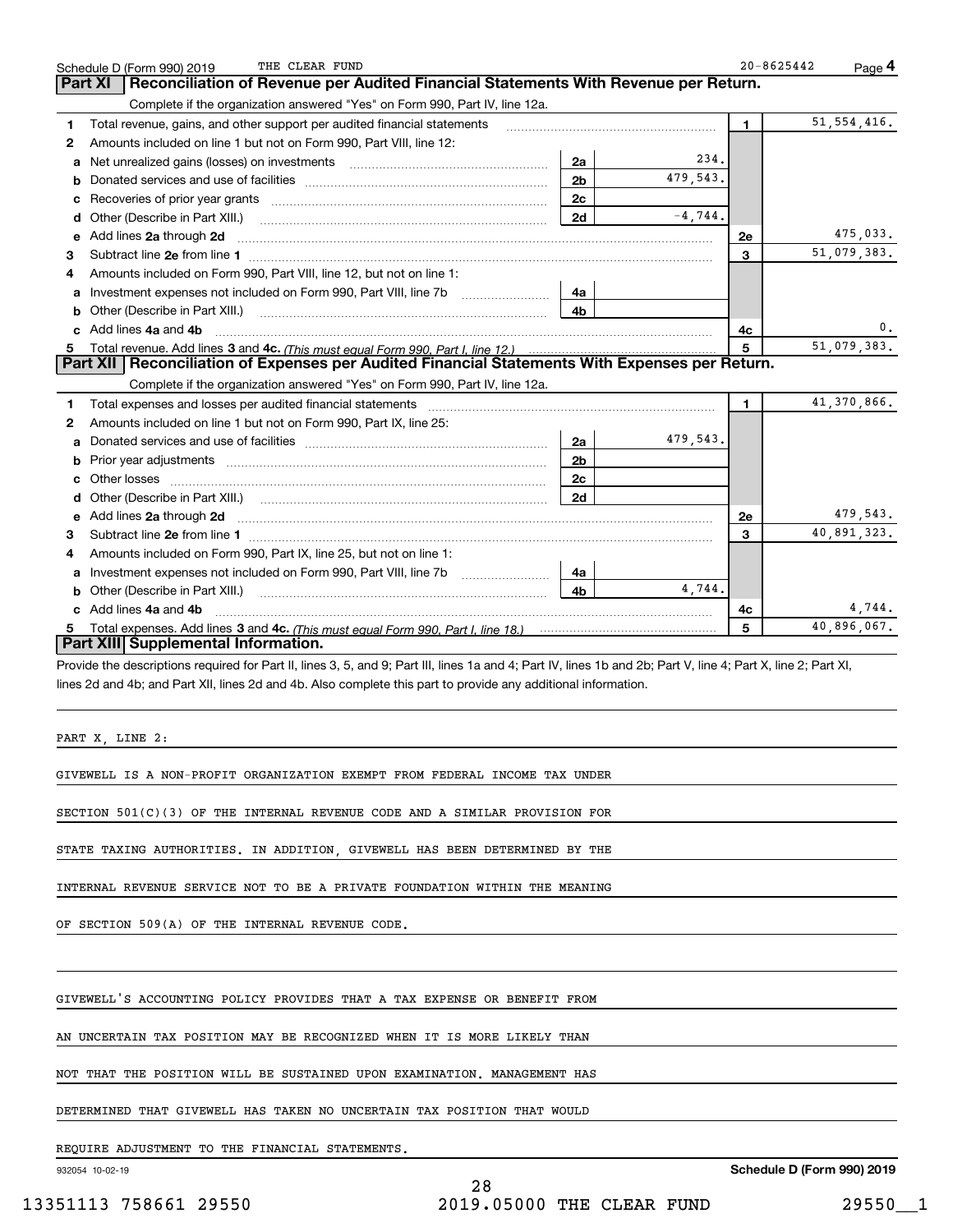| Schedule D (Form 990) 2019 THE CLEAR FUND<br><b>Part XIII Supplemental Information</b> (continued) |           | $20 - 8625442$                                | Page 5 |
|----------------------------------------------------------------------------------------------------|-----------|-----------------------------------------------|--------|
|                                                                                                    |           |                                               |        |
|                                                                                                    |           |                                               |        |
|                                                                                                    |           |                                               |        |
| PART XI, LINE 2D - OTHER ADJUSTMENTS:                                                              |           |                                               |        |
|                                                                                                    |           |                                               |        |
| LOSS ON DISPOSAL RECLASSED TO EXPENSES                                                             | $-4,744.$ |                                               |        |
|                                                                                                    |           |                                               |        |
|                                                                                                    |           |                                               |        |
| PART XII, LINE 4B - OTHER ADJUSTMENTS:                                                             |           |                                               |        |
| LOSS ON DISPOSAL RECLASSED TO EXPENSES                                                             |           |                                               |        |
|                                                                                                    | 4,744.    | <u> 1989 - Andrea Andrew Maria (h. 1989).</u> |        |
|                                                                                                    |           |                                               |        |
|                                                                                                    |           |                                               |        |
|                                                                                                    |           |                                               |        |
|                                                                                                    |           |                                               |        |
|                                                                                                    |           |                                               |        |
|                                                                                                    |           |                                               |        |
|                                                                                                    |           |                                               |        |
|                                                                                                    |           |                                               |        |
|                                                                                                    |           |                                               |        |
|                                                                                                    |           |                                               |        |
|                                                                                                    |           |                                               |        |
|                                                                                                    |           |                                               |        |
|                                                                                                    |           |                                               |        |
|                                                                                                    |           |                                               |        |
|                                                                                                    |           |                                               |        |
|                                                                                                    |           |                                               |        |
|                                                                                                    |           |                                               |        |
|                                                                                                    |           |                                               |        |
|                                                                                                    |           |                                               |        |
|                                                                                                    |           |                                               |        |
|                                                                                                    |           |                                               |        |
|                                                                                                    |           |                                               |        |
|                                                                                                    |           |                                               |        |
|                                                                                                    |           |                                               |        |
|                                                                                                    |           |                                               |        |
|                                                                                                    |           |                                               |        |
|                                                                                                    |           |                                               |        |
|                                                                                                    |           |                                               |        |
|                                                                                                    |           |                                               |        |
|                                                                                                    |           |                                               |        |
|                                                                                                    |           |                                               |        |
|                                                                                                    |           |                                               |        |
|                                                                                                    |           |                                               |        |
|                                                                                                    |           |                                               |        |
|                                                                                                    |           |                                               |        |
|                                                                                                    |           | Schedule D (Form 990) 2019                    |        |

932055 10-02-19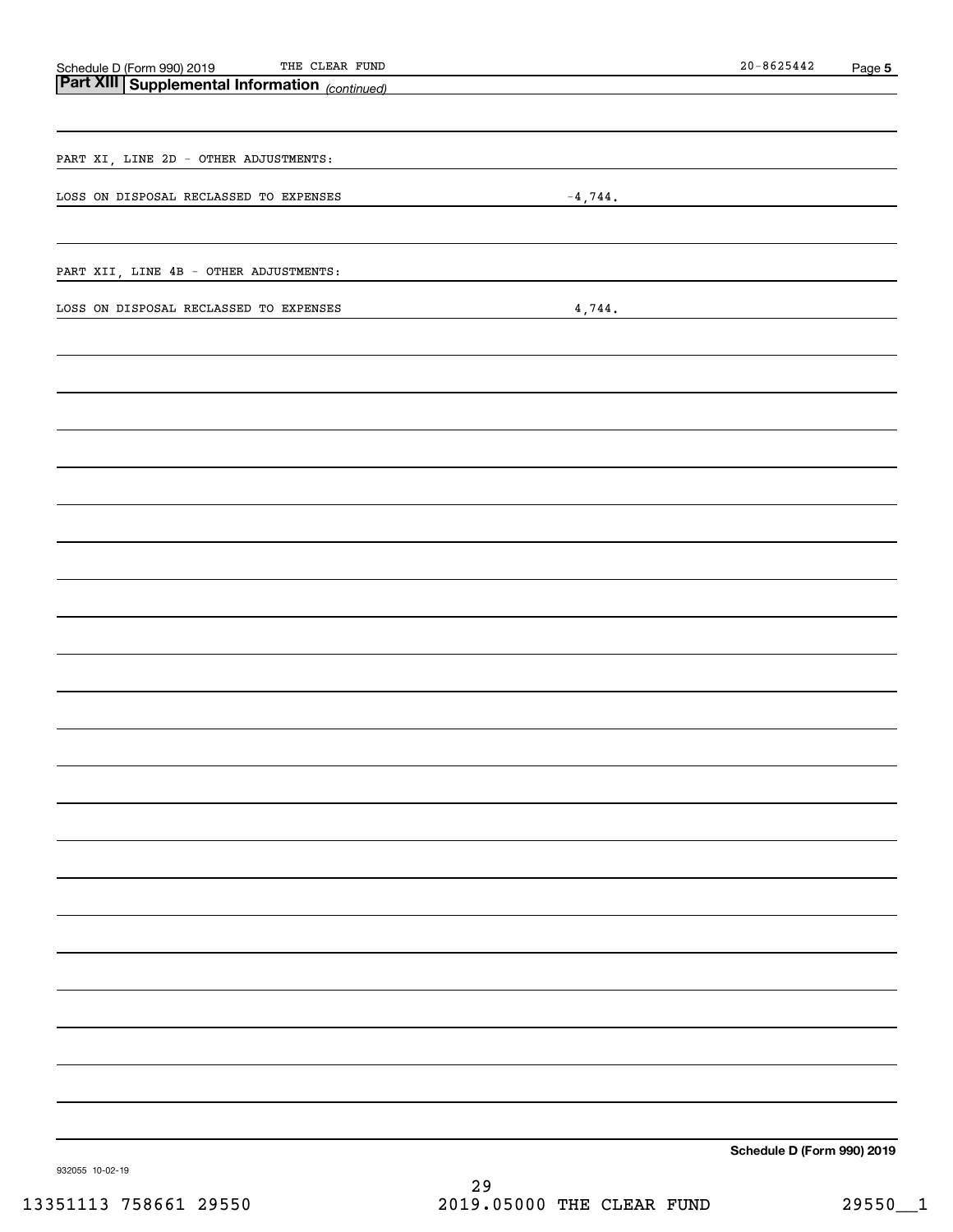| 932071 10-12-19      |  |
|----------------------|--|
| $13351113$ 758661 20 |  |

Department of the Treasury Internal Revenue Service

**(Form 990)**

Form 990, Part IV, line 14b.

| 351113 758661 29550 |  |
|---------------------|--|
|---------------------|--|

# **SCHEDULE F Statement of Activities Outside the United States**

**| Complete if the organization answered "Yes" on Form 990, Part IV, line 14b, 15, or 16.**

**| Attach to Form 990.**

**| Go to www.irs.gov/Form990 for instructions and the latest information.**

**Part I**  $\parallel$  General Information on Activities Outside the United States. Complete if the organization answered "Yes" on

**Yes No** the grantees' eligibility for the grants or assistance, and the selection criteria used to award the grants or assistance? ~~ X

| 2                                                           |                                           |                                                                                           | For grantmakers. Describe in Part V the organization's procedures for monitoring the use of its grants and other assistance outside the                                                                                                                                         |                                                                                                                 |                                                                      |
|-------------------------------------------------------------|-------------------------------------------|-------------------------------------------------------------------------------------------|---------------------------------------------------------------------------------------------------------------------------------------------------------------------------------------------------------------------------------------------------------------------------------|-----------------------------------------------------------------------------------------------------------------|----------------------------------------------------------------------|
| United States.                                              |                                           |                                                                                           |                                                                                                                                                                                                                                                                                 |                                                                                                                 |                                                                      |
| (a) Region                                                  | (b) Number of<br>offices<br>in the region | (c) Number of<br>employees,<br>agents, and<br>independent<br>contractors<br>in the region | 3 Activities per Region. (The following Part I, line 3 table can be duplicated if additional space is needed.)<br>(d) Activities conducted in the region<br>(by type) (such as, fundraising, pro-<br>gram services, investments, grants to<br>recipients located in the region) | (e) If activity listed in (d)<br>is a program service,<br>describe specific type<br>of service(s) in the region | (f) Total<br>expenditures<br>for and<br>investments<br>in the region |
| EUROPE (INCLUDING                                           |                                           |                                                                                           |                                                                                                                                                                                                                                                                                 |                                                                                                                 |                                                                      |
| ICELAND & GREENLAND)<br>- ALBANIA, ANDORRA,                 |                                           |                                                                                           |                                                                                                                                                                                                                                                                                 |                                                                                                                 |                                                                      |
| AUSTRIA, BELGIUM                                            | 0                                         | 0                                                                                         | GRANTMAKING                                                                                                                                                                                                                                                                     |                                                                                                                 | 17,477,136.                                                          |
| NORTH AMERICA -<br>CANADA AND MEXICO,<br>BUT NOT THE UNITED |                                           |                                                                                           |                                                                                                                                                                                                                                                                                 |                                                                                                                 |                                                                      |
| STATES                                                      | 0                                         | 0                                                                                         | GRANTMAKING                                                                                                                                                                                                                                                                     |                                                                                                                 | 446,787.                                                             |
|                                                             |                                           |                                                                                           |                                                                                                                                                                                                                                                                                 |                                                                                                                 |                                                                      |
|                                                             |                                           |                                                                                           |                                                                                                                                                                                                                                                                                 |                                                                                                                 |                                                                      |
|                                                             |                                           |                                                                                           |                                                                                                                                                                                                                                                                                 |                                                                                                                 |                                                                      |
|                                                             |                                           |                                                                                           |                                                                                                                                                                                                                                                                                 |                                                                                                                 |                                                                      |
|                                                             |                                           |                                                                                           |                                                                                                                                                                                                                                                                                 |                                                                                                                 |                                                                      |
|                                                             |                                           |                                                                                           |                                                                                                                                                                                                                                                                                 |                                                                                                                 |                                                                      |
| <b>3 a</b> Subtotal                                         | 0                                         | 0                                                                                         |                                                                                                                                                                                                                                                                                 |                                                                                                                 | 17,923,923.                                                          |
| <b>b</b> Total from continuation<br>sheets to Part I        | 0                                         | 0                                                                                         |                                                                                                                                                                                                                                                                                 |                                                                                                                 | $\mathbf{0}$ .                                                       |
| c Totals (add lines 3a<br>and 3b)                           | 0                                         | 0                                                                                         |                                                                                                                                                                                                                                                                                 |                                                                                                                 | 17,923,923.                                                          |

Name of the organization THE CLEAR FUND 20-8625442

**1For grantmakers.**  Does the organization maintain records to substantiate the amount of its grants and other assistance,

OMB No. 1545-0047 **Open to Public 2019**

**InspectionEmployer identification number**

**For Paperwork Reduction Act Notice, see the Instructions for Form 990. Schedule F (Form 990) 2019** LHA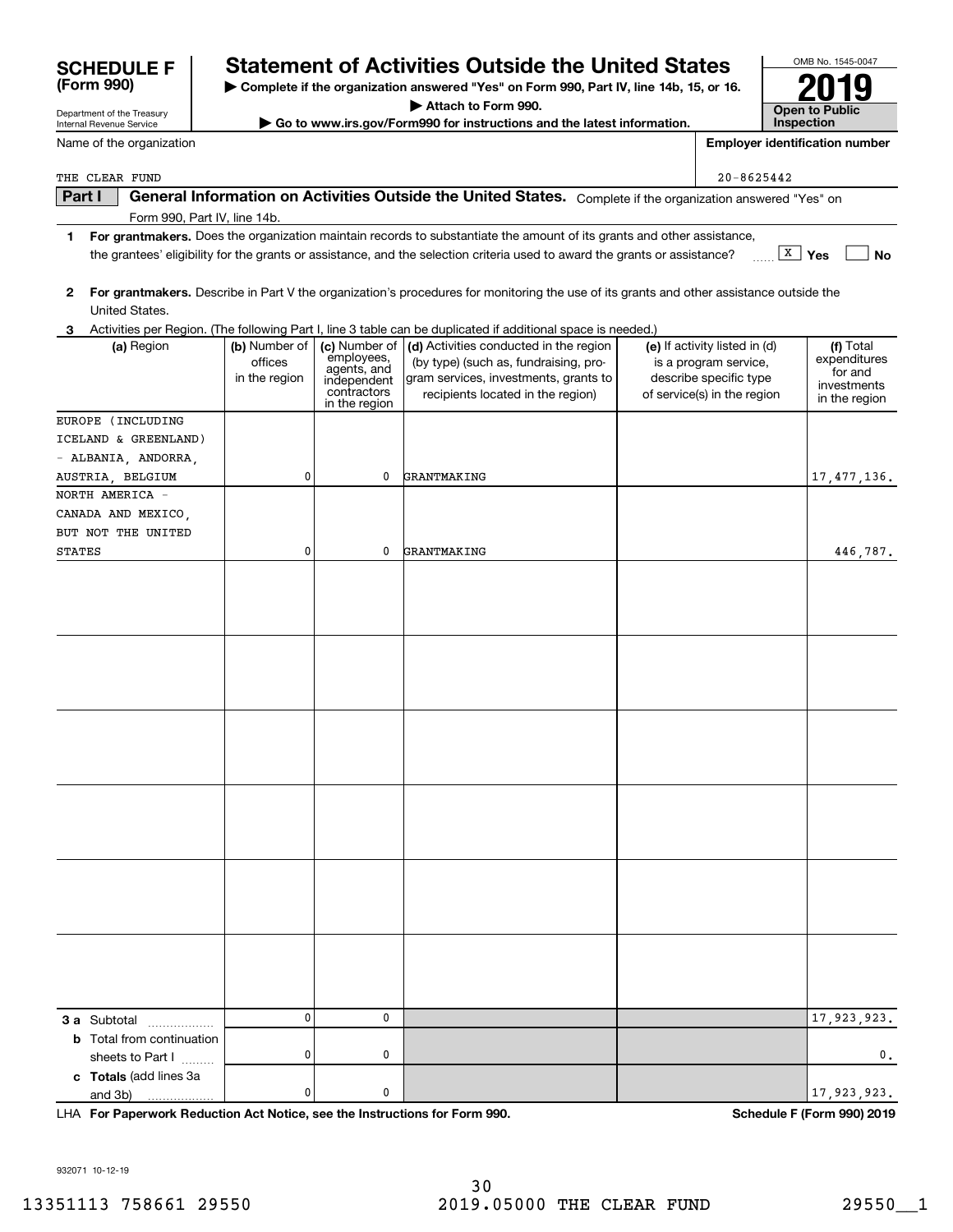### Part II | Grants and Other Assistance to Organizations or Entities Outside the United States. Complete if the organization answered "Yes" on Form 990, Part IV, line 15, for any recipient who received more than \$5,000. Part II can be duplicated if additional space is needed.

| $\mathbf{1}$<br>(a) Name of organization | (b) IRS code section<br>and EIN (if applicable) | (c) Region                                   | (d) Purpose of<br>grant                                                                                                                      | (e) Amount<br>of cash grant | (f) Manner of<br>cash disbursement | (g) Amount of<br>noncash<br>assistance | (h) Description<br>of noncash<br>assistance | (i) Method of<br>valuation (book, FMV,<br>appraisal, other) |
|------------------------------------------|-------------------------------------------------|----------------------------------------------|----------------------------------------------------------------------------------------------------------------------------------------------|-----------------------------|------------------------------------|----------------------------------------|---------------------------------------------|-------------------------------------------------------------|
|                                          |                                                 | EUROPE (INCLUDING                            |                                                                                                                                              |                             |                                    |                                        |                                             |                                                             |
|                                          |                                                 | ICELAND &                                    |                                                                                                                                              |                             |                                    |                                        |                                             |                                                             |
|                                          |                                                 | GREENLAND) -                                 |                                                                                                                                              |                             |                                    |                                        |                                             |                                                             |
|                                          |                                                 | ALBANIA, ANDORRA,                            | OPERATING SUPPORT                                                                                                                            |                             | 606,108. WIRE TRANSFER             | $\mathbf{0}$ .                         |                                             | N/A                                                         |
|                                          |                                                 | EUROPE (INCLUDING                            |                                                                                                                                              |                             |                                    |                                        |                                             |                                                             |
|                                          |                                                 | ICELAND &                                    |                                                                                                                                              |                             |                                    |                                        |                                             |                                                             |
|                                          |                                                 | GREENLAND) -                                 |                                                                                                                                              |                             |                                    |                                        |                                             |                                                             |
|                                          |                                                 | ALBANIA, ANDORRA,                            | OPERATING SUPPORT                                                                                                                            |                             | 2, 177, 169. WIRE TRANSFER         | 0.                                     |                                             | N/A                                                         |
|                                          |                                                 | EUROPE (INCLUDING                            |                                                                                                                                              |                             |                                    |                                        |                                             |                                                             |
|                                          |                                                 | ICELAND &                                    | SEASONAL MALARIA                                                                                                                             |                             |                                    |                                        |                                             |                                                             |
|                                          |                                                 | GREENLAND) -                                 | CHEMOPREVENTION                                                                                                                              |                             |                                    |                                        |                                             |                                                             |
|                                          |                                                 | ALBANIA, ANDORRA,                            | PROGRAM                                                                                                                                      |                             | 13,752,015. WIRE TRANSFER          | $\mathbf{0}$ .                         |                                             | N/A                                                         |
|                                          |                                                 | NORTH AMERICA -                              |                                                                                                                                              |                             |                                    |                                        |                                             |                                                             |
|                                          |                                                 | CANADA AND                                   |                                                                                                                                              |                             |                                    |                                        |                                             |                                                             |
|                                          |                                                 | MEXICO, BUT NOT                              |                                                                                                                                              |                             |                                    |                                        |                                             |                                                             |
|                                          |                                                 | THE UNITED STATES OPERATING SUPPORT          |                                                                                                                                              |                             | 446,787. WIRE TRANSFER             | $\mathbf{0}$ .                         |                                             | N/A                                                         |
|                                          |                                                 | EUROPE (INCLUDING<br>ICELAND &<br>GREENLAND) | SCHISTOSOMIASIS<br>CONTROL INITIATIVE                                                                                                        |                             | 691,844. WIRE TRANSFER             | $\mathbf{0}$ .                         |                                             | N/A                                                         |
|                                          |                                                 |                                              | REDUCING LEAD                                                                                                                                |                             |                                    |                                        |                                             |                                                             |
|                                          |                                                 | EUROPE (INCLUDING EXPOSURE BY                |                                                                                                                                              |                             |                                    |                                        |                                             |                                                             |
|                                          |                                                 | ICELAND &                                    | REGULATING THE                                                                                                                               |                             |                                    |                                        |                                             |                                                             |
|                                          |                                                 | GREENLAND)                                   | MAXIMUM ALLOWED OF                                                                                                                           |                             | 250,000. WIRE TRANSFER             | $\mathbf{0}$                           |                                             | N/A                                                         |
|                                          |                                                 |                                              |                                                                                                                                              |                             |                                    |                                        |                                             |                                                             |
|                                          |                                                 |                                              |                                                                                                                                              |                             |                                    |                                        |                                             |                                                             |
| 2                                        |                                                 |                                              | Enter total number of recipient organizations listed above that are recognized as charities by the foreign country, recognized as tax-exempt |                             |                                    |                                        |                                             |                                                             |
|                                          |                                                 |                                              |                                                                                                                                              |                             |                                    |                                        |                                             | 6                                                           |
| 3                                        |                                                 |                                              |                                                                                                                                              |                             |                                    |                                        |                                             | $\mathbf 0$                                                 |

SEE PART V FOR COLUMN (D) DESCRIPTIONS

**Schedule F (Form 990) 2019**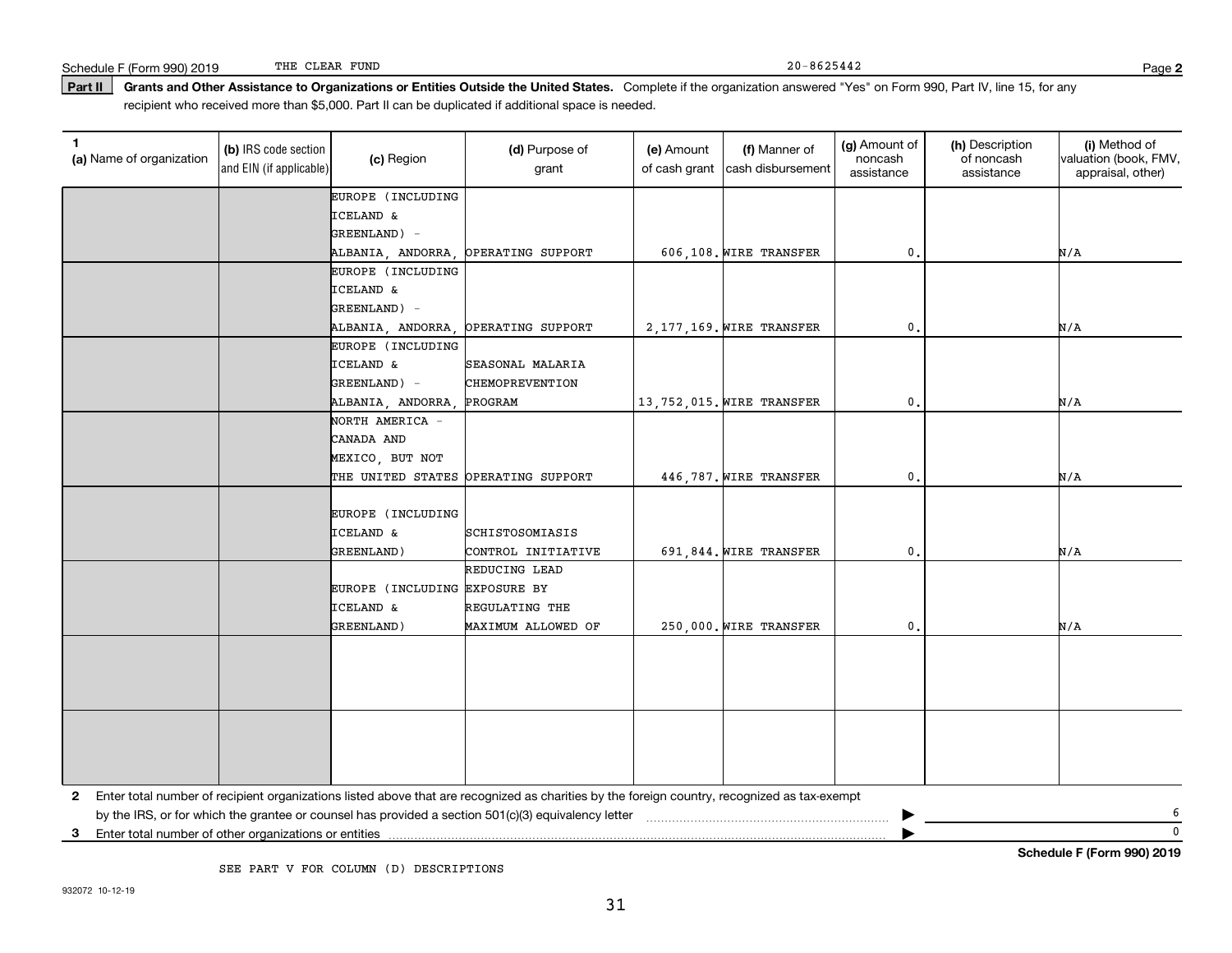932073 10-12-19

Part III Grants and Other Assistance to Individuals Outside the United States. Complete if the organization answered "Yes" on Form 990, Part IV, line 16. Part III can be duplicated if additional space is needed. (c) Number of (d) Amount of (e) Manner of (f) Amount of

cash grant

recipients

**(a)** Type of grant or assistance  $\qquad$  **(b)** Region

noncashassistance noncash assistance

**(c)** Number of **| (d)** Amount of **| (e)** Manner of **| (f)** Amount of **| (g)** Description of **| (h)** 

cash disbursement

**3**

**(h)** Method of<br>valuation<br>(book, FMV,<br>appraisal, other)

**Schedule F (Form 990) 2019**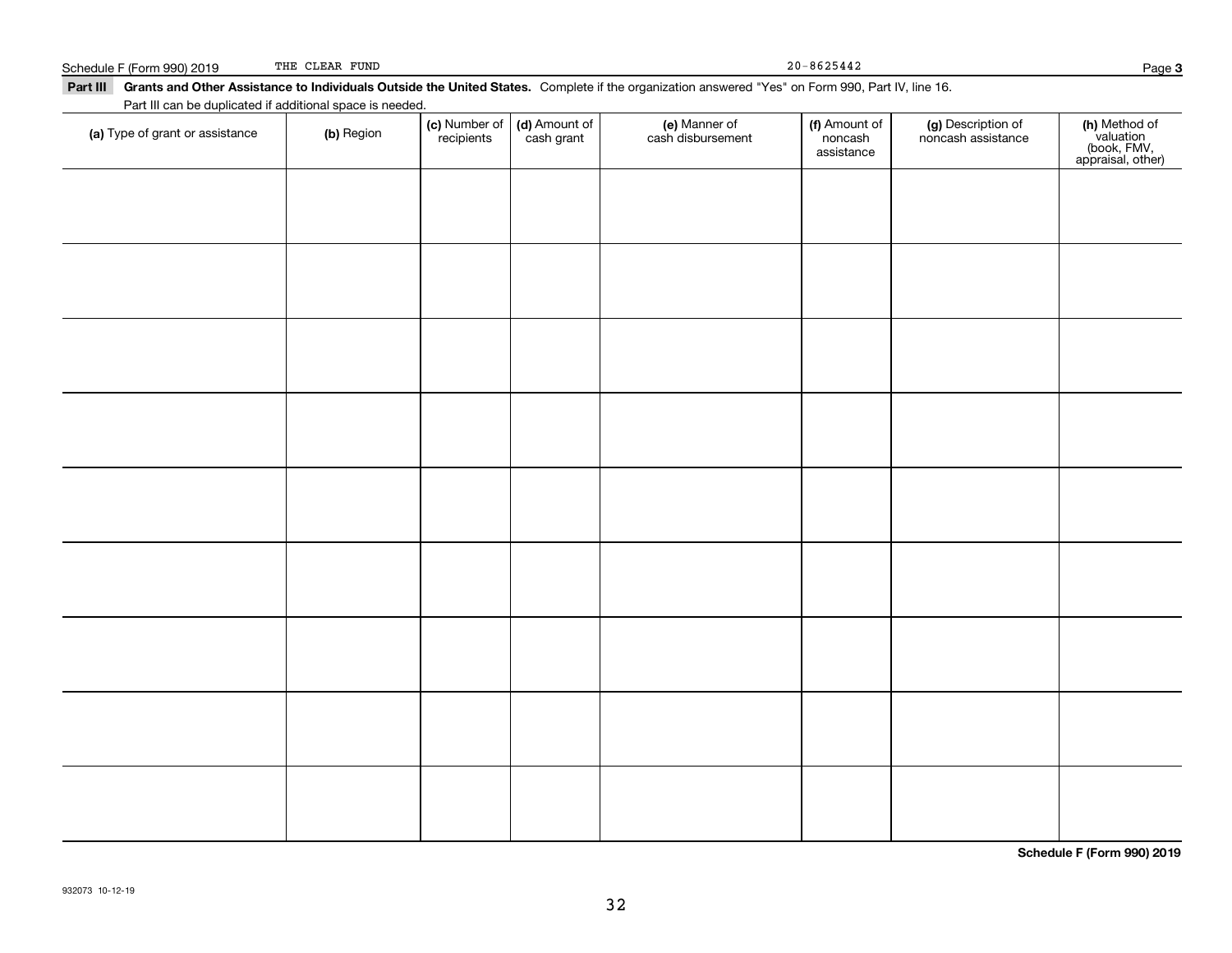| 1            | Was the organization a U.S. transferor of property to a foreign corporation during the tax year? If "Yes." the<br>organization may be required to file Form 926, Return by a U.S. Transferor of Property to a Foreign                                                                                                                                          | X<br>Yes | N٥             |
|--------------|----------------------------------------------------------------------------------------------------------------------------------------------------------------------------------------------------------------------------------------------------------------------------------------------------------------------------------------------------------------|----------|----------------|
| $\mathbf{2}$ | Did the organization have an interest in a foreign trust during the tax year? If "Yes," the organization<br>may be required to separately file Form 3520, Annual Return To Report Transactions With Foreign<br>Trusts and Receipt of Certain Foreign Gifts, and/or Form 3520-A, Annual Information Return of Foreign                                           | Yes      | x<br>Nο        |
| 3            | Did the organization have an ownership interest in a foreign corporation during the tax year? If "Yes."<br>the organization may be required to file Form 5471, Information Return of U.S. Persons With Respect to                                                                                                                                              | Yes      | x<br>N٥        |
| 4            | Was the organization a direct or indirect shareholder of a passive foreign investment company or a<br>qualified electing fund during the tax year? If "Yes," the organization may be required to file Form 8621,<br>Information Return by a Shareholder of a Passive Foreign Investment Company or Qualified Electing Fund<br>(see Instructions for Form 8621) | Yes      | X<br>No        |
| 5            | Did the organization have an ownership interest in a foreign partnership during the tax year? If "Yes."<br>the organization may be required to file Form 8865, Return of U.S. Persons With Respect to Certain                                                                                                                                                  | Yes      | X<br><b>No</b> |
| 6            | Did the organization have any operations in or related to any boycotting countries during the tax year? If<br>"Yes," the organization may be required to separately file Form 5713, International Boycott Report (see                                                                                                                                          | Yes      |                |

**Schedule F (Form 990) 2019**

932074 10-12-19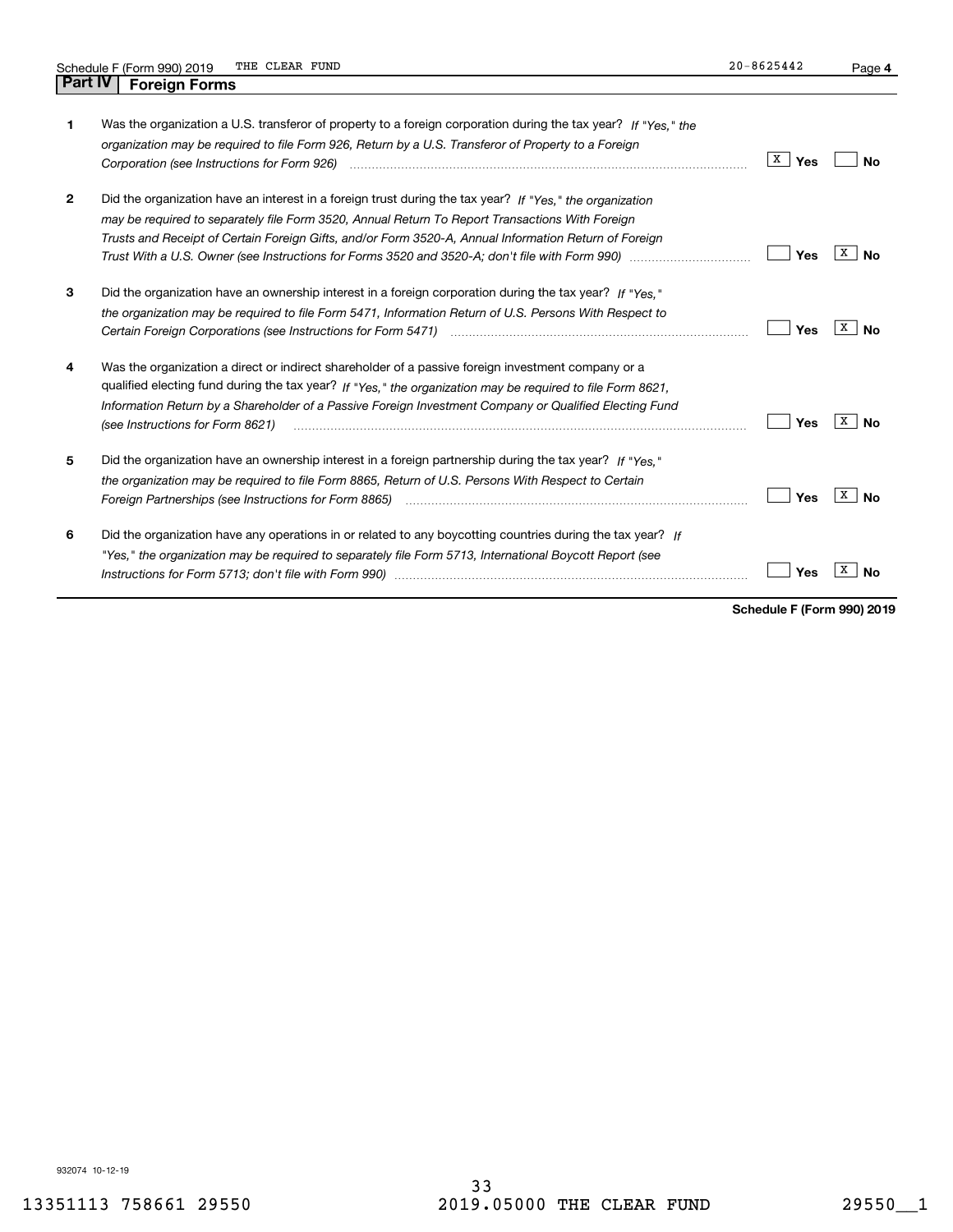## **Part V Supplemental Information**

Provide the information required by Part I, line 2 (monitoring of funds); Part I, line 3, column (f) (accounting method; amounts of investments vs. expenditures per region); Part II, line 1 (accounting method); Part III (accounting method); and Part III, column (c) (estimated number of recipients), as applicable. Also complete this part to provide any additional information. See instructions.

PART I, LINE 2:

FOR INTERNATIONAL GRANTS, THE CLEAR FUND EXECUTES A SIGNED AGREEMENT

LETTER REGARDING THE USE OF GRANT FUNDS PRIOR TO DISBURSEMENT. THE CLEAR

FUND ALSO PERFORMS A POST-GRANT FOLLOW-UP AFTER THE PERIOD IN WHICH FUNDS

WERE TO BE USED, INCLUDING REVIEW OF A GRANTEE REPORT FORM REGARDING THE

USE OF GRANT FUNDS.

PART II, COLUMN (D):

REGION: EUROPE (INCLUDING ICELAND & GREENLAND)

(D) PURPOSE OF GRANT: REDUCING LEAD EXPOSURE BY REGULATING THE MAXIMUM

#### ALLOWED OF LEAD IN PAINT

**Schedule F (Form 990) 2019**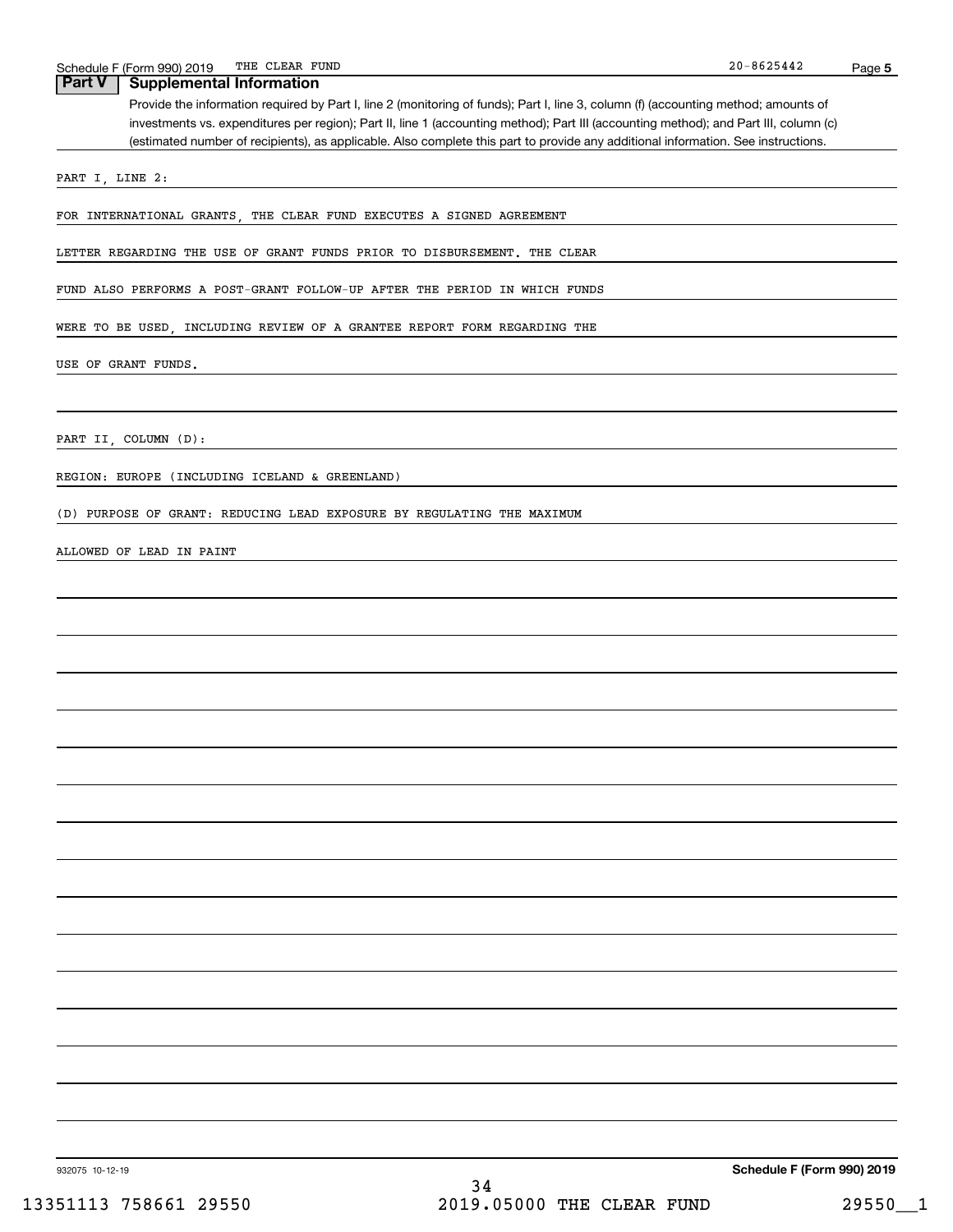| <b>SCHEDULE I</b>                                                                                                                                                             |                          | <b>Grants and Other Assistance to Organizations,</b>                                                                                  |                                                       |                                         |                                                                |                                          | OMB No. 1545-0047                                       |
|-------------------------------------------------------------------------------------------------------------------------------------------------------------------------------|--------------------------|---------------------------------------------------------------------------------------------------------------------------------------|-------------------------------------------------------|-----------------------------------------|----------------------------------------------------------------|------------------------------------------|---------------------------------------------------------|
| (Form 990)                                                                                                                                                                    |                          | Governments, and Individuals in the United States<br>Complete if the organization answered "Yes" on Form 990, Part IV, line 21 or 22. |                                                       |                                         |                                                                |                                          |                                                         |
| Department of the Treasury                                                                                                                                                    |                          |                                                                                                                                       | Attach to Form 990.                                   |                                         |                                                                |                                          | <b>Open to Public</b>                                   |
| Internal Revenue Service                                                                                                                                                      |                          |                                                                                                                                       | Go to www.irs.gov/Form990 for the latest information. |                                         |                                                                |                                          | Inspection                                              |
| Name of the organization<br>THE CLEAR FUND                                                                                                                                    |                          |                                                                                                                                       |                                                       |                                         |                                                                |                                          | <b>Employer identification number</b><br>$20 - 8625442$ |
| Part I<br><b>General Information on Grants and Assistance</b>                                                                                                                 |                          |                                                                                                                                       |                                                       |                                         |                                                                |                                          |                                                         |
| 1 Does the organization maintain records to substantiate the amount of the grants or assistance, the grantees' eligibility for the grants or assistance, and the selection    |                          |                                                                                                                                       |                                                       |                                         |                                                                |                                          |                                                         |
|                                                                                                                                                                               |                          |                                                                                                                                       |                                                       |                                         |                                                                |                                          | ∣ <sup>x</sup> ∣ Yes<br>$\overline{\phantom{a}}$ No     |
| Describe in Part IV the organization's procedures for monitoring the use of grant funds in the United States.<br>$\mathbf{2}$                                                 |                          |                                                                                                                                       |                                                       |                                         |                                                                |                                          |                                                         |
| Part II<br>Grants and Other Assistance to Domestic Organizations and Domestic Governments. Complete if the organization answered "Yes" on Form 990, Part IV, line 21, for any |                          |                                                                                                                                       |                                                       |                                         |                                                                |                                          |                                                         |
| recipient that received more than \$5,000. Part II can be duplicated if additional space is needed.                                                                           |                          |                                                                                                                                       |                                                       |                                         |                                                                |                                          |                                                         |
| 1 (a) Name and address of organization<br>or government                                                                                                                       | $(b)$ EIN                | (c) IRC section<br>(if applicable)                                                                                                    | (d) Amount of<br>cash grant                           | (e) Amount of<br>non-cash<br>assistance | (f) Method of<br>valuation (book,<br>FMV, appraisal,<br>other) | (g) Description of<br>noncash assistance | (h) Purpose of grant<br>or assistance                   |
| GLOBAL ALLIANCE FOR IMPROVED                                                                                                                                                  |                          |                                                                                                                                       |                                                       |                                         |                                                                |                                          |                                                         |
| NUTRITION - 729 15TH STREET NW                                                                                                                                                |                          |                                                                                                                                       |                                                       |                                         |                                                                |                                          | UNIVERSAL SALT IODIZATION                               |
| 8TH FLOOR - WASHINGTON, DC 20005                                                                                                                                              | $98 - 0404435$ 501(C)(3) |                                                                                                                                       | 39,911.                                               | 0.                                      |                                                                |                                          | PROGRAM                                                 |
|                                                                                                                                                                               |                          |                                                                                                                                       |                                                       |                                         |                                                                |                                          |                                                         |
| LIVING GOODS<br>220 HALLECK STREET NO. 2                                                                                                                                      |                          |                                                                                                                                       |                                                       |                                         |                                                                |                                          |                                                         |
| SAN FRANCISCO, CA 94129                                                                                                                                                       | $20 - 5010527$ 501(C)(3) |                                                                                                                                       | 30,401                                                | $\mathbf{0}$ .                          |                                                                |                                          | OPERATING SUPPORT                                       |
|                                                                                                                                                                               |                          |                                                                                                                                       |                                                       |                                         |                                                                |                                          | DEWORM THE WORLD                                        |
| EVIDENCE ACTION                                                                                                                                                               |                          |                                                                                                                                       |                                                       |                                         |                                                                |                                          | INITIATIVE; DISPENSERS                                  |
| 641 STREET NW                                                                                                                                                                 |                          |                                                                                                                                       |                                                       |                                         |                                                                |                                          | FOR SAFE WATER; NO LEAN                                 |
| WASHINGTON, DC 20001                                                                                                                                                          | 90-0874591 $501(C)(3)$   |                                                                                                                                       | 958,912.                                              | $\mathbf{0}$ .                          |                                                                |                                          | <b>SEASON</b>                                           |
|                                                                                                                                                                               |                          |                                                                                                                                       |                                                       |                                         |                                                                |                                          |                                                         |
| <b>AGAINST MALARIA FOUNDATION</b>                                                                                                                                             |                          |                                                                                                                                       |                                                       |                                         |                                                                |                                          |                                                         |
| 310 WEST 20TH STREET, SUITE 300                                                                                                                                               |                          |                                                                                                                                       |                                                       |                                         |                                                                |                                          |                                                         |
| KANSAS CITY, MO 64108                                                                                                                                                         | $20-3069841$ 501(C)(3)   |                                                                                                                                       | 8,817,051                                             | 0.                                      |                                                                |                                          | OPERATING SUPPORT                                       |
| GIVEDIRECTLY                                                                                                                                                                  |                          |                                                                                                                                       |                                                       |                                         |                                                                |                                          |                                                         |
| 171 AVENUE A, SUITE 6B                                                                                                                                                        |                          |                                                                                                                                       |                                                       |                                         |                                                                |                                          | BASIC INCOME PROJECT;                                   |
| NEW YORK, NY 10009                                                                                                                                                            | $27-1661997$ 501(C)(3)   |                                                                                                                                       | 2,250,947.                                            | $\mathbf{0}$ .                          |                                                                |                                          | OPERATING SUPPORT                                       |
|                                                                                                                                                                               |                          |                                                                                                                                       |                                                       |                                         |                                                                |                                          |                                                         |
| <b>SIGHTSAVERS</b>                                                                                                                                                            |                          |                                                                                                                                       |                                                       |                                         |                                                                |                                          |                                                         |
| 1000 N WEST ST, SUITE 1200                                                                                                                                                    |                          |                                                                                                                                       |                                                       |                                         |                                                                |                                          |                                                         |
| WILMINGTON, DE 19801                                                                                                                                                          | $47 - 4657747$ 501(C)(3) |                                                                                                                                       | 191,397.                                              | $\mathbf{0}$ .                          |                                                                |                                          | DEWORMING PROGRAM                                       |
| 2 Enter total number of section $501(c)(3)$ and government organizations listed in the line 1 table                                                                           |                          |                                                                                                                                       |                                                       |                                         |                                                                |                                          | 14.                                                     |
| 3 Enter total number of other organizations listed in the line 1 table                                                                                                        |                          |                                                                                                                                       |                                                       |                                         |                                                                |                                          | $\mathbf{0}$ .                                          |
|                                                                                                                                                                               |                          |                                                                                                                                       |                                                       |                                         |                                                                |                                          |                                                         |

**For Paperwork Reduction Act Notice, see the Instructions for Form 990. Schedule I (Form 990) (2019)** LHA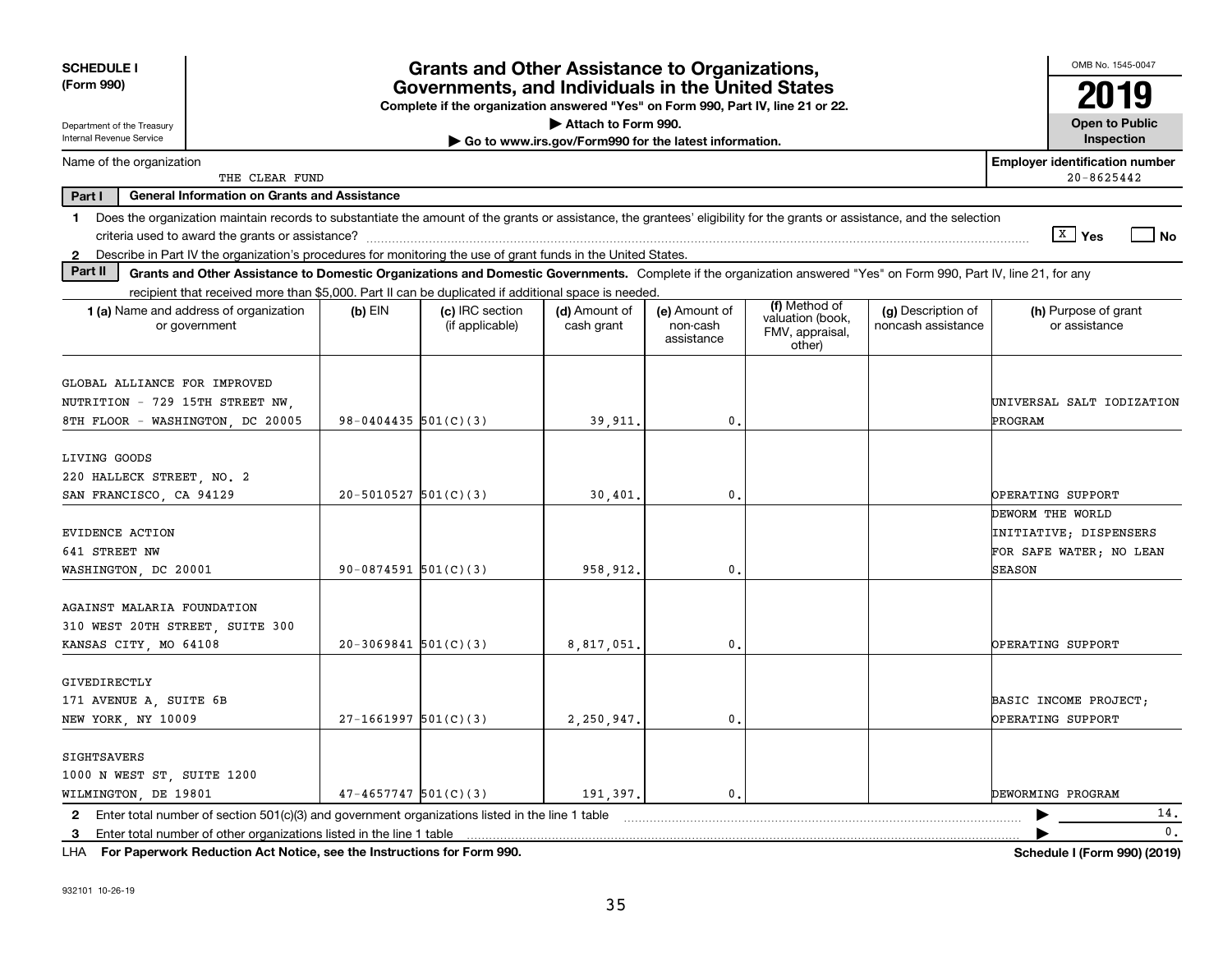**Schedule I (Form 990)**

#### Schedule I (Form 990) Page 1 THE CLEAR FUND

| $20 - 8625442$ | D. |
|----------------|----|

| (a) Name and address of<br>organization or government                                                                            | $(b)$ EIN                  | (c) IRC section<br>if applicable | (d) Amount of<br>cash grant | (e) Amount of<br>non-cash<br>assistance | (f) Method of<br>valuation<br>(book, FMV,<br>appraisal, other) | (g) Description of<br>non-cash assistance | (h) Purpose of grant<br>or assistance        |
|----------------------------------------------------------------------------------------------------------------------------------|----------------------------|----------------------------------|-----------------------------|-----------------------------------------|----------------------------------------------------------------|-------------------------------------------|----------------------------------------------|
| THE END FUND<br>41 EAST 11TH STREET, 11TH FLOOR<br>NEW YORK, NY 10003                                                            | $27-3941186$ 501(C)(3)     |                                  | 131,016.                    | 0.                                      |                                                                |                                           | DEWORMING PROGRAM                            |
| PROJECT HEALTHY CHILDREN<br>125 CAMBRIDGE PARK DRIVE, NO. 301<br>CAMBRIDGE, MA 02140                                             | 83-0396815 $501(C)(3)$     |                                  | 33,978                      | $\mathbf{0}$ .                          |                                                                |                                           | OPERATING SUPPORT                            |
| NATIONAL FOUNDATION FOR THE<br>CENTERS FOR DISEASE CONTROL AND<br>PREVENTION, INC - 1518 CLIFTON<br>ROAD, NE - ATLANTA, GA 30322 | $58 - 2106707$ $501(C)(3)$ |                                  | 43,652.                     | 0.                                      |                                                                |                                           | FOOD FORTIFICATION<br>INITIATIVE             |
| HELEN KELLER INTERNATIONAL<br>ONE DAG HAMMARSKJOLD PLAZA FLOOR 2<br>NEW YORK, NY 10017                                           | $13 - 5562162$ 501(C)(3)   |                                  | 4,744,689                   | $\mathbf 0$ .                           |                                                                |                                           | VITAMIN A SUPPLEMENTATION                    |
| GEORGETOWN UNIVERSITY<br>37TH AND O STS NW<br>WASHINGTON, DC 20007                                                               | $53-0196603$ $501(C)(3)$   |                                  | 10,177.                     | $\mathbf 0$ .                           |                                                                |                                           | ZUSHA! ROAD SAFETY<br>CAMPAIGN               |
| VISIONSPRING, INC.<br>505 8TH AVENUE, SUITE 12A-07<br>NEW YORK, NY 10018                                                         | $31-1811558$ $501(C)(3)$   |                                  | 25,000                      | 0.                                      |                                                                |                                           | PROGRAMS IN SOUTHEAST<br>ASIA AND BANGLADESH |
| VITAMIN ANGEL ALLIANCE, INC.<br>6500 HOLLISTER AVE, SUITE 130<br>GOLETA, CA 93117                                                | $77 - 0485881$ 501(C)(3)   |                                  | 25,000                      | $\mathbf 0$ .                           |                                                                |                                           | PROGRAMS IN SOUTHEAST<br>ASIA AND BANGLADESH |
| THE FISTULA FOUNDATION<br>1922 THE ALAMEDA #302<br>SAN JOSE, CA 95126                                                            | $77 - 0547201$ 501(C)(3)   |                                  | 100,000                     | $\mathfrak o$ .                         |                                                                |                                           | OPERATING SUPPORT                            |
|                                                                                                                                  |                            |                                  |                             |                                         |                                                                |                                           |                                              |

36

**Part II Continuation of Grants and Other Assistance to Governments and Organizations in the United States**  (Schedule I (Form 990), Part II.)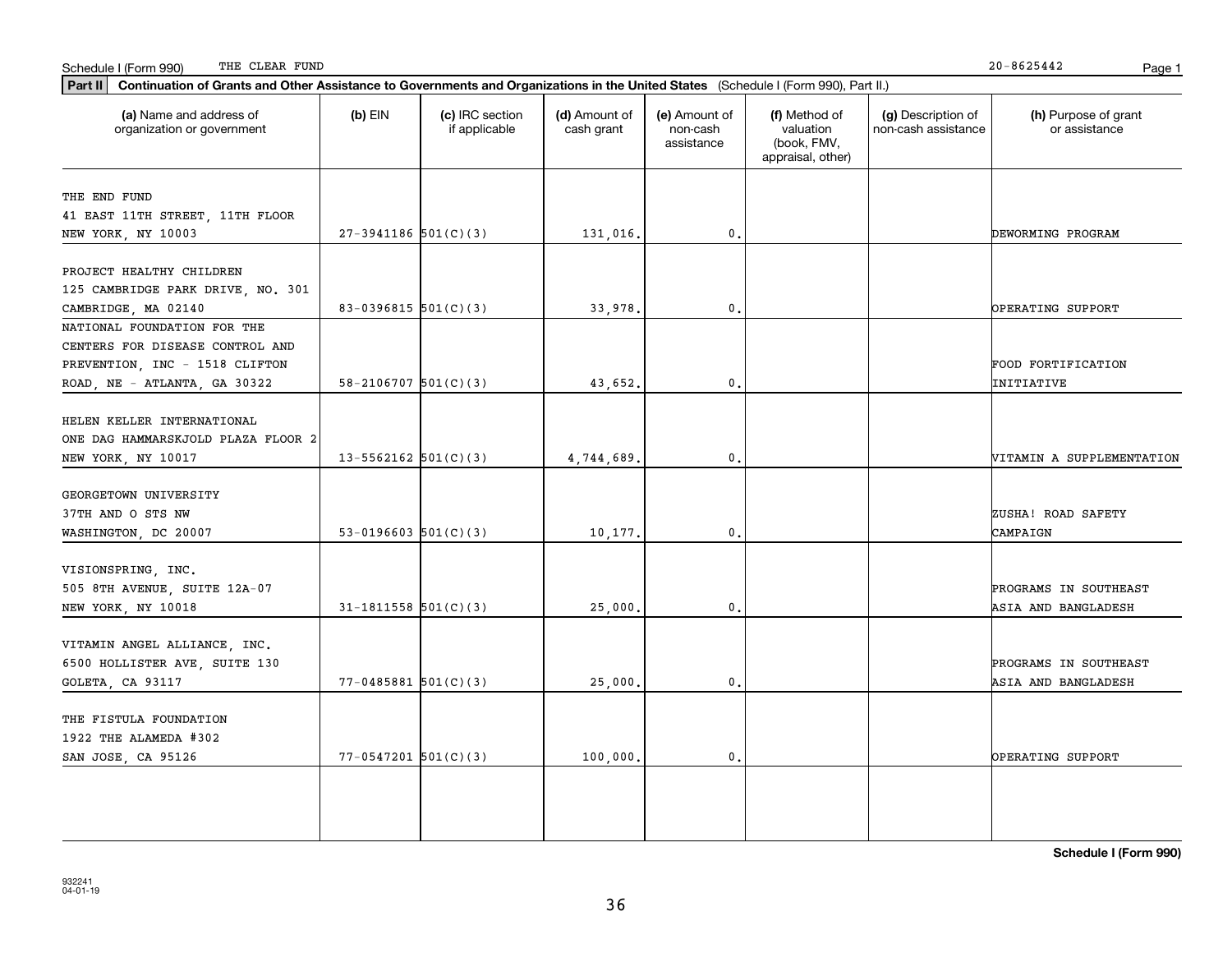| Part III Grants and Ot |
|------------------------|
|------------------------|

**2**

**Part III** | Grants and Other Assistance to Domestic Individuals. Complete if the organization answered "Yes" on Form 990, Part IV, line 22. Part III can be duplicated if additional space is needed.

| (a) Type of grant or assistance | (b) Number of<br>recipients | (c) Amount of<br>cash grant | (d) Amount of non-<br>cash assistance | (e) Method of valuation<br>(book, FMV, appraisal, other) | (f) Description of noncash assistance |
|---------------------------------|-----------------------------|-----------------------------|---------------------------------------|----------------------------------------------------------|---------------------------------------|
|                                 |                             |                             |                                       |                                                          |                                       |
|                                 |                             |                             |                                       |                                                          |                                       |
|                                 |                             |                             |                                       |                                                          |                                       |
|                                 |                             |                             |                                       |                                                          |                                       |
|                                 |                             |                             |                                       |                                                          |                                       |
|                                 |                             |                             |                                       |                                                          |                                       |
|                                 |                             |                             |                                       |                                                          |                                       |
|                                 |                             |                             |                                       |                                                          |                                       |
|                                 |                             |                             |                                       |                                                          |                                       |
|                                 |                             |                             |                                       |                                                          |                                       |

Part IV | Supplemental Information. Provide the information required in Part I, line 2; Part III, column (b); and any other additional information.

PART I, LINE 2:

THE CLEAR FUND PERFORMS AN ANNUAL REVIEW OF EACH MAJOR GRANTEE, INVOLVING

EXTENSIVE DUE DILIGENCE ON ITS MISSION, FINANCIALS AND PERFORMANCE, AND

USES THIS INFORMATION TO UPDATE ITS PUBLIC REVIEWS OF THE ORGANIZATIONS IN

QUESTION, ALL OF WHICH ARE AVAILABLE VIA WWW.GIVEWELL.ORG. WHENEVER A GRANT

WAS DESIGNATED FOR A SPECIFIC PURPOSE, THE CLEAR FUND REQUIRES CONFIRMATION

THAT THE FUNDS WERE USED FOR THIS PURPOSE.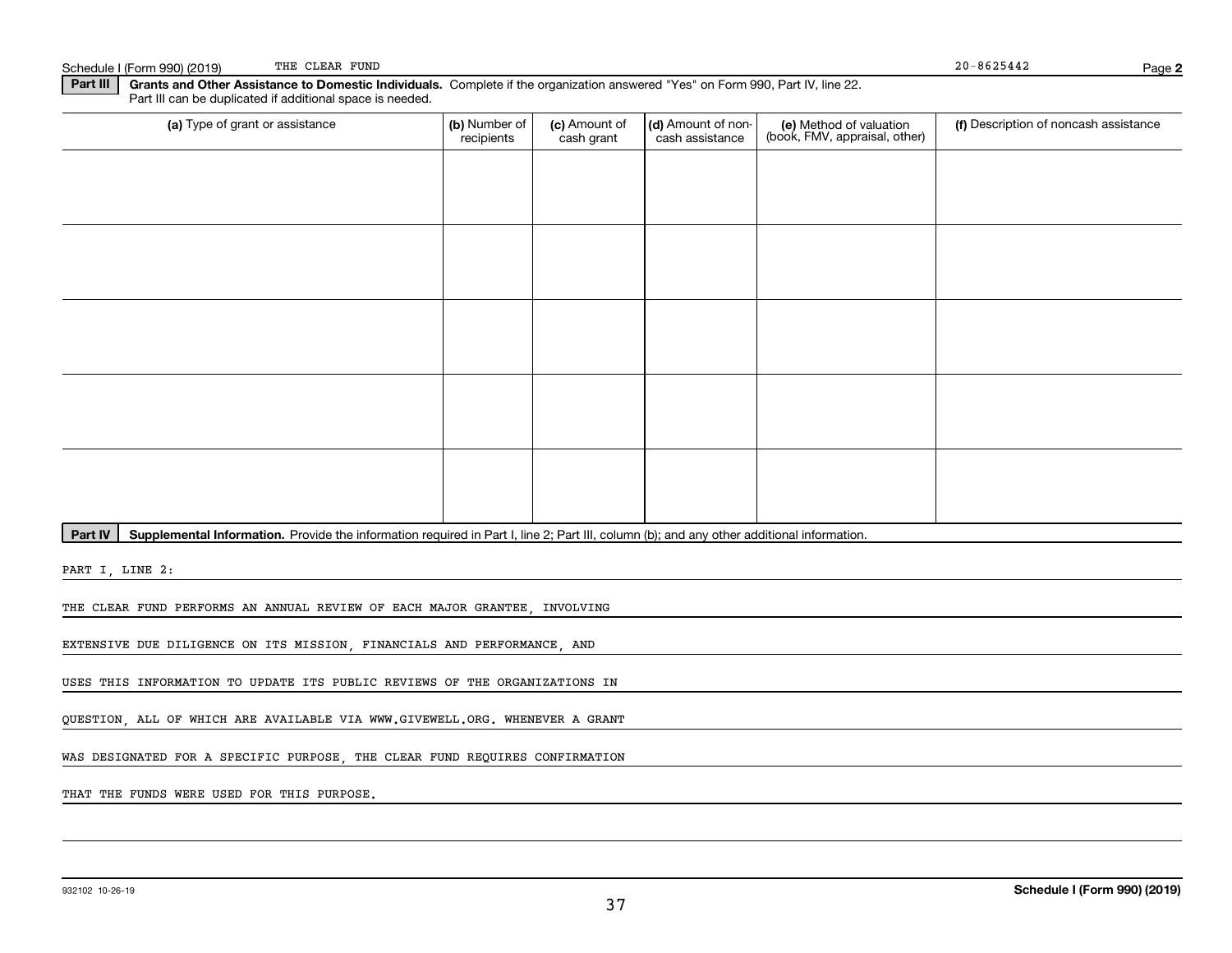|                                                                                     | <b>SCHEDULE J</b>                                                                                                                |                                                                                                              | <b>Compensation Information</b>                                                                                                                                                                             |                                       | OMB No. 1545-0047          |                   |        |  |
|-------------------------------------------------------------------------------------|----------------------------------------------------------------------------------------------------------------------------------|--------------------------------------------------------------------------------------------------------------|-------------------------------------------------------------------------------------------------------------------------------------------------------------------------------------------------------------|---------------------------------------|----------------------------|-------------------|--------|--|
| (Form 990)<br>For certain Officers, Directors, Trustees, Key Employees, and Highest |                                                                                                                                  |                                                                                                              |                                                                                                                                                                                                             |                                       | 2019                       |                   |        |  |
|                                                                                     |                                                                                                                                  |                                                                                                              | <b>Compensated Employees</b>                                                                                                                                                                                |                                       |                            |                   |        |  |
|                                                                                     | Complete if the organization answered "Yes" on Form 990, Part IV, line 23.<br>Attach to Form 990.                                |                                                                                                              |                                                                                                                                                                                                             |                                       | <b>Open to Public</b>      |                   |        |  |
|                                                                                     | Department of the Treasury<br>Go to www.irs.gov/Form990 for instructions and the latest information.<br>Internal Revenue Service |                                                                                                              |                                                                                                                                                                                                             |                                       |                            | <b>Inspection</b> |        |  |
|                                                                                     | Name of the organization                                                                                                         |                                                                                                              |                                                                                                                                                                                                             | <b>Employer identification number</b> |                            |                   |        |  |
|                                                                                     |                                                                                                                                  | THE CLEAR FUND                                                                                               |                                                                                                                                                                                                             |                                       | 20-8625442                 |                   |        |  |
|                                                                                     | Part I                                                                                                                           | <b>Questions Regarding Compensation</b>                                                                      |                                                                                                                                                                                                             |                                       |                            |                   |        |  |
|                                                                                     |                                                                                                                                  |                                                                                                              |                                                                                                                                                                                                             |                                       |                            | Yes               | No     |  |
|                                                                                     |                                                                                                                                  |                                                                                                              | Check the appropriate box(es) if the organization provided any of the following to or for a person listed on Form 990,                                                                                      |                                       |                            |                   |        |  |
|                                                                                     |                                                                                                                                  | Part VII, Section A, line 1a. Complete Part III to provide any relevant information regarding these items.   |                                                                                                                                                                                                             |                                       |                            |                   |        |  |
|                                                                                     | First-class or charter travel                                                                                                    |                                                                                                              | Housing allowance or residence for personal use                                                                                                                                                             |                                       |                            |                   |        |  |
|                                                                                     | Travel for companions                                                                                                            |                                                                                                              | Payments for business use of personal residence                                                                                                                                                             |                                       |                            |                   |        |  |
|                                                                                     |                                                                                                                                  | Tax indemnification and gross-up payments                                                                    | Health or social club dues or initiation fees                                                                                                                                                               |                                       |                            |                   |        |  |
|                                                                                     |                                                                                                                                  | Discretionary spending account                                                                               | Personal services (such as maid, chauffeur, chef)                                                                                                                                                           |                                       |                            |                   |        |  |
|                                                                                     |                                                                                                                                  |                                                                                                              |                                                                                                                                                                                                             |                                       |                            |                   |        |  |
|                                                                                     |                                                                                                                                  |                                                                                                              | <b>b</b> If any of the boxes on line 1a are checked, did the organization follow a written policy regarding payment or                                                                                      |                                       |                            |                   |        |  |
|                                                                                     |                                                                                                                                  |                                                                                                              |                                                                                                                                                                                                             |                                       | 1b                         |                   |        |  |
| 2                                                                                   |                                                                                                                                  |                                                                                                              | Did the organization require substantiation prior to reimbursing or allowing expenses incurred by all directors,                                                                                            |                                       |                            |                   |        |  |
|                                                                                     |                                                                                                                                  |                                                                                                              |                                                                                                                                                                                                             |                                       | $\mathbf{2}$               |                   |        |  |
|                                                                                     |                                                                                                                                  |                                                                                                              |                                                                                                                                                                                                             |                                       |                            |                   |        |  |
| 3                                                                                   |                                                                                                                                  |                                                                                                              | Indicate which, if any, of the following the organization used to establish the compensation of the organization's                                                                                          |                                       |                            |                   |        |  |
|                                                                                     |                                                                                                                                  |                                                                                                              | CEO/Executive Director. Check all that apply. Do not check any boxes for methods used by a related organization to                                                                                          |                                       |                            |                   |        |  |
|                                                                                     |                                                                                                                                  | establish compensation of the CEO/Executive Director, but explain in Part III.                               |                                                                                                                                                                                                             |                                       |                            |                   |        |  |
|                                                                                     | Compensation committee                                                                                                           |                                                                                                              | Written employment contract                                                                                                                                                                                 |                                       |                            |                   |        |  |
|                                                                                     |                                                                                                                                  | Independent compensation consultant                                                                          | X  <br>Compensation survey or study                                                                                                                                                                         |                                       |                            |                   |        |  |
|                                                                                     | $X$ Form 990 of other organizations                                                                                              |                                                                                                              | $X$ Approval by the board or compensation committee                                                                                                                                                         |                                       |                            |                   |        |  |
|                                                                                     |                                                                                                                                  |                                                                                                              |                                                                                                                                                                                                             |                                       |                            |                   |        |  |
| 4                                                                                   |                                                                                                                                  | During the year, did any person listed on Form 990, Part VII, Section A, line 1a, with respect to the filing |                                                                                                                                                                                                             |                                       |                            |                   |        |  |
|                                                                                     | organization or a related organization:                                                                                          |                                                                                                              |                                                                                                                                                                                                             |                                       |                            |                   |        |  |
| а                                                                                   |                                                                                                                                  | Receive a severance payment or change-of-control payment?                                                    |                                                                                                                                                                                                             |                                       | 4a                         |                   | Χ      |  |
| b                                                                                   |                                                                                                                                  |                                                                                                              |                                                                                                                                                                                                             |                                       | 4b                         |                   | X<br>X |  |
| с                                                                                   |                                                                                                                                  |                                                                                                              |                                                                                                                                                                                                             |                                       | 4c                         |                   |        |  |
|                                                                                     | If "Yes" to any of lines 4a-c, list the persons and provide the applicable amounts for each item in Part III.                    |                                                                                                              |                                                                                                                                                                                                             |                                       |                            |                   |        |  |
|                                                                                     |                                                                                                                                  |                                                                                                              |                                                                                                                                                                                                             |                                       |                            |                   |        |  |
|                                                                                     |                                                                                                                                  | Only section 501(c)(3), 501(c)(4), and 501(c)(29) organizations must complete lines 5-9.                     |                                                                                                                                                                                                             |                                       |                            |                   |        |  |
|                                                                                     |                                                                                                                                  |                                                                                                              | For persons listed on Form 990, Part VII, Section A, line 1a, did the organization pay or accrue any compensation                                                                                           |                                       |                            |                   |        |  |
|                                                                                     | contingent on the revenues of:                                                                                                   |                                                                                                              |                                                                                                                                                                                                             |                                       |                            |                   | Χ      |  |
|                                                                                     |                                                                                                                                  |                                                                                                              | a The organization? <b>Constitution</b> and the organization?                                                                                                                                               |                                       | 5a<br>5b                   |                   | х      |  |
|                                                                                     |                                                                                                                                  | If "Yes" on line 5a or 5b, describe in Part III.                                                             |                                                                                                                                                                                                             |                                       |                            |                   |        |  |
|                                                                                     |                                                                                                                                  |                                                                                                              |                                                                                                                                                                                                             |                                       |                            |                   |        |  |
| 6                                                                                   |                                                                                                                                  |                                                                                                              | For persons listed on Form 990, Part VII, Section A, line 1a, did the organization pay or accrue any compensation                                                                                           |                                       |                            |                   |        |  |
|                                                                                     | contingent on the net earnings of:                                                                                               |                                                                                                              |                                                                                                                                                                                                             |                                       |                            |                   | Χ      |  |
| a                                                                                   |                                                                                                                                  |                                                                                                              | The organization? <b>With the organization? Constitution Constitution Constitution Constitution Constitution Constitution Constitution Constitution Constitution Constitution Constitution Constitution</b> |                                       | 6a<br>6b                   |                   | х      |  |
|                                                                                     |                                                                                                                                  | If "Yes" on line 6a or 6b, describe in Part III.                                                             |                                                                                                                                                                                                             |                                       |                            |                   |        |  |
|                                                                                     |                                                                                                                                  |                                                                                                              |                                                                                                                                                                                                             |                                       |                            |                   |        |  |
|                                                                                     |                                                                                                                                  |                                                                                                              | 7 For persons listed on Form 990, Part VII, Section A, line 1a, did the organization provide any nonfixed payments                                                                                          |                                       |                            |                   | Χ      |  |
|                                                                                     |                                                                                                                                  |                                                                                                              |                                                                                                                                                                                                             |                                       | 7                          |                   |        |  |
| 8                                                                                   |                                                                                                                                  |                                                                                                              | Were any amounts reported on Form 990, Part VII, paid or accrued pursuant to a contract that was subject to the                                                                                             |                                       | 8                          |                   | х      |  |
|                                                                                     |                                                                                                                                  | initial contract exception described in Regulations section 53.4958-4(a)(3)? If "Yes," describe in Part III  |                                                                                                                                                                                                             |                                       |                            |                   |        |  |
| 9                                                                                   | Regulations section 53.4958-6(c)?                                                                                                | If "Yes" on line 8, did the organization also follow the rebuttable presumption procedure described in       |                                                                                                                                                                                                             |                                       | 9                          |                   |        |  |
|                                                                                     |                                                                                                                                  | LHA For Paperwork Reduction Act Notice, see the Instructions for Form 990.                                   |                                                                                                                                                                                                             |                                       | Schedule J (Form 990) 2019 |                   |        |  |
|                                                                                     |                                                                                                                                  |                                                                                                              |                                                                                                                                                                                                             |                                       |                            |                   |        |  |

932111 10-21-19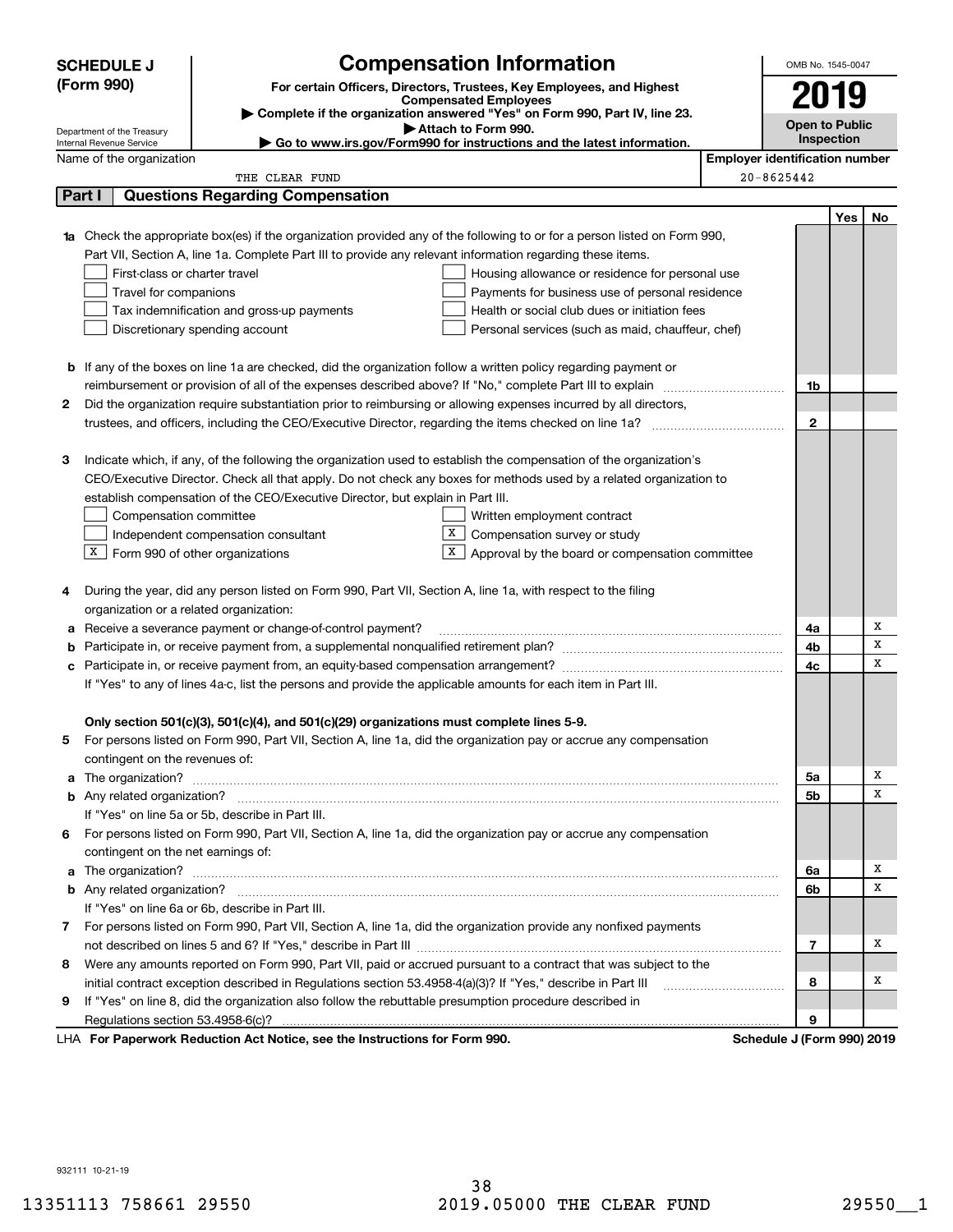#### 20-8625442

# **Part II Officers, Directors, Trustees, Key Employees, and Highest Compensated Employees.**  Schedule J (Form 990) 2019 Page Use duplicate copies if additional space is needed.

For each individual whose compensation must be reported on Schedule J, report compensation from the organization on row (i) and from related organizations, described in the instructions, on row (ii). Do not list any individuals that aren't listed on Form 990, Part VII.

**Note:**  The sum of columns (B)(i)-(iii) for each listed individual must equal the total amount of Form 990, Part VII, Section A, line 1a, applicable column (D) and (E) amounts for that individual.

|                                     |      |                          | (B) Breakdown of W-2 and/or 1099-MISC compensation |                                           | (C) Retirement and             | (D) Nontaxable | (E) Total of columns | (F) Compensation                                           |  |
|-------------------------------------|------|--------------------------|----------------------------------------------------|-------------------------------------------|--------------------------------|----------------|----------------------|------------------------------------------------------------|--|
| (A) Name and Title                  |      | (i) Base<br>compensation | (ii) Bonus &<br>incentive<br>compensation          | (iii) Other<br>reportable<br>compensation | other deferred<br>compensation | benefits       | $(B)(i)-(D)$         | in column (B)<br>reported as deferred<br>on prior Form 990 |  |
| ELIE HASSENFELD<br>(1)              | (i)  | 262,395.                 | $\mathfrak{o}$ .                                   | $\mathbf{0}$ .                            | $\mathbf{0}$ .                 | 23,105.        | 285,500.             | $\mathfrak o$ .                                            |  |
| CHIEF EXECUTIVE OFFICER             | (ii) | $\mathbf{0}$ .           | $\mathbf{0}$ .                                     | $\mathbf{0}$ .                            | $\mathbf{0}$                   | $\mathbf{0}$   | $\mathbf{0}$ .       | $\mathbf 0$ .                                              |  |
| WHITNEY RIDER<br>(2)                | (i)  | 187,069.                 | $\mathbf{0}$                                       | $\mathbf{0}$ .                            | $\mathsf{0}$ .                 | 0.             | 187,069.             | $\mathbf 0$ .                                              |  |
| SECRETARY & DIRECTOR OF OPERATIONS  | (ii) | $\mathbf{0}$ .           | $\mathbf{0}$                                       | $\mathfrak o$ .                           | $\mathsf{0}$ .                 | 0.             | $\mathbf{0}$ .       | $\mathbf 0$ .                                              |  |
| NATALIE CRISPIN<br>(3)              | (i)  | 171,738                  | $\mathbf{0}$ .                                     | $\mathfrak o$ .                           | $\mathsf{0}$ .                 | 5,549          | 177,287.             | $\overline{\mathbf{0}}$ .                                  |  |
| TREASURER & SENIOR RESEARCH MANAGER | (ii) | $\mathbf{0}$ .           | $\mathbf{0}$ .                                     | $\mathbf{0}$ .                            | $\mathsf{o}\,$ .               | $\mathbf{0}$ . | $\mathbf{0}$ .       | $\overline{\mathbf{0}}$ .                                  |  |
| BENJAMIN BATEMAN<br>(4)             | (i)  | 175, 573.                | $\mathbf{0}$ .                                     | $\mathbf{0}$ .                            | $\mathsf{o}\,$ .               | 5,338          | 180,911              | $\mathfrak o$ .                                            |  |
| HEAD OF GROWTH                      | (ii) | $\mathbf{0}$ .           | 0.                                                 | $\mathbf{0}$ .                            | $\mathbf{0}$ .                 | $\mathbf{0}$ . | $\mathbf{0}$ .       | $\mathbf 0$ .                                              |  |
|                                     | (i)  |                          |                                                    |                                           |                                |                |                      |                                                            |  |
|                                     | (ii) |                          |                                                    |                                           |                                |                |                      |                                                            |  |
|                                     | (i)  |                          |                                                    |                                           |                                |                |                      |                                                            |  |
|                                     | (ii) |                          |                                                    |                                           |                                |                |                      |                                                            |  |
|                                     | (i)  |                          |                                                    |                                           |                                |                |                      |                                                            |  |
|                                     | (ii) |                          |                                                    |                                           |                                |                |                      |                                                            |  |
|                                     | (i)  |                          |                                                    |                                           |                                |                |                      |                                                            |  |
|                                     | (ii) |                          |                                                    |                                           |                                |                |                      |                                                            |  |
|                                     | (i)  |                          |                                                    |                                           |                                |                |                      |                                                            |  |
|                                     | (ii) |                          |                                                    |                                           |                                |                |                      |                                                            |  |
|                                     | (i)  |                          |                                                    |                                           |                                |                |                      |                                                            |  |
|                                     | (ii) |                          |                                                    |                                           |                                |                |                      |                                                            |  |
|                                     | (i)  |                          |                                                    |                                           |                                |                |                      |                                                            |  |
|                                     | (ii) |                          |                                                    |                                           |                                |                |                      |                                                            |  |
|                                     | (i)  |                          |                                                    |                                           |                                |                |                      |                                                            |  |
|                                     | (ii) |                          |                                                    |                                           |                                |                |                      |                                                            |  |
|                                     | (i)  |                          |                                                    |                                           |                                |                |                      |                                                            |  |
|                                     | (ii) |                          |                                                    |                                           |                                |                |                      |                                                            |  |
|                                     | (i)  |                          |                                                    |                                           |                                |                |                      |                                                            |  |
|                                     | (ii) |                          |                                                    |                                           |                                |                |                      |                                                            |  |
|                                     | (i)  |                          |                                                    |                                           |                                |                |                      |                                                            |  |
|                                     | (ii) |                          |                                                    |                                           |                                |                |                      |                                                            |  |
|                                     | (i)  |                          |                                                    |                                           |                                |                |                      |                                                            |  |
|                                     | (ii) |                          |                                                    |                                           |                                |                |                      |                                                            |  |

**Schedule J (Form 990) 2019**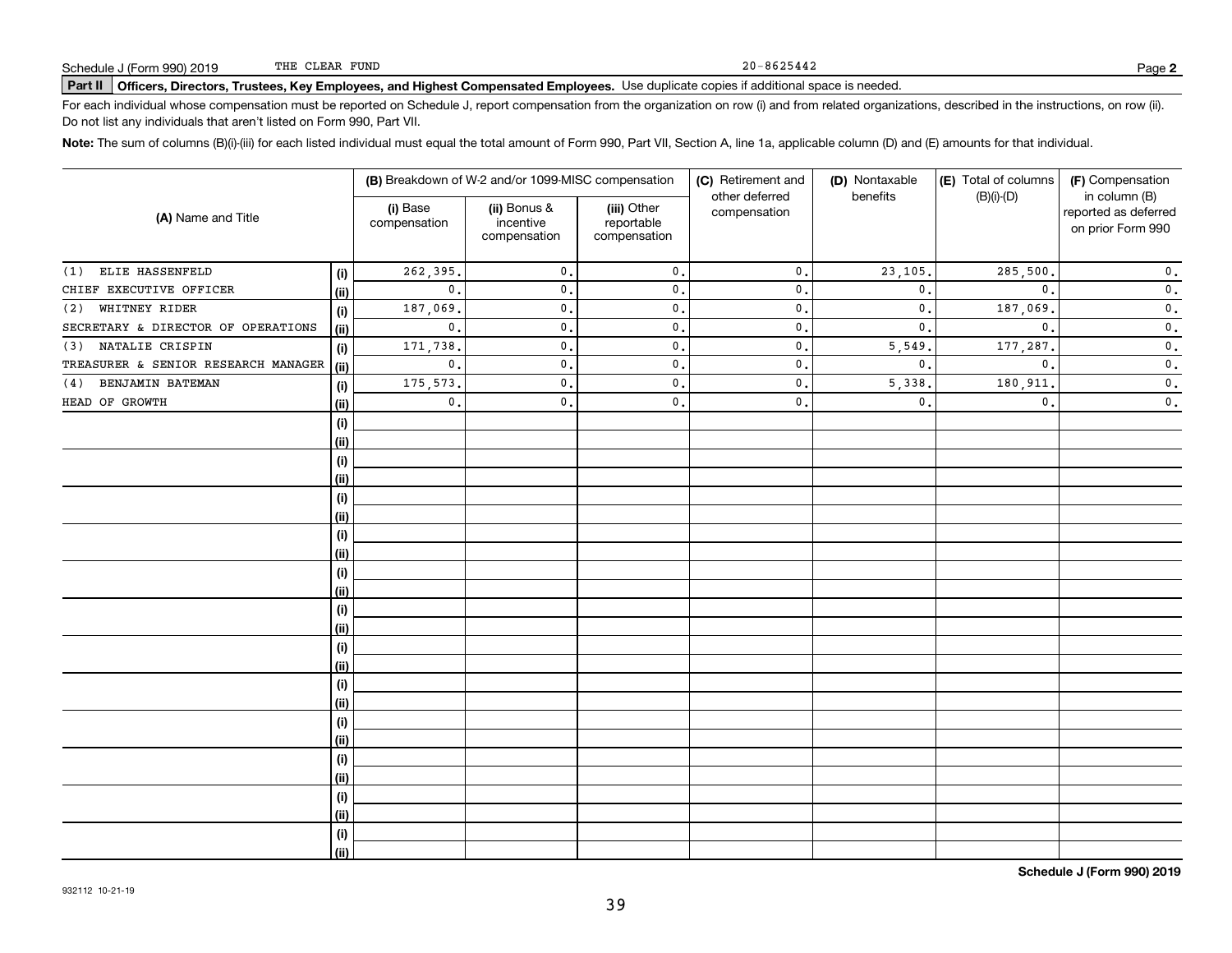### **SCHEDULE M (Form 990)**

# **Noncash Contributions**

OMB No. 1545-0047

| Department of the Treasury      |  |
|---------------------------------|--|
| <b>Internal Revenue Service</b> |  |

**Complete if the organizations answered "Yes" on Form 990, Part IV, lines 29 or 30.** <sup>J</sup>**2019 Attach to Form 990.** J

 **Go to www.irs.gov/Form990 for instructions and the latest information.** J



|    | Name of the organization                    | <b>Employer identification number</b> |                                      |                                                                                                      |                                                              |
|----|---------------------------------------------|---------------------------------------|--------------------------------------|------------------------------------------------------------------------------------------------------|--------------------------------------------------------------|
|    | THE CLEAR FUND                              | $20 - 8625442$                        |                                      |                                                                                                      |                                                              |
|    | Part I<br><b>Types of Property</b>          |                                       |                                      |                                                                                                      |                                                              |
|    |                                             | (a)<br>Check if<br>applicable         | (b)<br>Number of<br>contributions or | (c)<br>Noncash contribution<br>amounts reported on<br>items contributed Form 990, Part VIII, line 1g | (d)<br>Method of determining<br>noncash contribution amounts |
| 1  |                                             |                                       |                                      |                                                                                                      |                                                              |
| 2  |                                             |                                       |                                      |                                                                                                      |                                                              |
| 3  |                                             |                                       |                                      |                                                                                                      |                                                              |
| 4  |                                             |                                       |                                      |                                                                                                      |                                                              |
| 5  | Clothing and household goods                |                                       |                                      |                                                                                                      |                                                              |
| 6  |                                             |                                       |                                      |                                                                                                      |                                                              |
| 7  |                                             |                                       |                                      |                                                                                                      |                                                              |
| 8  | Intellectual property                       |                                       |                                      |                                                                                                      |                                                              |
| 9  |                                             | X                                     | 258                                  | 5,670,413.FMV                                                                                        |                                                              |
| 10 | Securities - Closely held stock             |                                       |                                      |                                                                                                      |                                                              |
| 11 | Securities - Partnership, LLC, or           |                                       |                                      |                                                                                                      |                                                              |
|    | trust interests                             |                                       |                                      |                                                                                                      |                                                              |
| 12 |                                             |                                       |                                      |                                                                                                      |                                                              |
| 13 | Qualified conservation contribution -       |                                       |                                      |                                                                                                      |                                                              |
|    | Historic structures                         |                                       |                                      |                                                                                                      |                                                              |
| 14 | Qualified conservation contribution - Other |                                       |                                      |                                                                                                      |                                                              |
| 15 | Real estate - Residential                   |                                       |                                      |                                                                                                      |                                                              |
| 16 | Real estate - Commercial                    |                                       |                                      |                                                                                                      |                                                              |
| 17 |                                             |                                       |                                      |                                                                                                      |                                                              |
| 18 |                                             |                                       |                                      |                                                                                                      |                                                              |
| 19 |                                             |                                       |                                      |                                                                                                      |                                                              |
| 20 | Drugs and medical supplies                  |                                       |                                      |                                                                                                      |                                                              |
| 21 |                                             |                                       |                                      |                                                                                                      |                                                              |
| 22 |                                             |                                       |                                      |                                                                                                      |                                                              |
| 23 |                                             |                                       |                                      |                                                                                                      |                                                              |
| 24 |                                             |                                       |                                      |                                                                                                      |                                                              |
| 25 | Other<br>▶<br>$($ )                         |                                       |                                      |                                                                                                      |                                                              |
| 26 | Other<br>▶                                  |                                       |                                      |                                                                                                      |                                                              |
| 27 | Other<br>▸                                  |                                       |                                      |                                                                                                      |                                                              |
| 28 | Other<br>▸                                  |                                       |                                      |                                                                                                      |                                                              |

| 30a | During the year, did the organization receive by contribution any property reported in Part I, lines 1 through 28, that it |     |   |  |
|-----|----------------------------------------------------------------------------------------------------------------------------|-----|---|--|
|     | must hold for at least three years from the date of the initial contribution, and which isn't required to be used for      |     |   |  |
|     | exempt purposes for the entire holding period?                                                                             | 30a |   |  |
|     | <b>b</b> If "Yes," describe the arrangement in Part II.                                                                    |     |   |  |
| -31 | Does the organization have a gift acceptance policy that requires the review of any nonstandard contributions?             | 31  | х |  |
| 32a | Does the organization hire or use third parties or related organizations to solicit, process, or sell noncash              |     |   |  |
|     | contributions?                                                                                                             | 32a |   |  |
|     | <b>b</b> If "Yes." describe in Part II.                                                                                    |     |   |  |
| 33  | If the organization didn't report an amount in column (c) for a type of property for which column (a) is checked,          |     |   |  |

describe in Part II.

For Paperwork Reduction Act Notice, see the Instructions for Form 990. **Schedule M (Form 990) 2019** LHA

932141 09-27-19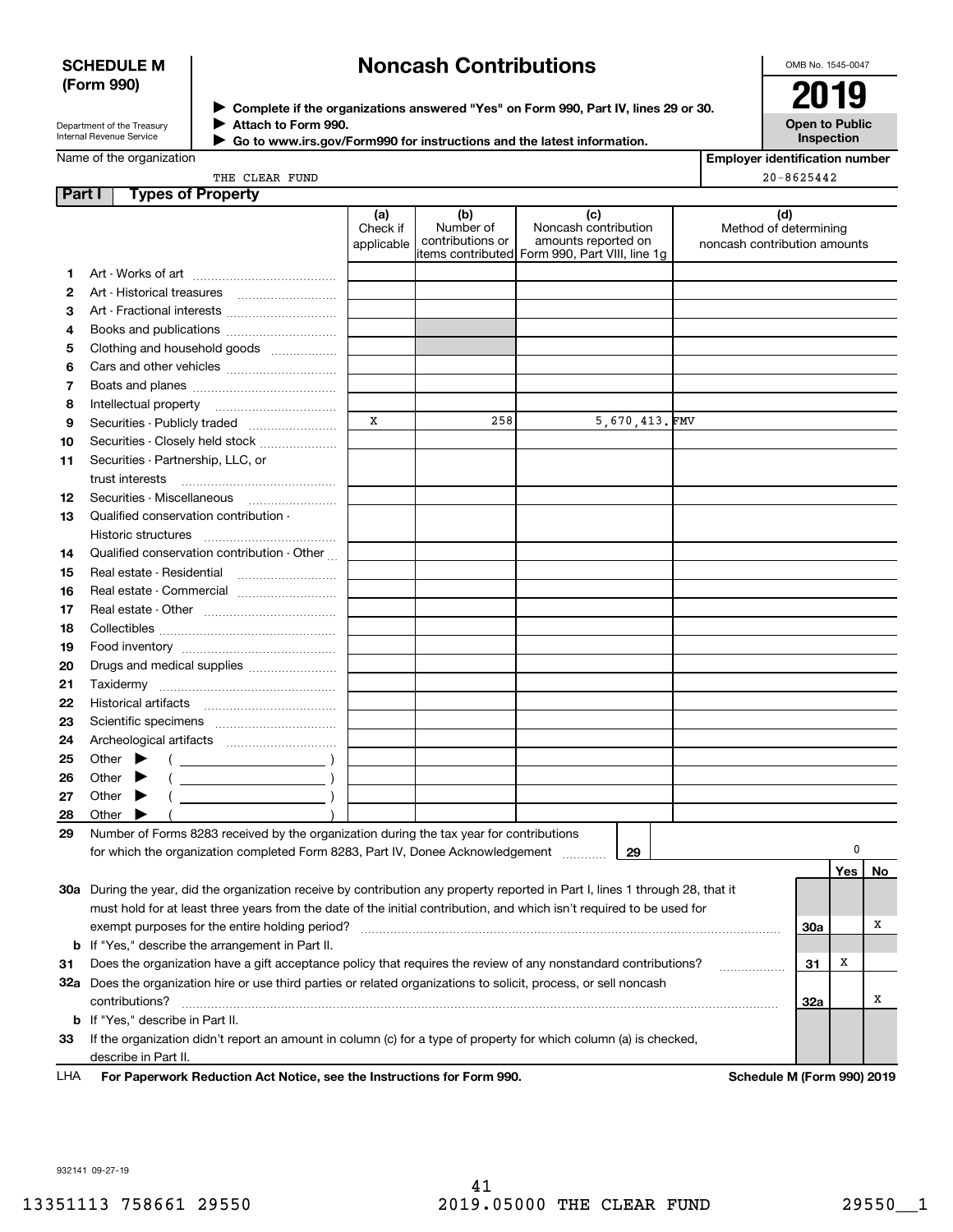|                 | THE CLEAR FUND<br>Schedule M (Form 990) 2019                                                                                                                                                                                                                                                                      | $20 - 8625442$             | Page 2 |
|-----------------|-------------------------------------------------------------------------------------------------------------------------------------------------------------------------------------------------------------------------------------------------------------------------------------------------------------------|----------------------------|--------|
| Part II         | Supplemental Information. Provide the information required by Part I, lines 30b, 32b, and 33, and whether the organization<br>is reporting in Part I, column (b), the number of contributions, the number of items received, or a combination of both. Also complete<br>this part for any additional information. |                            |        |
|                 | SCHEDULE M, PART I, COLUMN (B):                                                                                                                                                                                                                                                                                   |                            |        |
|                 | THE NUMBER OF CONTRIBUTIONS REPRESENTS THE NUMBER OF DONORS, NOT THE                                                                                                                                                                                                                                              |                            |        |
|                 | NUMBER OF ITEMS DONATED.                                                                                                                                                                                                                                                                                          |                            |        |
|                 |                                                                                                                                                                                                                                                                                                                   |                            |        |
|                 |                                                                                                                                                                                                                                                                                                                   |                            |        |
|                 |                                                                                                                                                                                                                                                                                                                   |                            |        |
|                 |                                                                                                                                                                                                                                                                                                                   |                            |        |
|                 |                                                                                                                                                                                                                                                                                                                   |                            |        |
|                 |                                                                                                                                                                                                                                                                                                                   |                            |        |
|                 |                                                                                                                                                                                                                                                                                                                   |                            |        |
|                 |                                                                                                                                                                                                                                                                                                                   |                            |        |
|                 |                                                                                                                                                                                                                                                                                                                   |                            |        |
|                 |                                                                                                                                                                                                                                                                                                                   |                            |        |
|                 |                                                                                                                                                                                                                                                                                                                   |                            |        |
|                 |                                                                                                                                                                                                                                                                                                                   |                            |        |
|                 |                                                                                                                                                                                                                                                                                                                   |                            |        |
|                 |                                                                                                                                                                                                                                                                                                                   |                            |        |
|                 |                                                                                                                                                                                                                                                                                                                   |                            |        |
|                 |                                                                                                                                                                                                                                                                                                                   |                            |        |
|                 |                                                                                                                                                                                                                                                                                                                   |                            |        |
|                 |                                                                                                                                                                                                                                                                                                                   |                            |        |
|                 |                                                                                                                                                                                                                                                                                                                   |                            |        |
|                 |                                                                                                                                                                                                                                                                                                                   |                            |        |
|                 |                                                                                                                                                                                                                                                                                                                   |                            |        |
|                 |                                                                                                                                                                                                                                                                                                                   |                            |        |
|                 |                                                                                                                                                                                                                                                                                                                   |                            |        |
|                 |                                                                                                                                                                                                                                                                                                                   |                            |        |
| 932142 09-27-19 |                                                                                                                                                                                                                                                                                                                   | Schedule M (Form 990) 2019 |        |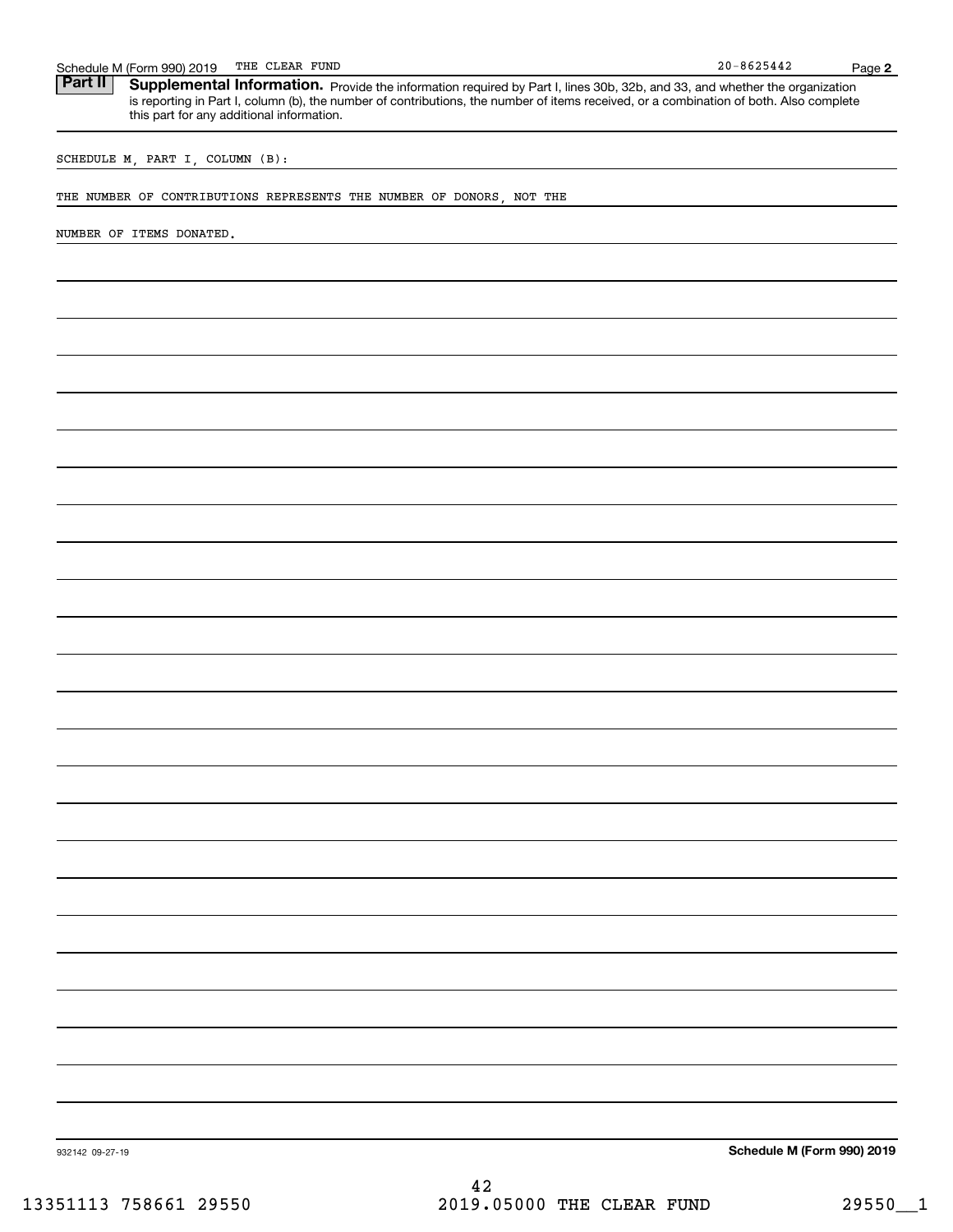**(Form 990 or 990-EZ)**

Department of the Treasury Internal Revenue Service Name of the organization

## **SCHEDULE O Supplemental Information to Form 990 or 990-EZ**

**Complete to provide information for responses to specific questions on Form 990 or 990-EZ or to provide any additional information. | Attach to Form 990 or 990-EZ. | Go to www.irs.gov/Form990 for the latest information.**



**Employer identification number**

THE CLEAR FUND 20-8625442

FORM 990, PART I, LINE 1, DESCRIPTION OF ORGANIZATION MISSION:

OUR ANALYSIS TO HELP DONORS DECIDE WHERE TO GIVE.

FORM 990, PART VI, SECTION B, LINE 11B:

THE DIRECTOR OF OPERATIONS, THE TREASURER, THE CHIEF EXECUTIVE OFFICER, AND

THE BOARD CHAIR REVIEW THE DRAFT FORM 990. UPON REVIEW, THE FORM 990 IS

DISTRIBUTED ELECTRONICALLY TO THE FULL BOARD OF DIRECTORS FOR REVIEW PRIOR

TO FILING.

FORM 990, PART VI, SECTION B, LINE 12C:

AS STATED IN OUR CONFLICT OF INTEREST POLICY: THE CLEAR FUND D/B/A GIVEWELL

(THE "CORPORATION") REQUIRES EACH BOARD MEMBER, OFFICER, AND KEY PERSON OF

THE CORPORATION AND ANY AFFILIATE OF THE CORPORATION ANNUALLY TO (1) REVIEW

THE CORPORATION'S CONFLICT OF INTEREST POLICY (THE "POLICY"); (2) DISCLOSE

ANY POSSIBLE PERSONAL, FAMILIAL, OR BUSINESS RELATIONSHIP THAT REASONABLY

COULD GIVE RISE TO A CONFLICT OF INTEREST OR THE APPEARANCE OF A CONFLICT

OF INTEREST; AND (3) ACKNOWLEDGE THAT HE OR SHE IS ACTING IN ACCORDANCE

WITH THE LETTER AND SPIRIT OF THE POLICY. CONFLICT OF INTEREST STATEMENTS

ARE REVIEWED BY THE FULL BOARD. RESTRICTIONS IF REQUIRED ARE CONSIDERED

ON A CASE BY CASE BASIS

FORM 990, PART VI, SECTION B, LINE 15:

THE PROCESS FOR COMPENSATION REVIEW IS OUTLINED IN A BOARD DIRECTIVE, ITEM

E4 IN THE BOARD RESOLUTION AVAILABLE HERE:

HTTPS://FILES.GIVEWELL.ORG/FILES/CLEARFUND/MEETING\_2019\_04\_30/ATTACHMENT\_A\_

RESOLUTIONS FOR VOTE.PDF. THIS PROCESS WAS FOLLOWED IN FULL TO SET THE

932211 09-06-19 LHA For Paperwork Reduction Act Notice, see the Instructions for Form 990 or 990-EZ. Schedule O (Form 990 or 990-EZ) (2019)